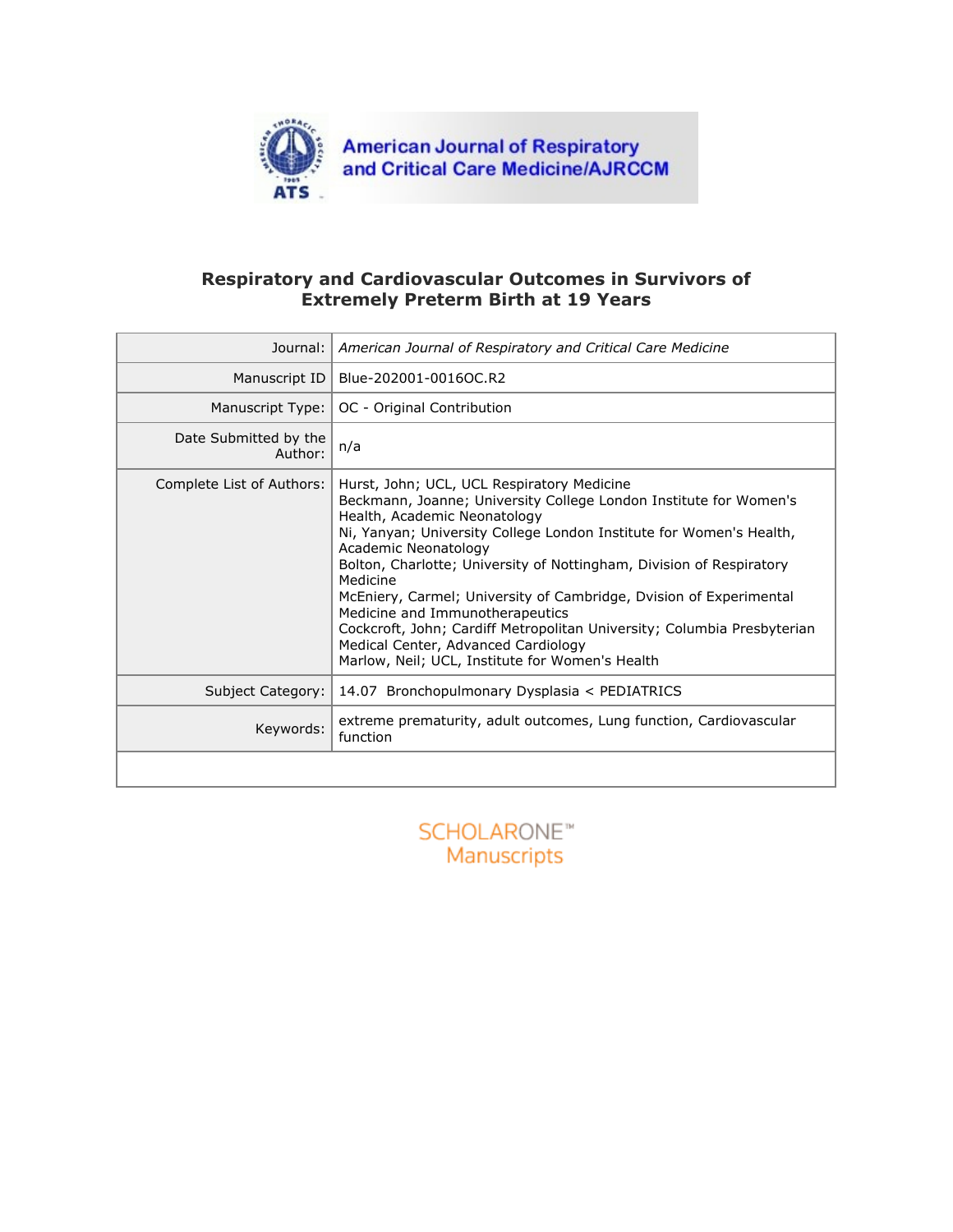# **Respiratory and Cardiovascular Outcomes in Survivors of Extremely**

# **Preterm Birth at 19 Years**

John R Hurst<sup>1</sup>, Joanne Beckmann<sup>2</sup>, Yanyan Ni<sup>2</sup>, Charlotte E Bolton<sup>3</sup>, Carmel M McEniery<sup>4</sup>, John R

Cockcroft<sup>5</sup>, Neil Marlow<sup>2</sup>

## **Affiliations:**

1: UCL Respiratory, University College London, London, UK

2: UCL Elizabeth Garrett Anderson Institute for Women's Health, University College London, London, UK

3: Division of Respiratory Medicine and NIHR Nottingham BRC respiratory theme, School of Medicine, University of Nottingham, Nottingham, UK

4: Division of Experimental Medicine and Immunotherapeutics, University of Cambridge, Cambridge, UK

5: Visiting Professor, Department of Advanced Cardiology, Columbia Presbyterian Medical Center, New York, US

## **Address for correspondence:**

Professor Neil Marlow UCL Institute for Women's Health 74 Huntley Street London WC1E 6AU United Kingdom [n.marlow@ucl.ac.uk](mailto:n.marlow@ucl.ac.uk) +44 20 7679 0834

ty of Nottingham, Nottingham, UK<br>
imental Medicine and Immunotherapeutics, U<br>
or, Department of Advanced Cardiology, Colum<br>
US<br>
ce:<br>
low<br>
'omen's Health<br>
Lized and designed the study, obtained funding<br>
review of it for imp **Contribution:** *JH conceptualized and designed the study, obtained funding, drafted the first version of the manuscript and revised it for important intellectual content. JB assisted in the design of the 19 year follow-up study, collected the data, and reviewed and revised the manuscript for intellectual content. YN conducted the statistical analyses and critically reviewed and revised the manuscript for intellectual content. CB, CM and JC contributed to the design of the study, and critically reviewed and revised the manuscript for intellectual content. NM conceptualized and designed the study, obtained funding, supervised data collection, and critically reviewed and revised the manuscript. All authors approved the final manuscript as submitted and agree to be accountable for all aspects of the work.*

**Support:** *Medical Research Council UK (Programme grant Ref MR/J01107X/1)*

**Running Head:** Cardiorespiratory outcome after extreme prematurity

**Main subject category:** 14.7 Bronchopulmonary dysplasia.

**Word Count:** for manuscript 3367

**Impact:** Clinicians need to be aware of the increased risk of adult respiratory and cardiovascular disease following extremely preterm birth and establish early interventions to optimize outcomes. These data demonstrate the predictive nature of early adolescent findings and the need for close follow up throughout life.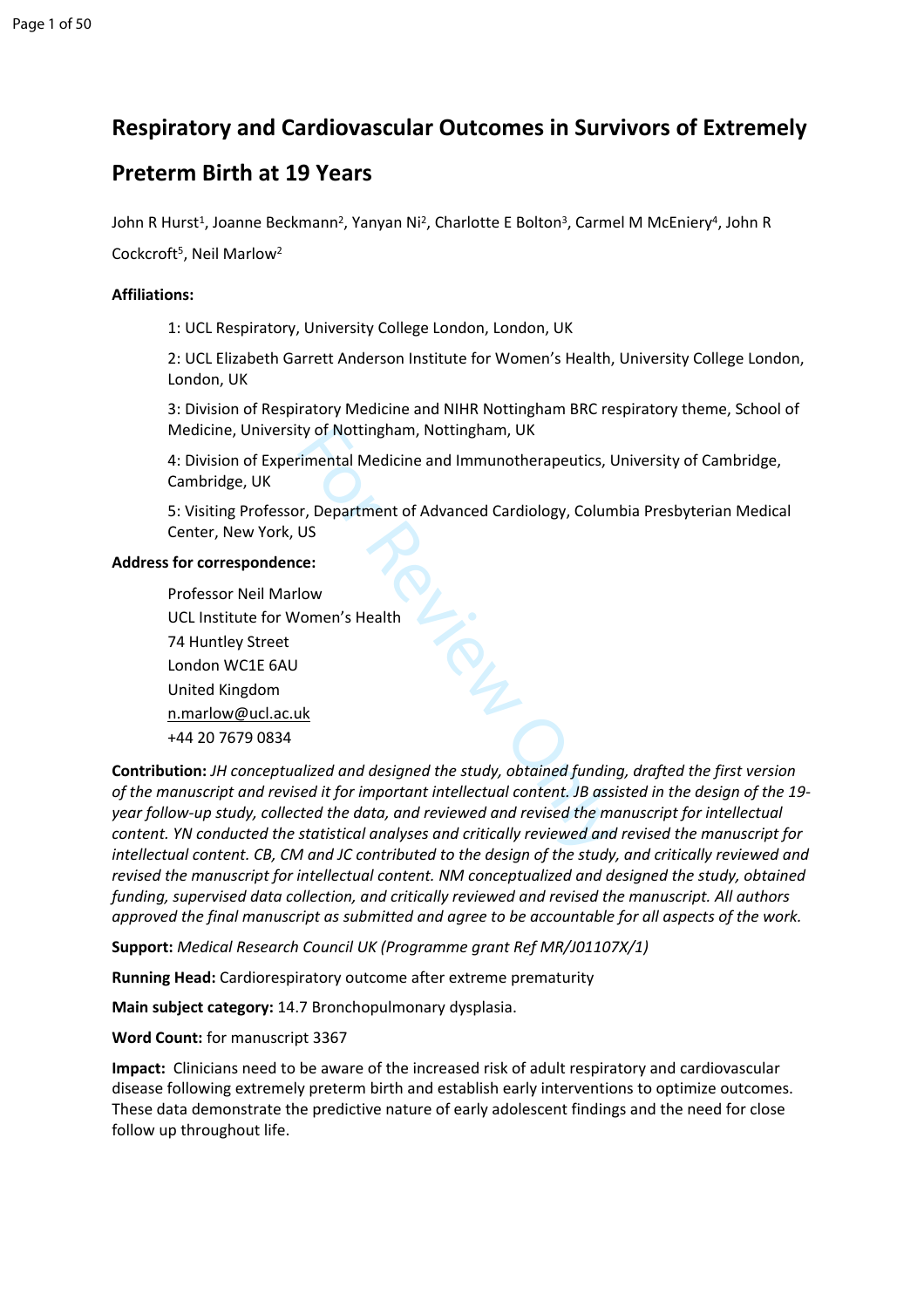## **Abstract:**

**Rationale** Growth and development during adolescence may modify the respiratory and vascular differences seen among extremely preterm (EP) individuals in childhood and early adolescence.

**Objective** To assess the trajectory of respiratory and cardiovascular outcomes at transition to adulthood in a national longitudinal cohort study of births before 26 weeks of gestation in the UK and Eire.

**Method** 129 EP participants and 65 controls attended for a center-based evaluation at 19 years of age. Standardized measures of spirometry, haemodynamics, functional capacity and markers of inflammation were made in EP subjects with and without neonatal bronchopulmonary dysplasia (BPD) and term born controls, at 19 years of age and compared to previous assessments.

ols, at 19 years of age and compared to previo<br>rols, the EP group were significantly impaired<br>core: -1.08 SD (95%Cl: -1.40 to -0.77)) and had<br>) despite a higher proportion with bronchodila<br>ificantly impaired exercise capac **Results** Compared to controls, the EP group were significantly impaired on all spirometric parameters (Mean FEV<sub>1</sub> z score: -1.08 SD (95%CI: -1.40 to -0.77)) and had lower FeNO concentrations (13.9 vs. 24.4 ppb, p<0.001) despite a higher proportion with bronchodilator reversibility (27% vs. 6%). The EP group had significantly impaired exercise capacity. All respiratory parameters were worse following neonatal BPD and respiratory function differences were similar at 11 and 19 years. Augmentation index (AIx) was 6% higher in the EP group and associated with increased total peripheral resistance (difference in means 96.4 (95%CI: 26.6, 166.2) dyne/s/cm-5) and elevation in central but not peripheral blood pressure. Central systolic and diastolic blood pressure increased more quickly over adolescence in the EP group compared to controls.

**Conclusions** Clinicians should address both cardiovascular and respiratory risk in adult survivors of extremely preterm birth.

**WORDCOUNT: 249**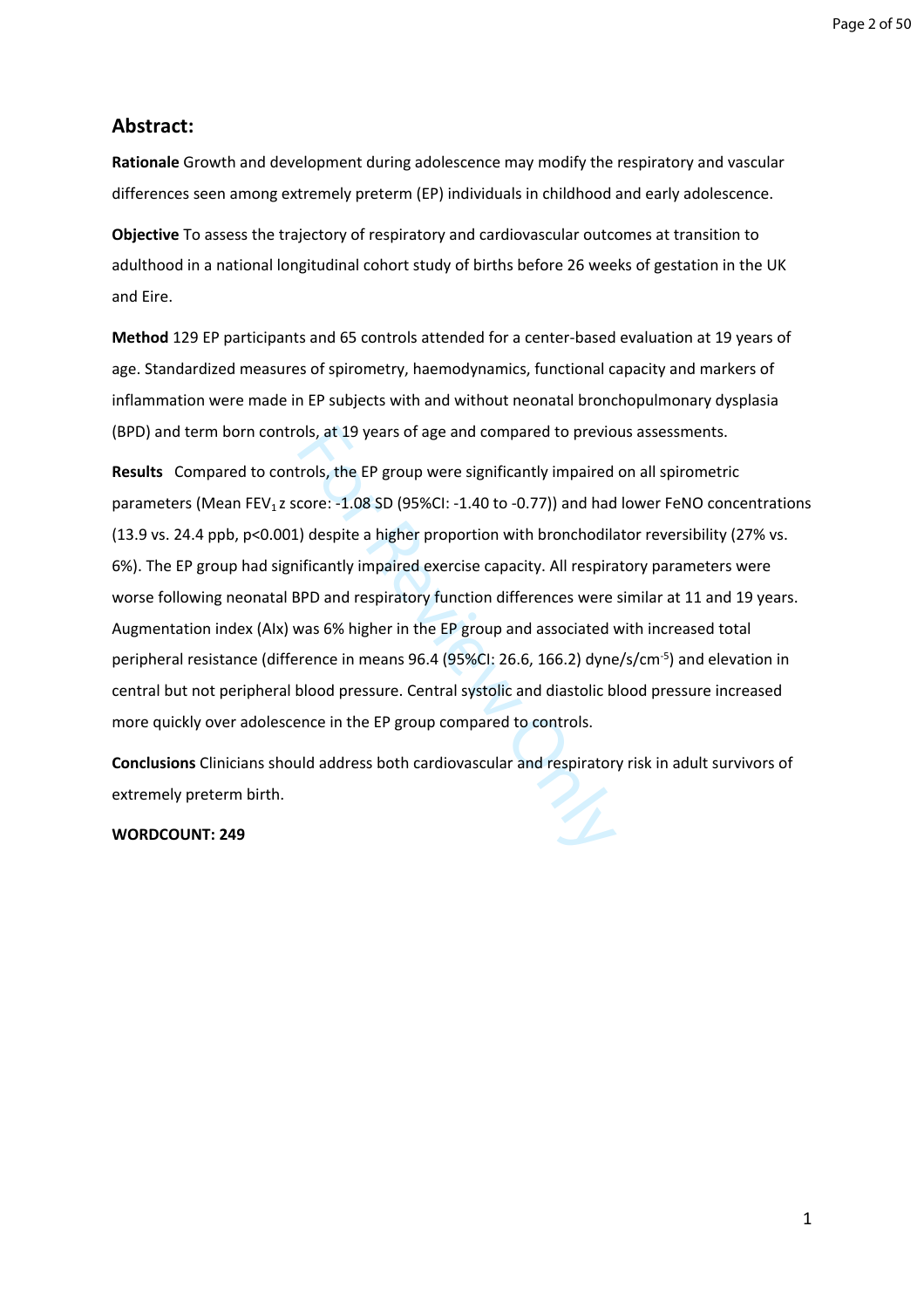## **Introduction:**

There are over 2400 births before 26 weeks each year in the UK and survival is increasing <sup>1</sup>. Adult physicians are increasingly faced with people who were born prematurely and may have life-long consequences of their preterm birth and neonatal treatment. Most reports of long-term outcomes have considered the excess neuro-morbidity manifest from childhood, but increasingly adult cardiorespiratory consequences following preterm birth are being recognized. A high proportion of these individuals will have had neonatal bronchopulmonary dysplasia (BPD), defined as chronic oxygen-dependent lung disease persisting beyond 36 weeks post menstrual age, and associated with a complex mix of developmental arrest of lung development and tissue injury <sup>2</sup>. Significant deficits in lung function in school-age children born extremely premature have been documented, which may be associated with markers of increased cardiovascular risk <sup>3</sup>.

rkers of increased cardiovascular risk<sup>3</sup>.<br>
Sof births before 26 weeks of gestation (extrement e EPICure study), we identified a clinically signexpiratory volume in one second (FEV<sub>1</sub>) at 11 y and a doubling in reported di In a national cohort study of births before 26 weeks of gestation (extremely preterm; EP) from the British Isles during 1995 (the EPICure study), we identified a clinically significant 1.5 standard deviation deficit in forced expiratory volume in one second (FEV<sub>1</sub>) at 11 years of age, greatest in those with neonatal BPD, and a doubling in reported diagnosis of asthma <sup>4</sup>. We also found impaired cardiovascular health including significantly increased supine diastolic BP and, in a subset, increased aortic augmentation index, a measure of arterial pressure wave reflections which is associated with presence of cardiovascular risk factors in younger individuals 5 and independently related to future cardiovascular disease (CVD) events in older individuals <sup>6,7</sup>. Moreover, the elevation in augmentation index correlated with the severity of lung impairment as assessed by  $FEV<sub>1</sub>$ <sup>3</sup>. The presence of irreversible airflow obstruction of this degree in adults would meet spirometric criteria for chronic obstructive pulmonary disease (COPD)<sup>8</sup>. Whether the airflow obstruction in adults born EP<sup>9</sup> represents damaged but quiescent airways, or the presence of an active inflammatory process which may progress, but also be tractable, remains a key unanswered question.

Based on the knowledge that peak lung function is attained in early adulthood and that there appeared to be an intrinsic relationship between respiratory and vascular measures, we investigated whether development during adolescence had modified the respiratory and vascular differences seen among extremely preterm (EP) individuals earlier in childhood, whether the posited relationship between the two persists and if there was evidence for ongoing inflammation.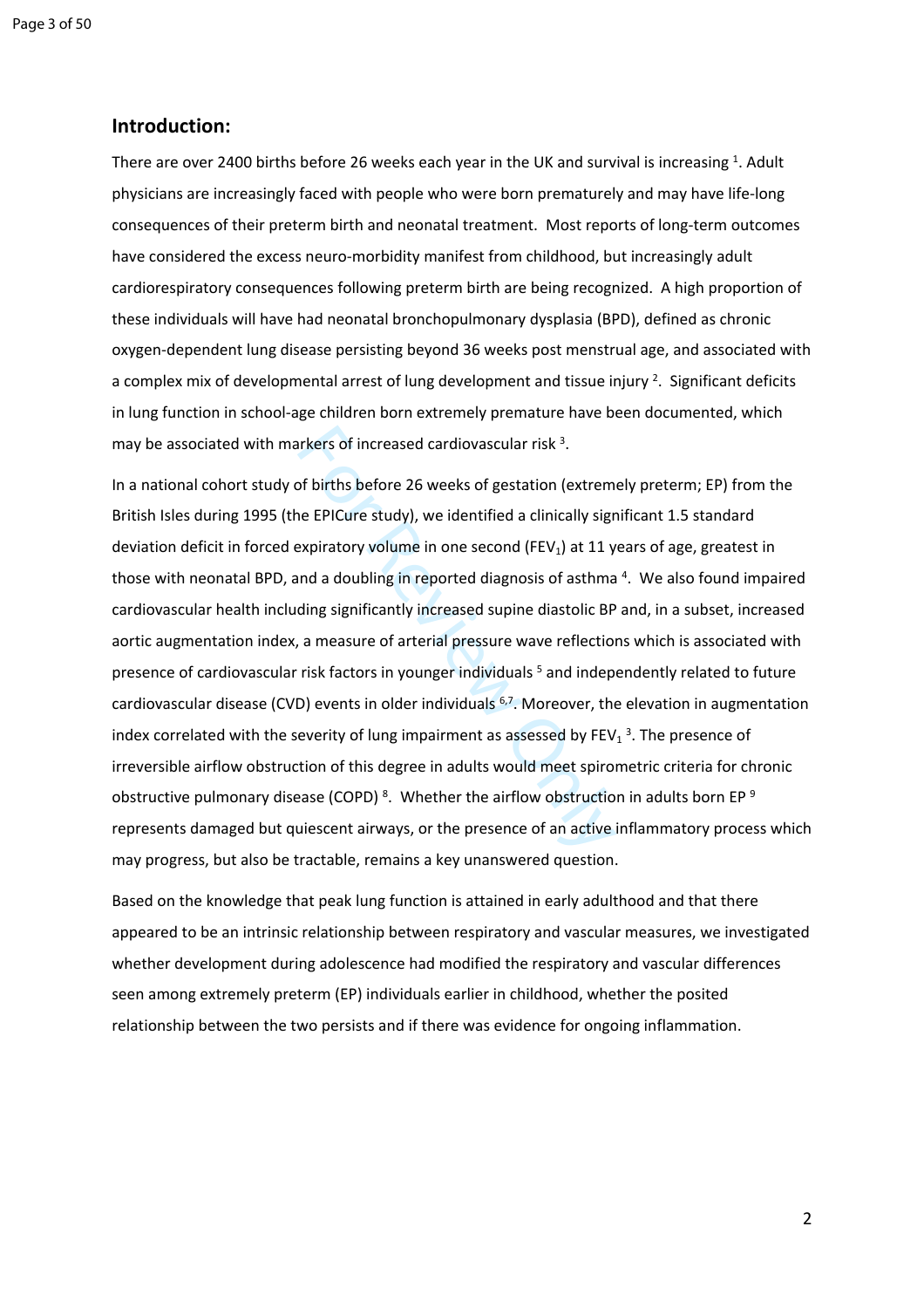# **Method:**

### **Participants**

EPICure is a well characterized, geographically based, UK/Ireland national cohort born at or less than 25 completed weeks of gestation between March and December 1995. Cardio-respiratory outcomes have been reported for this cohort at 11 years of age 3,4,10 and respiratory outcomes and seated brachial blood pressure at 6 years<sup>11,12</sup>.

The 307 young adults from the original EPICure study cohort who were alive at 16 years were contacted and individual consent was obtained to continue on the study. All responders were invited to participate in the following assessments at 19 years, alongside 153 term-born normal birthweight controls without neonatal illness recruited from classmates matched for sex and age, previously evaluated at 11 years, re-consented in the same way. There were no exclusion criteria.

#### **Assessments**

illness recruited from classmates matched for :<br>onsented in the same way. There were no exc<br>diovascular assessments were conducted as pa<br>ondon Hospitals Clinical Research Facility. Parti<br>ok similar cardiovascular and respi Clinical respiratory and cardiovascular assessments were conducted as part of a two-day assessment at the University College London Hospitals Clinical Research Facility. Participants who requested home assessment undertook similar cardiovascular and respiratory evaluations, but not the full twoday assessment. Participants and parents completed questionnaires about health and relevant family information. Evaluation was undertaken by a single pediatrician (JB) trained in the protocols used for the study and blinded to the results of previous investigations. Participants were given a brief explanation of their results by the study pediatrician and any clinically significant results were communicated to their responsible primary care doctor in writing.

Further details of the methodology used are given in the on line data supplement (address)

**Respiratory evaluations** Fractional exhaled nitric oxide (FeNO; Bedfont NObreath®) levels were measured prior to baseline spirometry. A portable spirometer (Easy on-PC, New Diagnostic Design Medical Technologies, USA) was used to measure FEV<sub>1</sub>, mid-expiratory flow (FEF<sub>25-75</sub>) and forced vital capacity (FVC) and repeated after administering a bronchodilator (400mcg salbutamol via a spacer). Spirometry data were converted to z-scores adjusted for height, age, sex and ethnicity  $2,13$ . Functional exercise capacity was assessed using a standardized incremental shuttle walk test 3,14.

**Cardiovascular evaluations** Seated and supine BP were measured using an oscillometric sphygmomanometer (Omron 705 CP, Omron Corporation, Japan). Radial artery waveforms recorded using a high fidelity tonometer, were transformed into a corresponding central (ascending aortic) waveform using pulse wave analysis and a generalised transfer function (SphygmoCor, AtCor Medical, Australia). This allowed identification of the first and second systolic pressure peaks,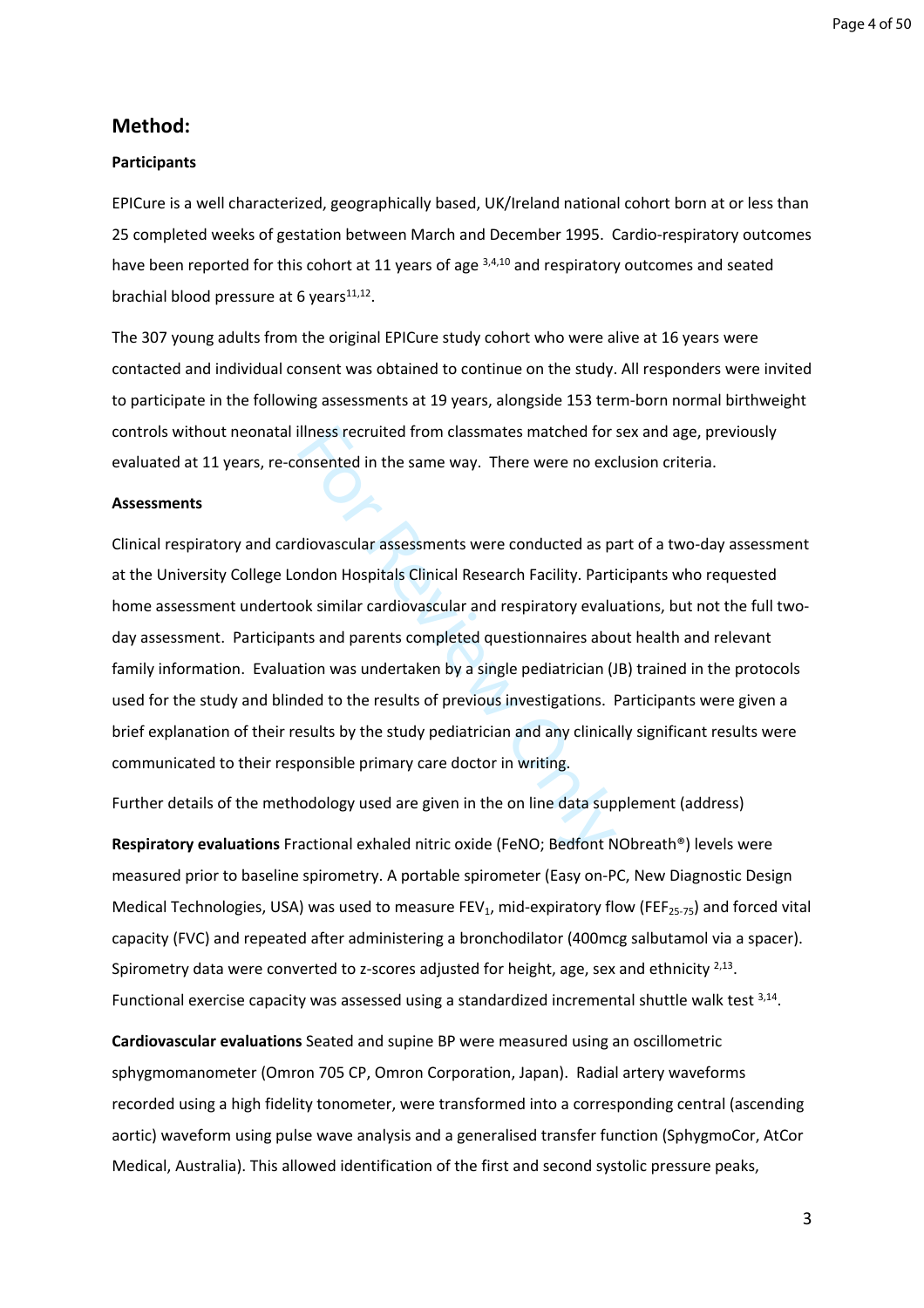corresponding to the systolic pressure resulting from ventricular ejection and that resulting from return of the reflected pressure wave to the ascending aorta, respectively. Central SBP (the overall peak systolic pressure), pulse pressure (PP) and heart rate were then determined. Central augmentation pressure (AP) was calculated as the difference between the second and first systolic peaks; augmentation index (AIx) as the AP expressed as percentage of the central PP; while nonaugmented systolic pressure corresponded to the first systolic peak of the central waveform, thus indicating the influence of cardiac ejection characteristics on systolic pressure in the ascending aorta.

Aortic pulse wave velocity (aPWV) was calculated from recordings at the carotid and femoral arteries, using the same device. AIx data were converted to z-scores adjusted for age, height, MAP and heart rate <sup>15</sup>. Cardiac output and stroke volume were measured using a non-invasive bioreactance technique (NICOM, Cheetah Medical, USA) that has been validated against invasive gold standard techniques <sup>16</sup>.

**Anthropometry and Physical Examination** Height without footwear and weight were measured using standardized equipment.

butput and stroke volume were measured usin<br>ICOM, Cheetah Medical, USA) that has been va<br>6.<br>The Review of Medical, USA) that has been va<br>6.<br>Cal Examination Height without footwear and<br>ent.<br>d urine samples were processed at **Biological** Fasting blood and urine samples were processed at an on-site pathology laboratory to measure serum CRP and creatinine, and urine albumin:creatinine ratio using a standard, automated laboratory analyser, with calculation of estimated glomerular filtration rate (eGFR) using the fourvariable MDRD equation. Plasma desmosine levels as a marker of elastin turnover were measured from stored frozen samples using liquid chromatography with mass spectrometry <sup>4,17</sup>.

#### **Data management and statistical analysis**

Data were encoded for computer analysis using double entry and checked for outliers before combination with the main study dataset for analysis. Electronic data from SphygmoCor, NICOM and Easy on-PC were extracted and merged with the database to avoid transcription errors. Data were verified for accuracy and analyzed using Stata SE, version 15.1 (Stata Corp, College Station, Texas, USA).

Mean values and standard deviations of parameters were calculated and unadjusted/adjusted mean differences with 95% confidence intervals (CIs) using linear regression models were reported for the EP and control groups and for EP participants with and without BPD. Trajectories of lung and cardiovascular function from childhood to early adulthood were investigated using multilevel modelling, treating the data as having a hierarchical structure with observations at each time point nested within each individual. This allows adjustment for missing values where individuals were not assessed.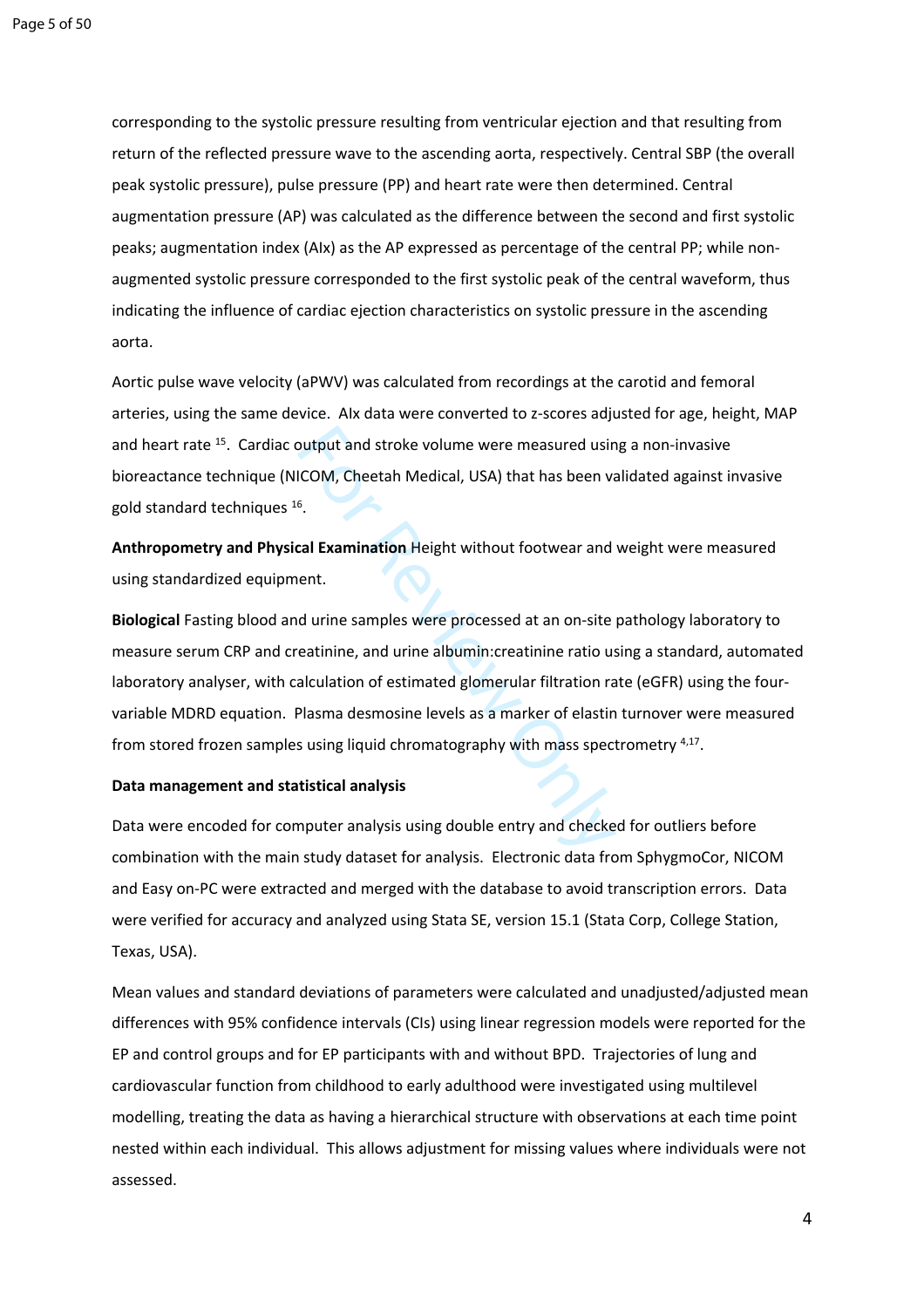Page 6 of 50

The study was approved by the South Central Hampshire Health Research Authority Committee (UK). Written informed consent was obtained from study participants, or in the case of those with severe learning difficulties, assent was provided by appointed consultees, according to the UK Mental Capacity Act 2005.

## **Results**

18, respectively). Similar proportions were rec<br>
74%) and had received steroids for weaning fre<br>
16. The cohort evaluated at 11 years, participants<br>
18. Expections of gestations<br>
18. Expections of baseline and post-bronch Of 306 EP subjects known to be alive at 19 years, 129 attended for evaluation, 59% of those evaluated at 11 years of age (see online supplement Table E1). Those assessed were representative of the whole cohort, with similar distributions of gestational age (mean 24.9 weeks) and birthweight (741g) but with lower birthweight for gestation (mean z-score: -0.21) compared to the whole cohort (24.9 weeks, 747 g and -0.18, respectively). Similar proportions were receiving oxygen at 36 weeks postmenstrual age (72% v 74%) and had received steroids for weaning from neonatal ventilation (76% v 73%). Compared to the cohort evaluated at 11 years, participants assessed at 19 years of age had lower birthweight for gestation but similar distributions of gestational age and proportions receiving oxygen at 36 weeks postmenstrual age and postnatal steroids (Table E1). Participants aged 19 also had similar distributions of baseline and post-bronchodilator  $FEV<sub>1</sub>$  z-scores, blood pressure and adjusted AIx at 11 years, but had a slightly higher proportion with a diagnosis of asthma at 11 years (29% v 25%).

Of the 129 EP participants, 127 completed the cardiovascular and 123 the respiratory protocol. 111 consented to venesection. Of the control group, 65/153 controls seen at 11 years attended for evaluation, 64 completed the cardiorespiratory evaluation and 61 consented to venesection.

*Respiratory outcomes at 19 years:* Compared to controls, the EP group were significantly impaired on all spirometric parameters (Table 1). The difference in mean post-bronchodilator FVC z-score between EP and control subjects was -0.64SD (95%CI: -0.94 to -0.35), equivalent to 470ml, and the mean difference in FEV<sub>1</sub> z-scores was -1.08 SD (95%CI: -1.40 to -0.77), equivalent to 600ml. Bronchodilator reversibility (defined as >12% change in FEV<sub>1</sub>) was more common in the EP group (26.5%) compared to controls (6.3%; odds ratio: 5.39 (95%CI: 1.81, 16.04)), but the EP group were not significantly more likely to have had a former clinical diagnosis<sup>18</sup> of asthma 41% vs. 34% (made by the participant's usual clinician, and as reported by the participant). 19% of the EP group had irreversible airflow obstruction (FEV<sub>1</sub>/VC<LLN) at age 19, the same proportion as at age 11. The EP group had significantly lower FeNO concentrations compared to controls (13.9 vs. 24.4 ppb, p<0.001) and significantly more control participants had a FeNO concentration above the threshold of 40ppb <sup>19</sup>. In multivariable analysis controlling for height, a clinical diagnosis of asthma and the

5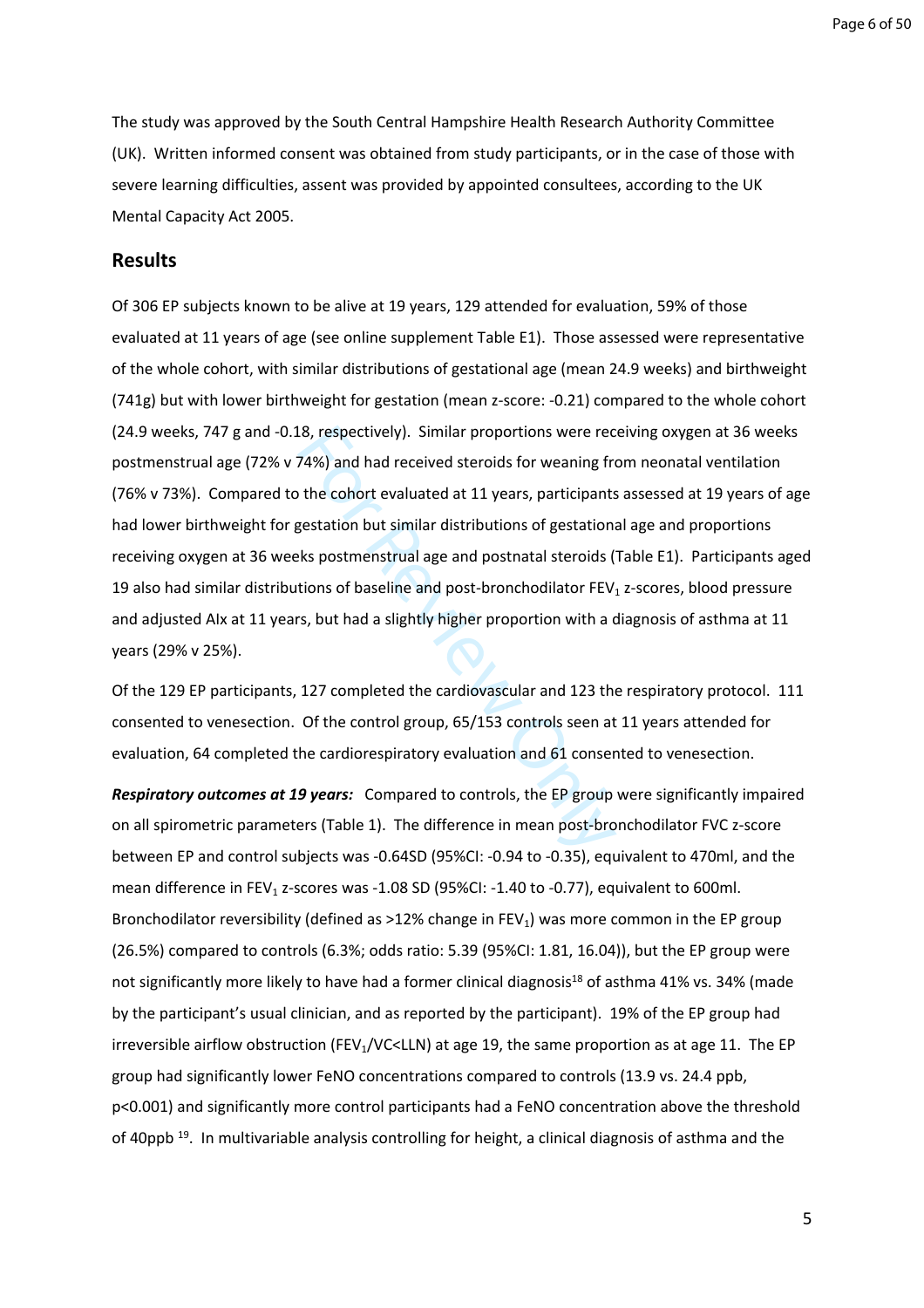presence of bronchodilator reversibility, EP status remained associated with significantly lower FeNO (adjusted difference in means: -10.3 (95%CI -15.9, -4.7; p<0.001).

There was no difference in post-bronchodilator FVC between the EP group with and without BPD, but the mean difference in FEV<sub>1</sub> z-scores was -0.66 SD (95%CI: -1.06 to -0.27), equivalent to 280ml (Fig 1A). Bronchodilator reversibility in those with neonatal BPD (33%) was more common than in those without (11%; p<0.05; Fig 1B). A prior clinical diagnosis of asthma was more common in the EP group with neonatal BPD compared to those without (odds ratio: 3.80 (95%CI: 1.49, 9.57)), but there was no difference in FeNO between these two groups.

bod pressure in the Er group compared to cor-<br>The significantly higher among EP participants bac output did not differ significantly between and<br>the EP group, allied to a higher heart rate, even<br>sistance was significantly *Blood pressure and hemodynamic parameters at 19 years:* Whilst there were no significant differences in peripheral blood pressure in the EP group compared to controls (Table 2), calculated central blood pressures were significantly higher among EP participants by 4.5mmHg (systolic) and 3.6mmHg (diastolic). Cardiac output did not differ significantly between groups but stroke volume was significantly lower in the EP group, allied to a higher heart rate, even after adjusting for differences in body size.

Total peripheral vascular resistance was significantly higher in the EP group (difference in means 96.4 (95%CI: 26.6, 166.2) dyne/s/cm<sup>-5</sup>). Aortic augmentation pressure was on average 2.0mmHg higher and augmentation index (Aix) 6% higher in the EP group, being of a similar order to that found in at 11 years (4.9% (95%CI: 2.0, 7.8)).

In contrast to the respiratory findings, there were no consistent differences between the cardiovascular measures in the EP group who did and did not have neonatal BPD.

*Relationships between cardiovascular and respiratory parameters age 19:* In multiple regression analysis, aortic AIx was significantly associated with EP and BPD status, but not independently with FEV<sub>1</sub> or FVC (Table 3). AIx was also significantly lower among EP participants with bronchodilator reversibility (mean AIx: 2.8% (sd: 10.4)) compared to those without reversibility (7.9% (8.2), p=0.004; difference in means after adjustment for covariates: -6.0% (95%CI: -9.8 to -2.1); p=0.003).

### *Trajectory between 11 and 19 years*

Post-bronchodilator FEV<sub>1</sub>: changes in mean (SEM) FEV<sub>1</sub> z-scores are illustrated in Figure 2A. The data show a slight fall in measured values across all groups, but no evidence of 'catch up' by EP participants. Multilevel modelling indicated that on average, at 19 years the FEV<sub>1</sub> z-scores of EP participants with and without BPD were 1.71 SD (95% CI: -1.95 to -1.47, p<0.001) and 0.92 SD (95% CI: -1.23 to -0.60, p<0.001) below their term-born controls, respectively.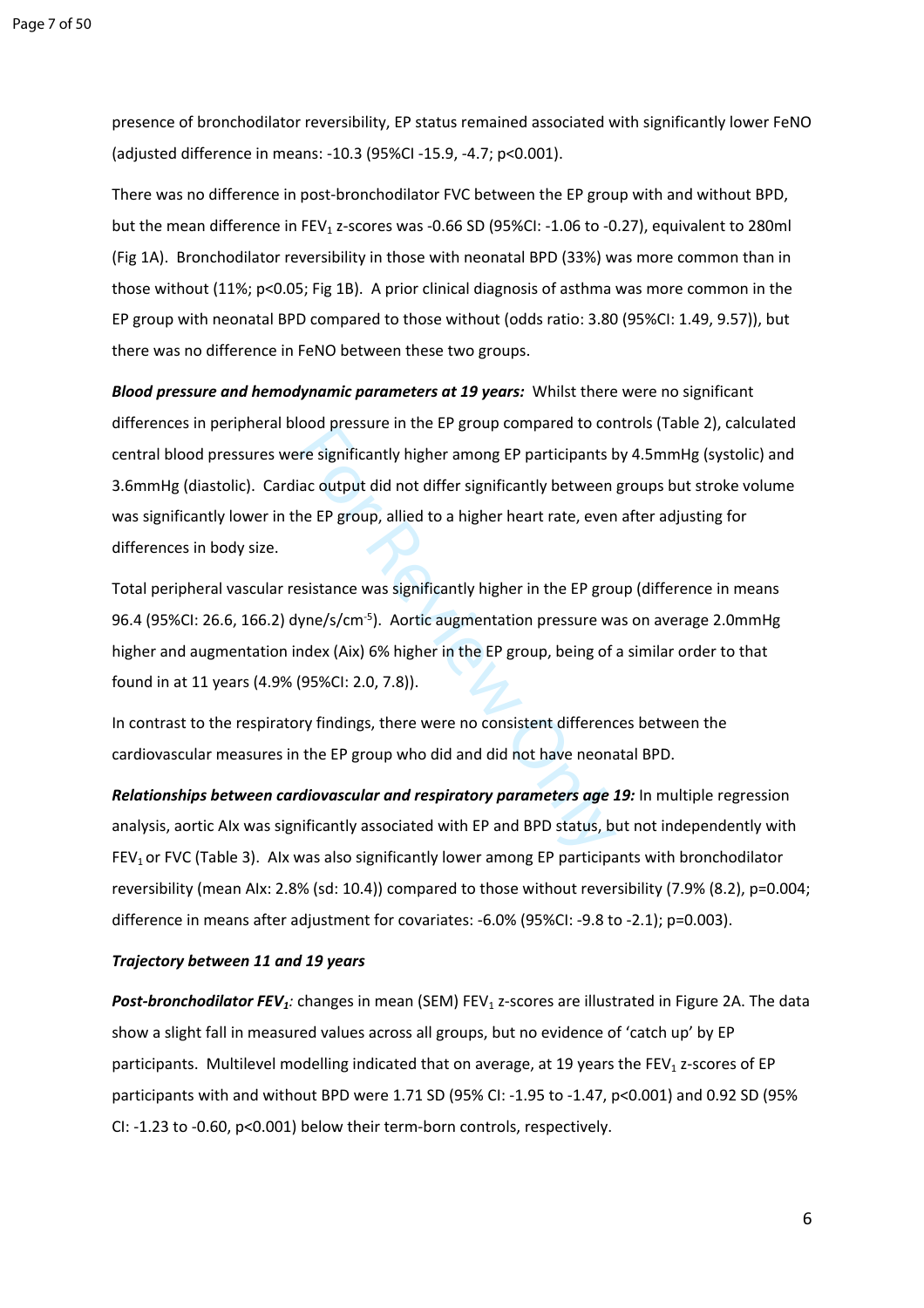Page 8 of 50

*Blood pressure and hemodynamic parameters:* Observed mean AIx values declined across adolescence in both EP children and controls. Multilevel modelling indicated that these trajectories did not differ significantly and that overall the decline over time was not statistically significant (95% CI: -0.42 to 0.02, p=0.07; Fig 2B. In contrast, seated brachial systolic and diastolic blood pressure rose over time (Fig 2C), as did calculated central pressures (Fig 2D). Multilevel modelling indicated that trajectories were similar in both groups: an average of 2.26 mmHg increase per year for seated SBP (95% CI: 2.12 to 2.39), 1.09 mmHg for seated DBP (95% CI: 0.97 to 1.20), 0.84 mmHg for central SBP (95% CI: 0.64 to 1.03), and 0.41 mmHg for central DBP (95% CI: 0.23 to 0.59). The observed difference in mean central SBP and DBP between EP children and controls increased between 11 and 19 years, but estimates from multilevel modelling showed that differences in means between the two groups remained constant from 11 to 19 years: systolic of 3.34 mmHg (95% CI: 1.53 to 5.15, p<0.001) and diastolic 3.21 mmHg (95% CI: 1.56 to 4.87, p<0.001).

tant from 11 to 19 years: systolic of 3.34 mmH<br>mmHg (95% CI: 1.56 to 4.87, p<0.001).<br>mpared with controls, desmosine and creatini<br>P group (Table E2), but there were no differen<br>no significant relationships between desmosi *Circulating biomarkers:* Compared with controls, desmosine and creatinine concentrations were significantly higher in the EP group (Table E2), but there were no differences within in the EP group by BPD status. There were no significant relationships between desmosine and FEV<sub>1</sub> z-score, or aortic or radial AIx. Whilst there was no difference in the mean estimated glomerular filtration rate (eGFR) or albumin:creatinine ratio between the groups, in multiple regression, aortic AIx was associated with both eGFR (p<0.007) and EP status (with BPD: p<0.001; without BPD: p=0.005), and aortic Pulse Wave Velocity was associated with eGFR (p=0.007; Table E3).

*Functional Capacity:* There was a clinically and statistically significant lower shuttle walk distance in the EP group compared to the controls (899m (sd 305) vs. 1132m (303), p<0.05), and between the EP group with and without BPD (862m (304) vs. 991m (290), p<0.05; Table E4).

# **Discussion:**

In this study, at 19 years respiratory function following birth before 26 weeks of gestation was characterized by clinically significant impairment of lung function across a range of spirometric parameters, before and following bronchodilator, and associated with a reduction in exercise capacity. The lung function deficits were of a similar magnitude to those seen at 11 years and there was no evidence of 'catch up' growth over adolescence. Indeed, data from the same cohort at 6 years had already identified deficits in peak expiratory flow rates compared to controls of 1.2SD (95% CI: 1.4 to 0.8) for individuals with neonatal BPD and of 0.7SD (95% CI: 1.0 to 0.3) for those without.<sup>12</sup> There was no evidence of on-going steroid-sensitive inflammation in the lung as assessed by FeNO, but desmosine concentration – a marker of elastin turnover – was elevated in the EP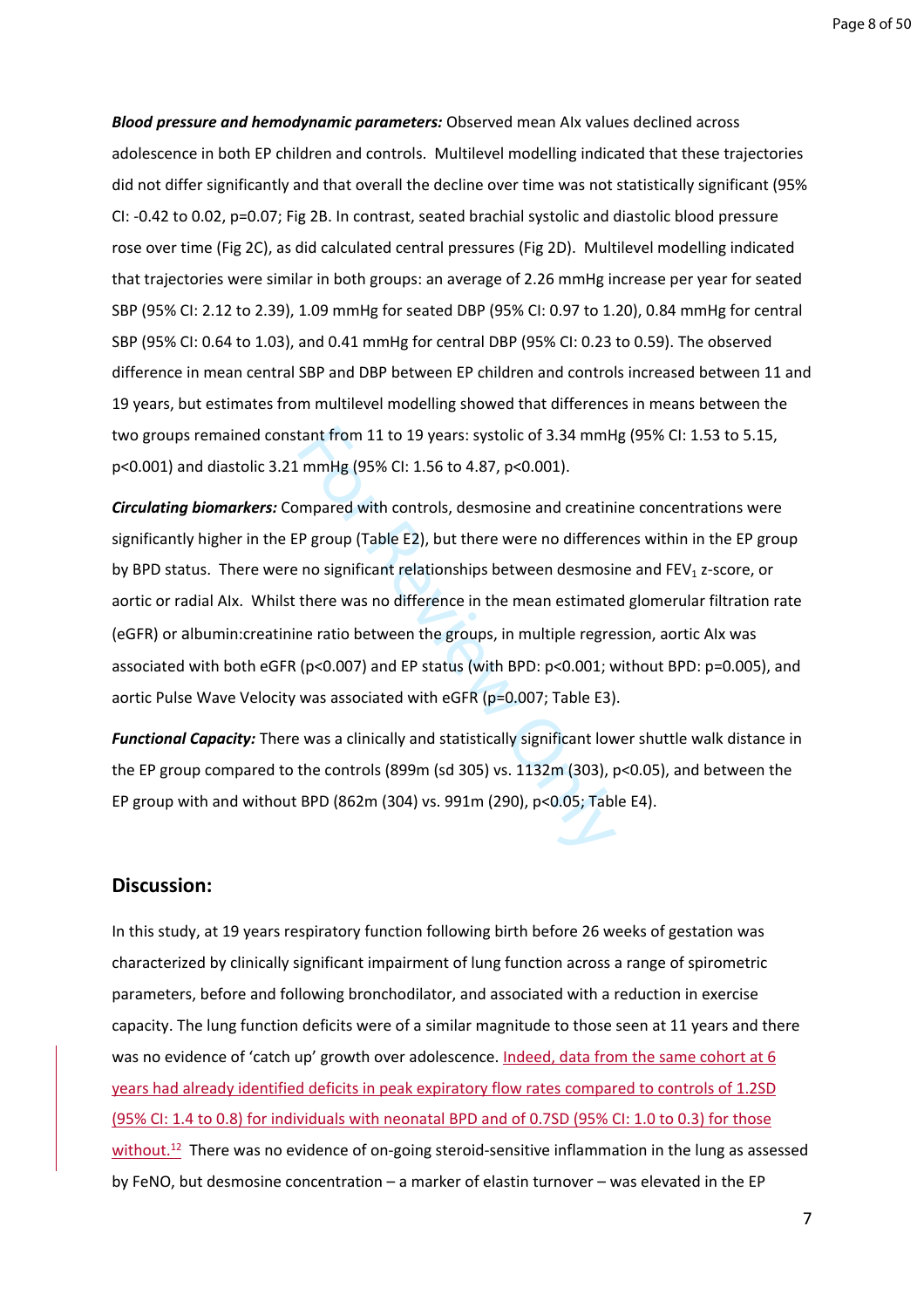group. The EP group had elevated markers of cardiovascular risk compared to controls, including higher blood and augmentation pressures. We believe that these differences are significant, for example the AIx differences equate to 10-15 years of arterial age <sup>5</sup>.

ents in neonatal treatment ('old' versus 'new'<br>g, generally small sample sizes and the varying<br>ex picture <sup>23</sup>. We have used the same techniq<br>res at both ages to minimize methodological e<br>plogists wishing to make predictio Our data argue against 'catch-up' lung growth in the EP group. A systematic review conducted to 2010 concluded that adult EP survivors with neonatal BPD had more respiratory symptoms and pulmonary function abnormalities compared with controls, and that this was associated with both radiologic structural changes and the suggestion of impairment in exercise capacity  $^{20}$ . Some studies have reported 'catch-up' growth, postulating neo-alveolarization throughout childhood and adolescence <sup>21</sup>, whilst others have detected accelerated decline <sup>22</sup> while others show stable differences from controls<sup>9</sup>. These differences may reflect different populations by birth weight and gestational age, improvements in neonatal treatment ('old' versus 'new' BPD), different follow-up ages and methods of testing, generally small sample sizes and the varying nature of control groups, all of which create a complex picture  $^{23}$ . We have used the same techniques and standards to assess z-scores of function measures at both ages to minimize methodological errors. Conflicting findings are challenging for neonatologists wishing to make predictions about future lung health, and to adult physicians trying to manage individual patients. These results suggest that one measure of lung function at age 11 or 19 is sufficient to identify participants with irreversible airflow obstruction.

Relationships between small lungs and elevated cardiovascular risk are well described <sup>24</sup>. At age 6 years, we identified significantly reduced lung function but normal seated brachial blood pressure BP in this cohort, compared to term-born classmates <sup>11,12</sup>. At age 11, when we measured central augmentation pressure for the first time, we found increased AIx in EP survivors compared to controls, and that these abnormal large-vessel hemodynamic changes were not reflected in measurements of seated peripheral BP<sup>3</sup>. Relationships between EP status and cardiovascular function persist in this new evaluation at 19 years, but significant differences between the EP and control groups are still not evident in peripheral blood pressure, whereas our central blood pressure and augmentation pressure data show significant differences. At 11 years we postulated that augmentation pressure differences represented alterations in the smaller pre-resistance and resistance vessels and confirm this here, consistent with described alterations in the pulmonary arteries following neonatal BPD <sup>25</sup>. Further work is required to understand the mechanisms of hypertension following EP birth in order to manage this optimally. It is recognized that elevations in blood pressure in young adults track with hypertension in later life <sup>26</sup>.

The mechanisms of the respiratory and cardiovascular impairment observed at age 19 are complex, arising from a combination of prematurity, impaired lung development, perinatal insults and

8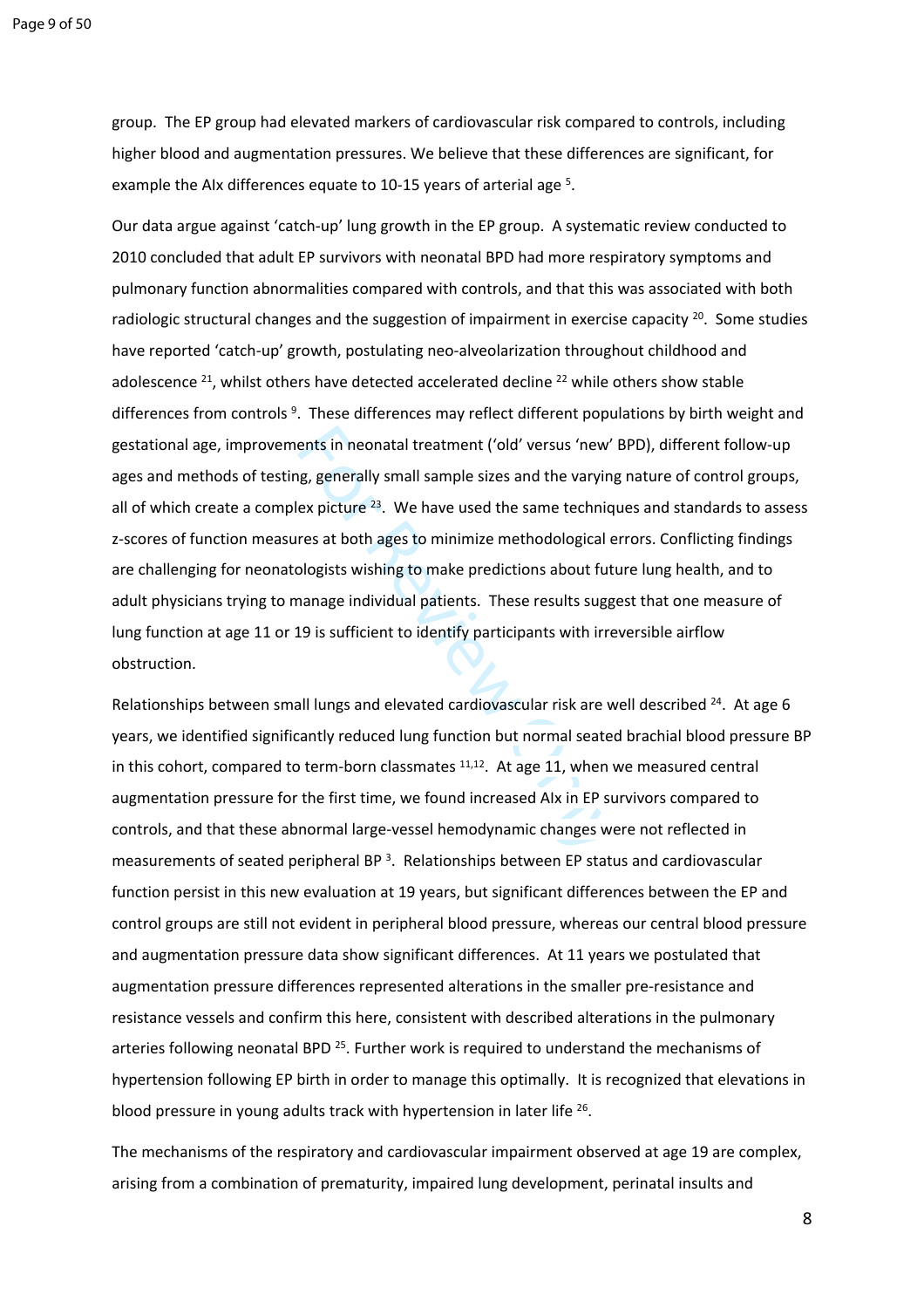Page 10 of 50

will subsequently meet spirometric criteria fo<br>post-bronchodilator  $FEV_1/FVC$  below the lowe<br>s and potential over treatment for a second ch<br>dividuals may reach spirometric definitions of<br>nal versus impaired maximal lung cap environment <sup>27</sup>. An important unanswered question was whether there is evidence of an active, tractable inflammatory process in the lungs. Consequent to impaired respiratory health, with episodes of childhood wheeze, many EP survivors acquire a diagnosis of asthma and we continue to see a higher prevalence of an asthma diagnosis and treatments in the EP group with neonatal BPD, as reported by others <sup>28</sup>. Asthma can be a challenging diagnosis to make or exclude, and more recent guidelines – though controversial – have focused on FeNO  $^{19}$ . FeNO concentration was independently lower in the EP group compared to the controls, even correcting for height. We do report an increase in the proportion of subjects with bronchodilator reversibility in the EP group compared to the controls, highest in the EP group with BPD. If EP survivors have an accelerated decline in lung function, or indeed a normal decline rate from sub-maximal lung development, a proportion of the EP group will subsequently meet spirometric criteria for chronic obstructive pulmonary disease (COPD; post-bronchodilator FEV<sub>1</sub>/FVC below the lower limit of normal <sup>8</sup>). This poses a risk of misdiagnosis and potential over treatment for a second chronic respiratory condition. It is now recognized that individuals may reach spirometric definitions of COPD through multiple mechanisms including normal versus impaired maximal lung capacity, with accelerated or normal subsequent lung function decline  $^{29}$ . In this group, we have recently reported that the EP microbiome shows significant dysbiosis in the airway regardless of neonatal BPD status <sup>30</sup>, characterized by a shift in bacterial community composition away from *Bacteroidetes* as is typical in adults living with other chronic lung diseases including asthma and COPD<sup>31</sup>.

We report higher desmosine concentrations in the EP group compared to the controls. Desmosine is an elastin breakdown product, the largest pool of which lies within the cardiovascular system. There is also significant elastin within the lung and elevated desmosine concentrations in chronic lung disease may relate to increased cardiovascular risk  $32$ . Elevated desmosine concentration may suggest an active process within large elastic arteries, although we did not identify a significant relationship between desmosine and either AIx or pulse wave velocity. Alternatively, if the elevation in desmosine reflects on-going elastin turnover in the lung, this would argue against the hypothesis that adult lungs from EP survivors have 'burnt out' lung disease that does not require therapy to prevent further progression. The elevation in desmosine, suggesting increased elastin turnover, requires further study.

There is evidence for poor consideration of early-life factors amongst adult physicians 33. It is notable that at age 19, whilst mean z-scores were lower, for many participants spirometry remained within the normal range. This may provide false reassurance to clinicians unfamiliar with the adult respiratory consequences of being born EP – abnormalities may only become apparent on exercise testing in early disease 34. Walk distance correlated with FENO concentration and absolute post-

9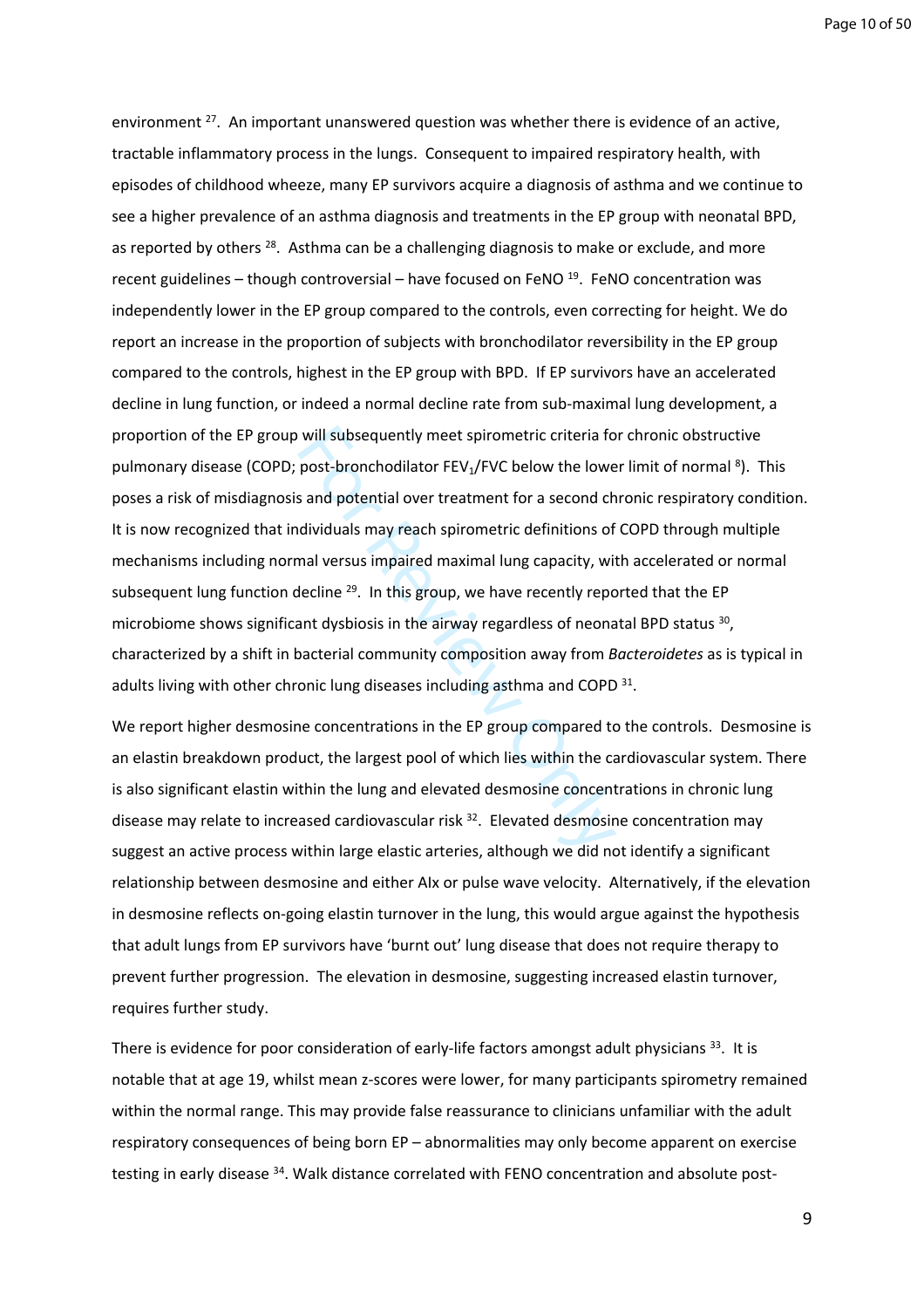bronchodilator FEV<sub>1</sub> and FVC but not z-scores which implies that it is related to lung size rather than function.

Our analysis has strengths and weaknesses. EPICure is a national cohort that has been followed longitudinally. As with all longitudinal cohorts there is significant attrition. We are reassured that the sample seen at 19 years remains representative of the whole cohort in terms of baseline perinatal variables and results from those evaluated at each age are similar to those from the overall cohort. We have used multilevel modelling to provide confidence that we have, insofar as is possible, a representative cohort. All our assessments were performed to carefully developed standard operating procedures. Although we would have liked to include further testing, we were had no resources to perform other useful techniques, such as diffusion capacity testing and invasive estimations of cardiac output/stroke volume. However, we did see trends to reductions in measures for both spirometry and augmentation index over adolescence. We used the same equipment to evaluate vascular parameters at each age but measurements at 19 years were made in a formal standardized clinic setting in contrast to often ad hoc arrangements at 11 years, when the assessments were carried out in a sample examined at school. Our findings reflect associations and we cannot infer causation.

out/stroke volume. However, we did see trend<br>gmentation index over adolescence. We used<br>ers at each age but measurements at 19 years<br>in contrast to often ad hoc arrangements at 11<br>out in a sample examined at school. Our fi In conclusion, EP survivors aged 19, especially those who had BPD, have impaired lung capacity at the time of expected peak lung size, elevation in markers of cardiovascular risk, and in association with decreased exercise capacity. There was no evidence of steroid-sensitive inflammation within the lung as assessed by FeNO, but we did find evidence of increased systemic elastin turnover. Relationships between lung and AIx suggests that strategies to protect the developing lung during the immediate neonatal, infant and early childhood periods can be expected to have long term benefits on cardiorespiratory health. Our key clinical messages are to emphasize meticulous attention to maximizing lung health in the perinatal, neonatal and childhood periods, and careful assessment and management of respiratory and cardiovascular risk in young adult survivors of EP including promotion of a healthy lifestyle, including for example physical activity, weight management and tobacco avoidance.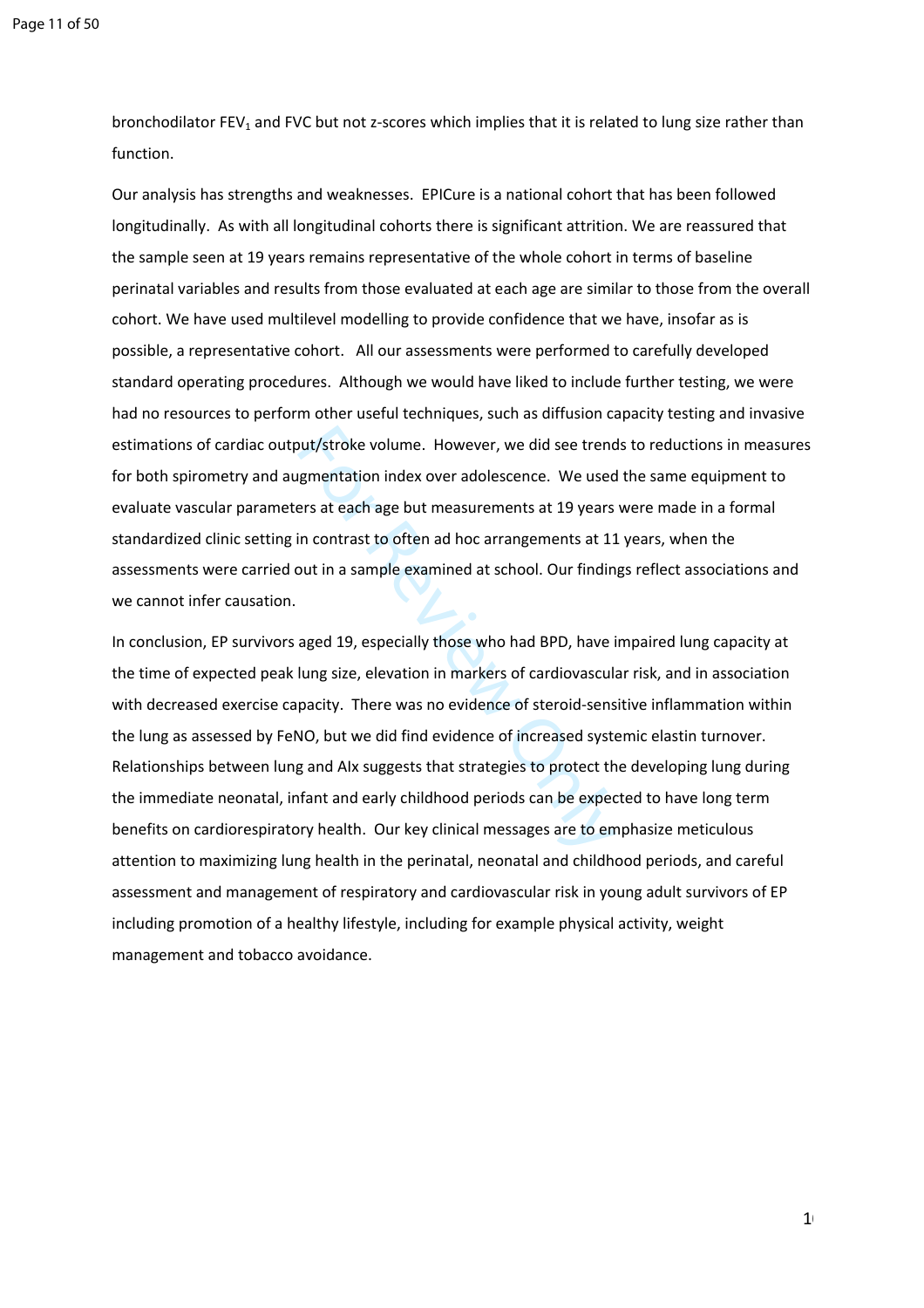**Competing interest** *All authors have completed the Unified Competing Interest form and declare that the submitted work was supported by a research award made by the Medical Research Council; no financial relationships with any organisations that might have an interest in the submitted work in the previous three years, no other relationships or activities that could appear to have influenced the submitted work*. *NM declares consultancy fees from Novartis and Shire outside this study, other authors have no financial relationships to disclose.*

**Transparency declaration** *the corresponding author as the manuscript's guarantor affirms that the manuscript is an honest, accurate, and transparent account of the study being reported; that no important aspects of the study have been omitted; and that there are no discrepancies from the study as planned.*

ors This study was funded by the Medical Reserved by the University College London. Neither<br>execution, interpretation or content of the studence execution, interpretation or content of the studence the<br>execution, interpret **Role of funders and sponsors** *This study was funded by the Medical Research Council UK (Ref MR/J01107X/1) and sponsored by the University College London. Neither the funders nor sponsors had any role in the design, execution, interpretation or content of the study. NM receives a proportion of funding from the Department of Health's NIHR Biomedical Research Centres funding scheme at UCLH/UCL. CMM is funded by the NIHR Cambridge BRC. CEB is supported by the NIHR Nottingham BRC respiratory theme. The views expressed are those of the authors and not necessarily those of the NHS, the NIHR or the Department of Health and Social Care.*

**Patient and public involvement** *The study was supported by an advisory group comprising ex preterm adult patients and parents involved in the study, coordinated by Bliss, the charity for preterm babies.* 

**Registration** *the study was not entered into a trial registry.*

**Acknowledgements** *We thank all the EPICure participants and families, our Participant Advisory Group and members of the EPICure research team not otherwise named. Desmosine estimations were performed by Jeffrey Huang (University of Dundee).*

**Data sharing statement** *Data are available subject to the EPICure Data Sharing Policy (www.epicure.ac.uk)*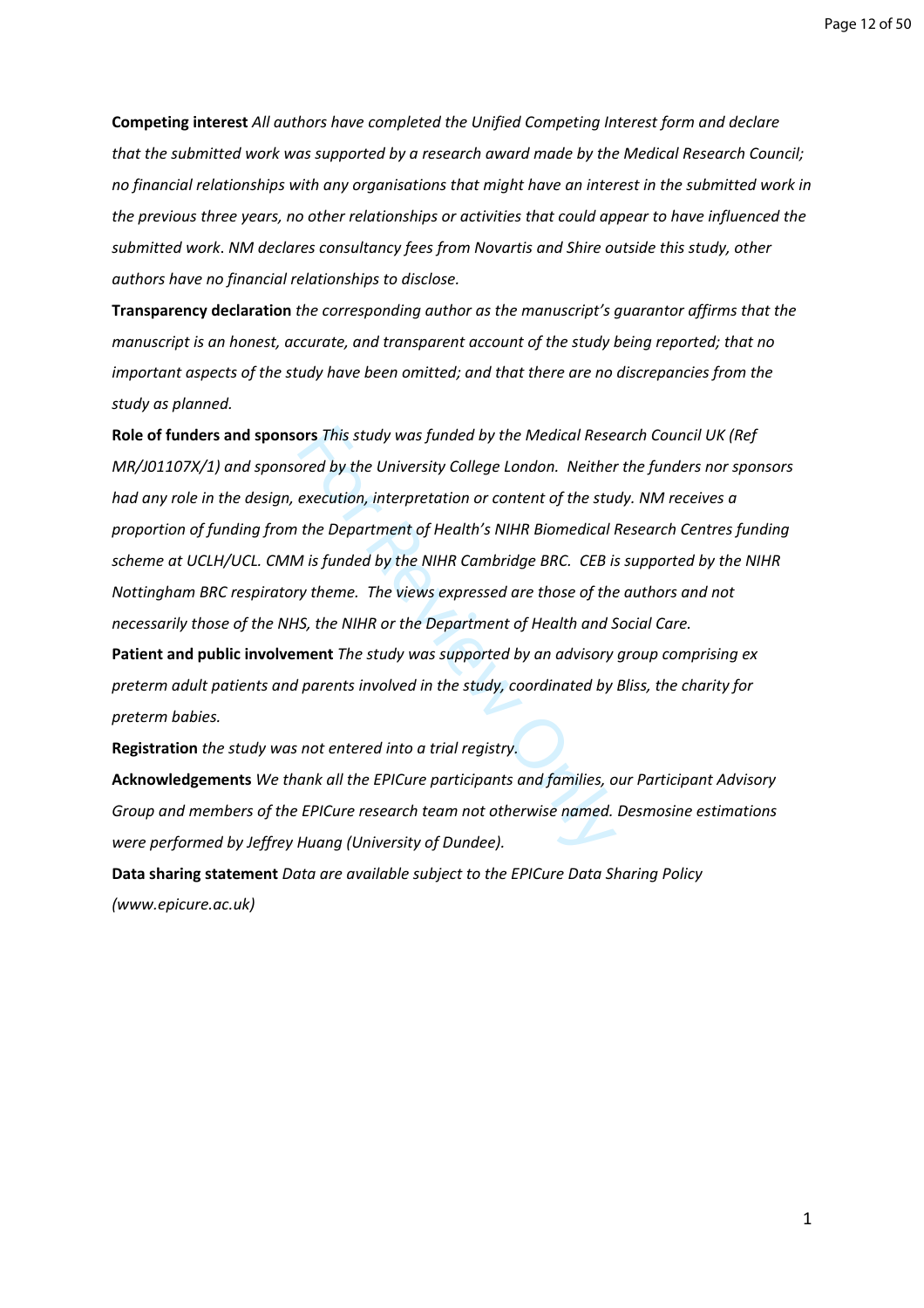# **References:**

- 1. Smith LK DE, Manktelow BN, Fenton A, Kurinczuk J on behalf of the MBRRACE-UK Collaboration. *MBRRACE- UK Report on survival up to one year of age of babies born before 27 weeks gestational age for births in Great Britain from January to December 2016.* Leicester: The Infant Mortality and Morbidity Studies, Department of Health Sciences, University of Leicester;2018.
- 2. Jobe AH, Bancalari E. Bronchopulmonary dysplasia. *American journal of respiratory and critical care medicine.* 2001;163(7):1723-1729.
- 3. Bolton CE, Stocks J, Hennessy E, et al. The EPICure study: association between hemodynamics and lung function at 11 years after extremely preterm birth. *J Pediatr.*  2012;161(4):595-601 e592.
- 4. Fawke J, Lum S, Kirkby J, et al. Lung function and respiratory symptoms at 11 years in children born extremely preterm: the EPICure study. *American journal of respiratory and critical care medicine.* 2010;182(2):237-245.
- 5. McEniery CM, Yasmin, Hall IR, et al. Normal vascular aging: differential effects on wave reflection and aortic pulse wave velocity: the Anglo-Cardiff Collaborative Trial (ACCT). *Journal of the American College of Cardiology.* 2005;46(9):1753-1760.
- 6. Chirinos JA, Zambrano JP, Chakko S, et al. Aortic pressure augmentation predicts adverse cardiovascular events in patients with established coronary artery disease. *Hypertension.*  2005;45(5):980-985.
- 7. Weber T, Auer J, O'Rourke M F, et al. Increased arterial wave reflections predict severe cardiovascular events in patients undergoing percutaneous coronary interventions. *European heart journal.* 2005;26(24):2657-2663.
- 8. Global Initiative for Obstructive Lung Disease. https://goldcopd.org/. Accessed.
- nin, Hall IR, et al. Normal vascular aging: differ<br>ic pulse wave velocity: the Anglo-Cardiff Collat<br>*rican College of Cardiology.* 2005;46(9):1753-1<br>ano JP, Chakko S, et al. Aortic pressure augments<br>in patients with establ 9. Doyle LW, Irving L, Haikerwal A, Lee K, Ranganathan S, Cheong J. Airway obstruction in young adults born extremely preterm or extremely low birth weight in the postsurfactant era. *Thorax.* 2019;74(12):1147-1153.
- 10. McEniery CM, Bolton CE, Fawke J, et al. Cardiovascular consequences of extreme prematurity: the EPICure study. *Journal of hypertension.* 2011;29(7):1367-1373.
- 11. Bracewell MA, Hennessy EM, Wolke D, Marlow N. The EPICure study: growth and blood pressure at 6 years of age following extremely preterm birth. *Arch Dis Child-Fetal.*  2008;93(2):F108-F114.
- 12. Hennessy EM, Bracewell MA, Wood N, et al. Respiratory health in pre-school and school age children following extremely preterm birth. *Archives of disease in childhood.*  2008;93(12):1037-1043.
- 13. Quanjer PH, Stanojevic S, Cole TJ, et al. Multi-ethnic reference values for spirometry for the 3-95-yr age range: the global lung function 2012 equations. *The European respiratory journal.* 2012;40(6):1324-1343.
- 14. Holland AE, Spruit MA, Troosters T, et al. An official European Respiratory Society/American Thoracic Society technical standard: field walking tests in chronic respiratory disease. *The European respiratory journal.* 2014;44(6):1428-1446.
- 15. Chirinos JA, Kips JG, Roman MJ, et al. Ethnic differences in arterial wave reflections and normative equations for augmentation index. *Hypertension.* 2011;57(6):1108-1116.
- 16. Pauca AL, O'Rourke MF, Kon ND. Prospective evaluation of a method for estimating ascending aortic pressure from the radial artery pressure waveform. *Hypertension.*  2001;38(4):932-937.
- 17. Albarbarawi O, Barton A, Miller D, et al. Characterization and validation of an isotopedilution LC-MS/MS method for quantification of total desmosine and isodesmosine in plasma and serum. *Bioanalysis.* 2013;5(16):1991-2001.
- 18. Janson C, Malinovschi A, Amaral AFS, et al. Bronchodilator reversibility in asthma and COPD: findings from three large population studies. *Eur Respir J.* 2019;54(3).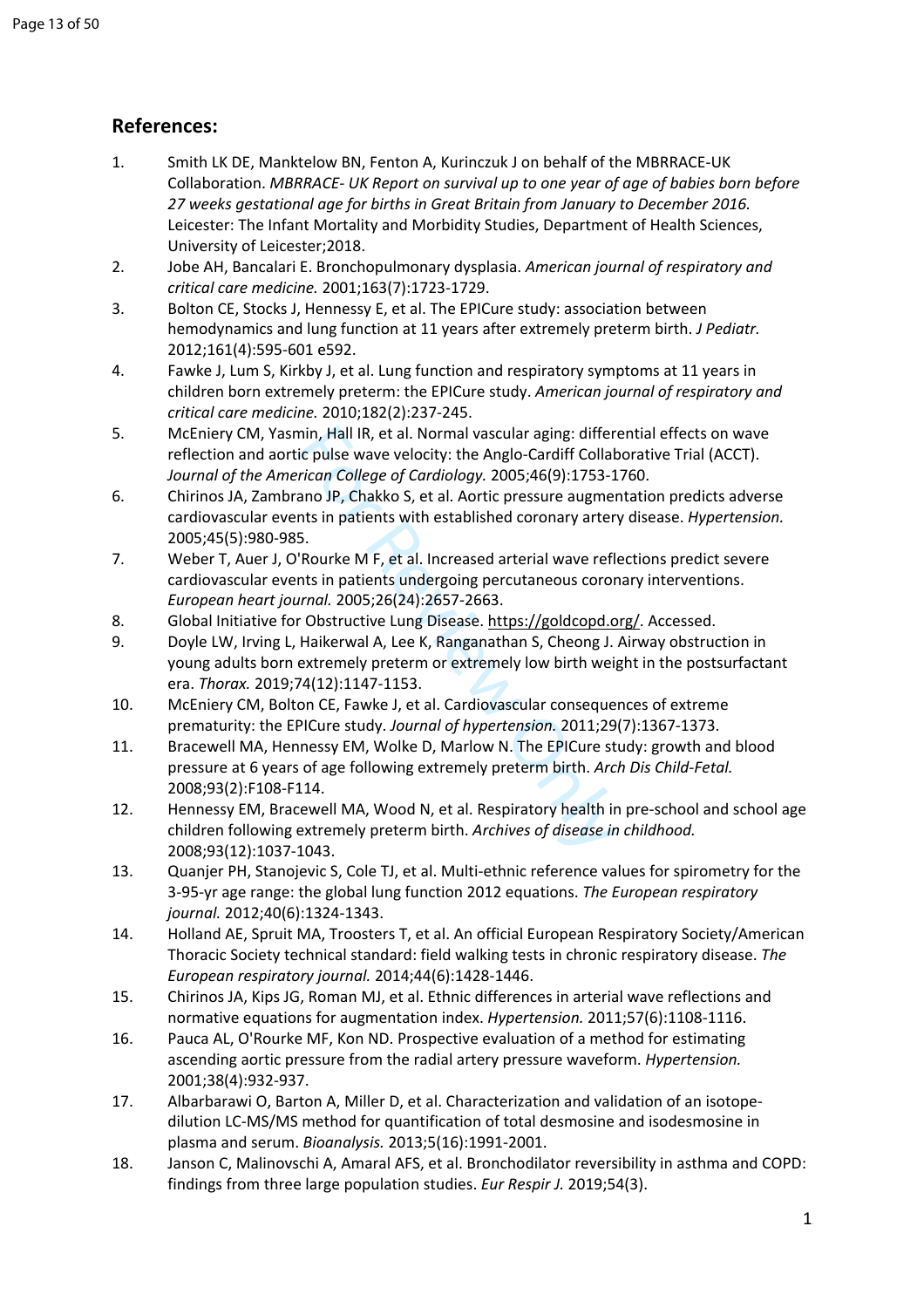- 19. National Institute for Healthcare Excellence. Asthma diagnosis monitoring and chronic asthma management Web site. [https://www.nice.org.uk/guidance/ng80.](https://www.nice.org.uk/guidance/ng80) Accessed.
- 20. Gough A, Spence D, Linden M, Halliday HL, McGarvey LPA. General and respiratory health outcomes in adult survivors of bronchopulmonary dysplasia: a systematic review. *Chest.*  2012;141(6):1554-1567.
- 21. Narayanan M, Owers-Bradley J, Beardsmore CS, et al. Alveolarization continues during childhood and adolescence: new evidence from helium-3 magnetic resonance. *American journal of respiratory and critical care medicine.* 2012;185(2):186-191.
- 22. Doyle LW, Faber B, Callanan C, Freezer N, Ford GW, Davis NM. Bronchopulmonary dysplasia in very low birth weight subjects and lung function in late adolescence. *Pediatrics.*  2006;118(1):108-113.
- 23. Bolton CE, Bush A, Hurst JR, Kotecha S, McGarvey L. Lung consequences in adults born prematurely. *Thorax.* 2015;70(6):574-580.
- 24. Hole DJ, Watt GC, Davey-Smith G, Hart CL, Gillis CR, Hawthorne VM. Impaired lung function and mortality risk in men and women: findings from the Renfrew and Paisley prospective population study. *BMJ (Clinical research ed).* 1996;313(7059):711-715.
- 25. Poon CY, Watkins WJ, Evans CJ, et al. Pulmonary arterial response to hypoxia in survivors of chronic lung disease of prematurity. *Arch Dis Child Fetal Neonatal Ed* 2016;101(4):F309-313.
- 26. Chen X, Wang Y. Tracking of blood pressure from childhood to adulthood: a systematic review and meta-regression analysis. *Circulation.* 2008;117(25):3171-3180.
- 27. Malleske DT, Chorna O, Maitre NL. Pulmonary sequelae and functional limitations in children and adults with bronchopulmonary dysplasia. *Paediatric respiratory reviews.* 2018;26:55-59.
- 28. Gough A, Linden M, Spence D, Patterson CC, Halliday HL, McGarvey LPA. Impaired lung function and health status in adult survivors of bronchopulmonary dysplasia. *The European respiratory journal.* 2014;43(3):808-816.
- 29. Lange P, Celli B, Agustí A, et al. Lung-Function Trajectories Leading to Chronic Obstructive Pulmonary Disease. *The New England journal of medicine.* 2015;373(2):111-122.
- 30. Rofael SAD, McHugh TD, Troughton R, et al. Airway Microbiome in Adult Survivors of Extremely Preterm Birth (The EPICure Study). *Eur Respir J* 2019;53(1):1801225.
- 31. Hilty M, Burke C, Pedro H, et al. Disordered microbial communities in asthmatic airways. *PloS one.* 2010;5(1):e8578.
- 3MJ (Clinical research ed). 1996;313(7059):711<br>NJ, Evans CJ, et al. Pulmonary arterial response<br>e of prematurity. Arch Dis Child Fetal Neonata<br>acking of blood pressure from childhood to ad<br>egression analysis. *Circulation* 32. Rabinovich RA, Miller BE, Wrobel K, et al. Circulating desmosine levels do not predict emphysema progression but are associated with cardiovascular risk and mortality in COPD. *The European respiratory journal.* 2016;47(5):1365-1373.
- 33. Bolton CE, Bush A, Hurst JR, et al. Are early life factors considered when managing respiratory disease? A British Thoracic Society survey of current practice. *Thorax.*  2012;67(12):1110.
- 34. Lovering AT, Elliott JE, Laurie SS, et al. Ventilatory and sensory responses in adult survivors of preterm birth and bronchopulmonary dysplasia with reduced exercise capacity. *Annals of the American Thoracic Society.* 2014;11(10):1528-1537.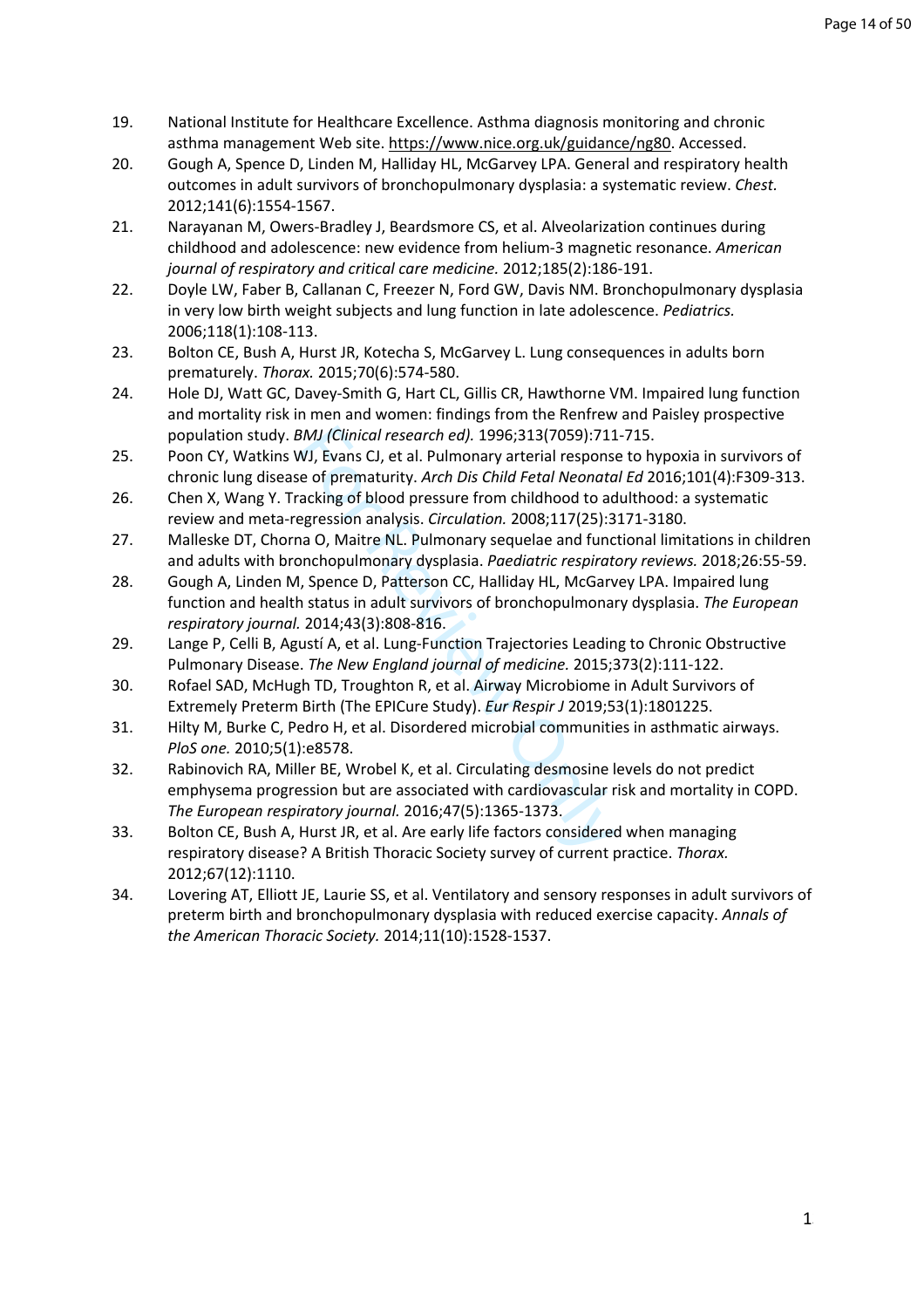|                               | <b>All EP</b>                                  | <b>Controls</b>                                | <b>EP with BPD</b>                             | <b>EP no BPD</b>                               | <b>EP versus controls</b>              | <b>BPD versus no BPD</b>               |
|-------------------------------|------------------------------------------------|------------------------------------------------|------------------------------------------------|------------------------------------------------|----------------------------------------|----------------------------------------|
|                               | $(N=123)$                                      | $(N=64)$                                       | $(N=87)$                                       | $(N=36)$                                       | $\Delta$ (95% CI)                      | $\Delta$ (95% CI)                      |
|                               | <b>Mean ±SD [range]</b>                        | <b>Mean ±SD [range]</b>                        | <b>Mean ±SD [range]</b>                        | <b>Mean ±SD [range]</b>                        |                                        |                                        |
| <b>Pre-Bronchodilator</b>     |                                                |                                                |                                                |                                                |                                        |                                        |
|                               | $2.87 \pm 0.72$                                | $3.56 \pm 0.65$                                | $2.77 \pm 0.69$                                | $3.10 \pm 0.73$                                | $-0.69$ $(-0.90, -0.48)$               | $-0.33(-0.60,-0.06)$                   |
| FEV <sub>1</sub> (L)          | $[1.29 \text{ to } 4.66]$                      | $[2.30 \text{ to } 5.29]$                      | $[1.29 \text{ to } 4.35]$                      | $[1.56 \text{ to } 4.66]$                      | $***$                                  |                                        |
|                               | $-1.61 + 1.17$                                 | $-0.29 \pm 0.89$                               | $-1.83 + 1.17$                                 | $-1.05 + 0.99$                                 | $-1.31$ $(-1.64, -0.98)$               | $-0.78(-1.19,-0.37)$                   |
| $FEV1$ z-score                | $[-5.06 \text{ to } 0.68]$                     | $[-2.24 \text{ to } 1.92]$                     | $[-5.06 \text{ to } 0.68]$                     | $[-3.87 \text{ to } 0.26]$                     | $***$                                  | $***$                                  |
| <b>FVC(L)</b>                 | $3.71 \pm 0.89$                                | $4.25 \pm 0.87$                                | $3.68 \pm 0.87$                                | $3.79 \pm 0.93$                                | $-0.53$ $(-0.80, -0.27)$               | $-0.11$ $(-0.45, 0.24)$                |
|                               | $[1.31 \text{ to } 6.09]$                      | $[2.35 \text{ to } 6.09]$                      | $[1.31$ to 5.55]                               | $[2.20 \text{ to } 6.09]$                      | ***                                    |                                        |
| FVC z-score                   | $-0.76 \pm 1.06$<br>$[-4.45 \text{ to } 1.59]$ | $-0.00 \pm 0.93$<br>$[-2.24 \text{ to } 1.82]$ | $-0.84 \pm 1.07$<br>$[-4.45 \text{ to } 1.59]$ | $-0.59 \pm 1.02$<br>$[-2.84 \text{ to } 0.87]$ | $-0.76$ $(-1.07, -0.45)$<br>***        | $-0.24$ $(-0.64, 0.15)$                |
| FEV <sub>1</sub> /FVC %       | $0.78 \pm 0.10$<br>$[0.52 \text{ to } 1.00]$   | $0.85 \pm 0.08$<br>$[0.60 \text{ to } 0.99]$   | $0.76 \pm 0.10$<br>$[0.52 \text{ to } 1.00]$   | $0.82 \pm 0.08$<br>$[0.65 \text{ to } 1.00]$   | $-0.07$ $(-0.10, -0.04)$<br>***        | $-0.07$ $(-0.10, -0.03)$<br>***        |
| FEV <sub>1</sub> /FVC z-score | $-1.33 \pm 1.24$<br>$[-3.95 \text{ to } 2.28]$ | $-0.42 \pm 1.13$<br>$[-3.06 \text{ to } 2.21]$ | $-1.57 + 1.21$<br>$[-3.95 \text{ to } 2.28]$   | $-0.75 \pm 1.14$<br>$[-2.62 \text{ to } 2.18]$ | $-0.91$ ( $-1.28$ , $-0.55$ )<br>$***$ | $-0.83$ ( $-1.29$ , $-0.37$ )<br>$***$ |
| FEF <sub>2575</sub> (L/min)   | $2.62 \pm 1.03$<br>$[0.58 \text{ to } 6.71]$   | 3.88 ±1.09<br>$[1.56 \text{ to } 6.95]$        | $2.41 \pm 0.97$<br>$[0.58 \text{ to } 6.71]$   | $3.14 \pm 0.98$<br>$[1.18 \text{ to } 6.01]$   | $-1.26$ ( $-1.58$ , $-0.94$ )<br>***   | $-0.73$ $(-1.13, -0.33)$               |
| FEF <sub>2575</sub> z-score   | $-1.86 \pm 1.22$<br>$[-5.21 \text{ to } 1.75]$ | $-0.44 \pm 1.11$<br>$[-2.64 \text{ to } 2.08]$ | $-2.14 \pm 1.19$<br>$[-5.21 \text{ to } 1.75]$ | $-1.17 \pm 1.02$<br>$[-3.66 \text{ to } 0.91]$ | $-1.41$ $(-1.77, -1.05)$<br>***        | $-0.97$ $(-1.41, -0.53)$<br>***        |
| <b>Post Bronchodilator</b>    |                                                |                                                |                                                |                                                |                                        |                                        |
|                               | $97.49 \pm 1.23$                               | $97.80 \pm 1.16$                               | 97.45 ±1.36                                    | $97.59 \pm 0.82$                               |                                        |                                        |
| <b>Oxygen Saturation %</b>    | [93.00 to 100.00]                              | [94.00 to 100.00]                              | [93.00 to 100.00]                              | [96.00 to 99.00]                               | $-0.31$ $(-0.67, 0.06)$                | $-0.13$ $(-0.62, 0.35)$                |
|                               | $(n=120)$                                      | $(n=64)$                                       | $(n=86)$                                       | $(n=34)$                                       |                                        |                                        |

**TABLE 1:** *Respiratory evaluations in extremely preterm (EP) participants and full-term controls at 19 years of age*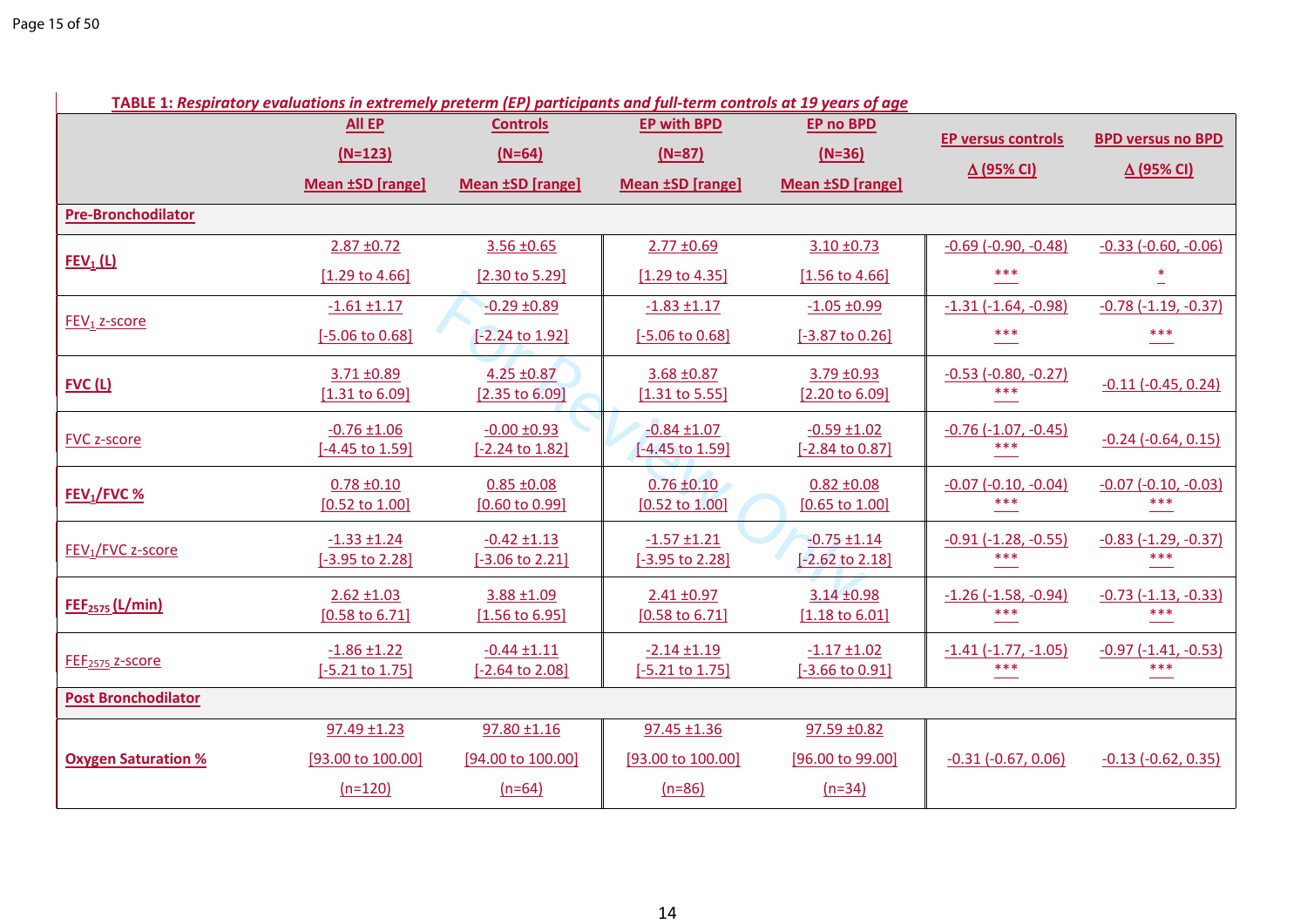|                                       | $3.12 \pm 0.70$             | $3.71 \pm 0.73$            | $3.04 \pm 0.68$             | $3.32 + 0.70$               | $-0.60$ $(-0.81, -0.38)$      | $-0.28$ $(-0.56, 0.00)$  |
|---------------------------------------|-----------------------------|----------------------------|-----------------------------|-----------------------------|-------------------------------|--------------------------|
| post-FEV <sub>1</sub> (L)             | $[1.47 \text{ to } 4.90]$   | [2.36 to 5.58]             | $[1.47 \text{ to } 4.63]$   | $[1.93 \text{ to } 4.90]$   | $***$                         |                          |
|                                       | $(n=121)$                   | $(n=64)$                   | $(n=86)$                    | $(n=35)$                    |                               |                          |
|                                       | $-1.04 \pm 1.08$            | $0.05 \pm 0.90$            | $-1.23 + 1.12$              | $-0.54 + 0.98$              | $-1.08(-1.40,-0.77)$          | $-0.66$ $(-1.06, -0.27)$ |
| post-FEV <sub>1</sub> z-score         | $[-4.29 \text{ to } 1.13]$  | $[-2.08 \text{ to } 2.37]$ | $[-4.29 \text{ to } 0.94]$  | [-2.72 to 0.88]             | ***                           | $***$                    |
|                                       | $(n=121)$                   | $(n=64)$                   | $(n=86)$                    | $(n=35)$                    |                               |                          |
|                                       | $8.83 + 7.98$               | $4.34 \pm 5.59$            | $9.60 \pm 7.50$             | $6.93 \pm 8.87$             | 4.49 (2.28, 6.69)             |                          |
| Percentage change in FEV <sub>1</sub> | $[-7.40 \text{ to } 35.52]$ | [-7.38 to 20.38]           | $[-6.47 \text{ to } 35.52]$ | $[-7.40 \text{ to } 35.19]$ | ***                           | $2.66$ (-0.19, 5.51)     |
|                                       | $(n=121)$                   | $(n=64)$                   | $(n=86)$                    | $(n=35)$                    |                               |                          |
| change in $FEV_1 > 12\%$              | 32/121 (26.5%)              | 4/64(6.3%)                 | 28/86 (32.6%)               | 4/35 (11.4%)                | $5.39(1.81, 16.04)^+$         | $3.74(1.20, 11.64)^+$    |
|                                       |                             |                            |                             |                             | $* *$                         | $\overline{a}$           |
|                                       | $3.76 \pm 0.85$             | $4.23 \pm 0.90$            | $3.74 \pm 0.82$             | $3.83 + 0.93$               | $-0.47$ $(-0.73, -0.21)$      |                          |
| post-FVC (L)                          | $[2.00 \text{ to } 6.19]$   | $[2.37 \text{ to } 6.14]$  | $[2.00 \text{ to } 5.39]$   | $[2.26 \text{ to } 6.19]$   | ***                           | $-0.09$ $(-0.43, 0.25)$  |
|                                       | $(n=121)$                   | $(n=64)$                   | $(n=86)$                    | $(n=35)$                    |                               |                          |
|                                       | $-0.68 + 0.96$              | $-0.04 \pm 0.98$           | $-0.74 \pm 0.94$            | $-0.54 + 0.98$              | $-0.64$ $(-0.94, -0.35)$      |                          |
| post-FVC z-score                      | $[-3.52 \text{ to } 1.48]$  | $[-2.30 \text{ to } 2.16]$ | $[-3.52 \text{ to } 1.48]$  | $[-2.72 \text{ to } 0.88]$  | ***                           | $-0.19(-0.58, 0.19)$     |
|                                       | $(n=121)$                   | $(n=64)$                   | $(n=86)$                    | $(n=35)$                    |                               |                          |
|                                       | $0.83 + 0.09$               | $0.88 \pm 0.07$            | $0.82 \pm 0.10$             | $0.87 + 0.07$               | $-0.05$ ( $-0.08$ , $-0.02$ ) | $-0.06$ $(-0.09, -0.02)$ |
| post-FEV <sub>1</sub> /FVC            | $[0.54 \text{ to } 1.00]$   | $[0.67 \text{ to } 1.00]$  | $[0.54 \text{ to } 1.00]$   | $[0.69 \text{ to } 1.00]$   | ***                           | $***$                    |
|                                       | $(n=121)$                   | $(n=64)$                   | $(n=86)$                    | $(n=35)$                    |                               |                          |
|                                       | $-0.56 \pm 1.27$            | $0.15 \pm 1.06$            | $-0.79 \pm 1.29$            | $-0.00 \pm 1.03$            | $-0.71$ $(-1.08, -0.35)$      | $-0.79(-1.25,-0.33)$     |
| post-FEV <sub>1</sub> /FVC z-score    | $[-4.27 \text{ to } 2.37]$  | $[-2.56 \text{ to } 2.27]$ | $[-4.27 \text{ to } 2.37]$  | $[-2.24 \text{ to } 2.15]$  | ***                           | ***                      |
|                                       | $(n=121)$                   | $(n=64)$                   | $(n=86)$                    | $(n=35)$                    |                               |                          |
| post-FEF <sub>2575</sub> (L/min)      | $3.29 \pm 1.12$             | $4.47 \pm 1.18$            | $3.10 \pm 1.14$             | $3.76 \pm 0.94$             | $-1.17(-1.52,-0.83)$          | $-0.66$ $(-1.10, -0.22)$ |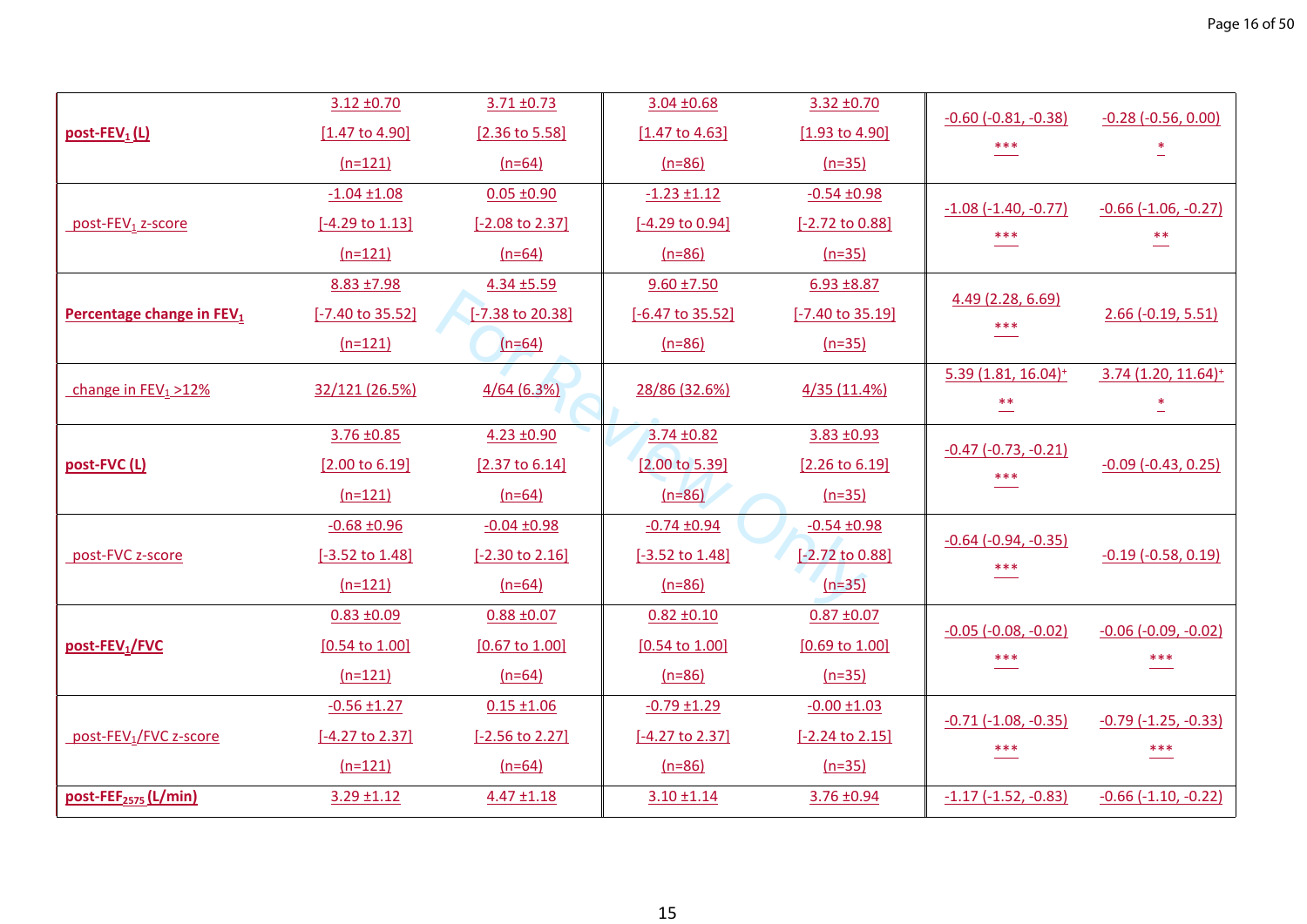|                                                                            | $[0.73 \text{ to } 7.19]$  | $[2.06 \text{ to } 7.22]$  | $[0.73 \text{ to } 7.19]$  | $[1.48 \text{ to } 6.73]$  | ***                               | $***$                                 |
|----------------------------------------------------------------------------|----------------------------|----------------------------|----------------------------|----------------------------|-----------------------------------|---------------------------------------|
|                                                                            | $(n=121)$                  | $(n=64)$                   | $(n=86)$                   | $(n=35)$                   |                                   |                                       |
|                                                                            | $-1.03 \pm 1.23$           | $0.16 \pm 1.06$            | $-1.28 \pm 1.28$           | $-0.44 \pm 0.85$           | $-1.19(-1.55, -0.84)$             | $-0.84$ ( $-1.29$ , $-0.39$ )         |
| post-FEF <sub>2575</sub> z-score                                           | $[-4.58 \text{ to } 2.07]$ | $[-2.33 \text{ to } 2.54]$ | $[-4.58 \text{ to } 2.07]$ | $[-2.55 \text{ to } 1.46]$ | ***                               | $***$                                 |
|                                                                            | $(n=121)$                  | $(n=64)$                   | $(n=86)$                   | $(n=35)$                   |                                   |                                       |
| <b>Fractional expired Nitric Oxide (FeNO)</b>                              |                            |                            |                            |                            |                                   |                                       |
|                                                                            | 13.9 ±11.1                 | $24.4 \pm 24.7$            | $13.4 \pm 10.0$            | $15.2 \pm 13.5$            | $-10.47$ $(-15.77, -5.18)$        |                                       |
| FeNO (ppb)                                                                 | $[0.0 \text{ to } 56.7]$   | $[0.0 \text{ to } 133.7]$  | $[0.0 \text{ to } 51.3]$   | $[0.0 \text{ to } 56.7]$   | ***                               | $-1.77$ $(-8.64, 5.10)$               |
|                                                                            | $(n=117)$                  | $(n=62)$                   | $(n=83)$                   | $(n=34)$                   |                                   |                                       |
| FeNO >40ppb                                                                | 6/117(5.1%)                | 9/62 (14.5%)               | $3/83$ (3.6%)              | 3/34(8.8%)                 | $0.32$ (0.11, 0.94) <sup>+*</sup> | $0.39(0.07, 2.02)$ <sup>+</sup>       |
| <b>Clinical Symptoms (self-report questionnaire)</b>                       |                            |                            |                            |                            |                                   |                                       |
| Asthma diagnosis ever                                                      | 50/121 (41.3%)             | 21/61 (34.3%)              | 43/87 (49.4%)              | 7/34 (20.6%)               | $1.34(0.71, 2.54)$ <sup>+</sup>   | $3.80(1.49, 9.57)$ <sup>+</sup><br>** |
| Symptoms in the last year                                                  | 24/121 (19.8%)             | 17/62 (27.4%)              | 19/87 (21.8%)              | 5/34 (14.7%)               | $0.65$ (0.32, 1.34) <sup>+</sup>  | $1.62$ (0.55, 4.76) <sup>+</sup>      |
| Wheeze during or after exercise                                            | 32/121 (26.5%)             | 19/61 (31.2%)              | 25/87 (28.7%)              | 7/34 (20.6%)               | $0.79(0.40, 1.56)$ <sup>+</sup>   | $1.56(0.60, 4.03)$ <sup>+</sup>       |
| Treated in the last year for<br>respiratory or chest problems              | 16/121 (13.2%)             | 12/60 (20.0%)              | 13/87 (14.9%)              | 3/34 (8.8%)                | $0.61(0.27, 1.39)$ <sup>+</sup>   | $1.82(0.48, 6.82)$ <sup>+</sup>       |
| <b>Currently using inhalers</b>                                            | 28/126 (22.2%)             | 11/64 (17.2%)              | 24/90 (26.7%)              | 4/36(11.1%)                | $1.38(0.64, 2.98)^+$              | $2.91(0.93, 9.09)^+$                  |
| <b>Hospital admission for</b><br>"breathing difficulties" (last<br>$12m$ ) | 1/119 (0.8%)               | 1/62(1.6%)                 | 1/87(1.2%)                 | $0/32(0.0\%)$              | $0.52$ (0.03, 8.41) <sup>+</sup>  |                                       |

<sup>+</sup>OR (95% CI) was reported for categorical variables; \*\*\**p*<0.001; \*\**p*<0.01; \**p*<0.05.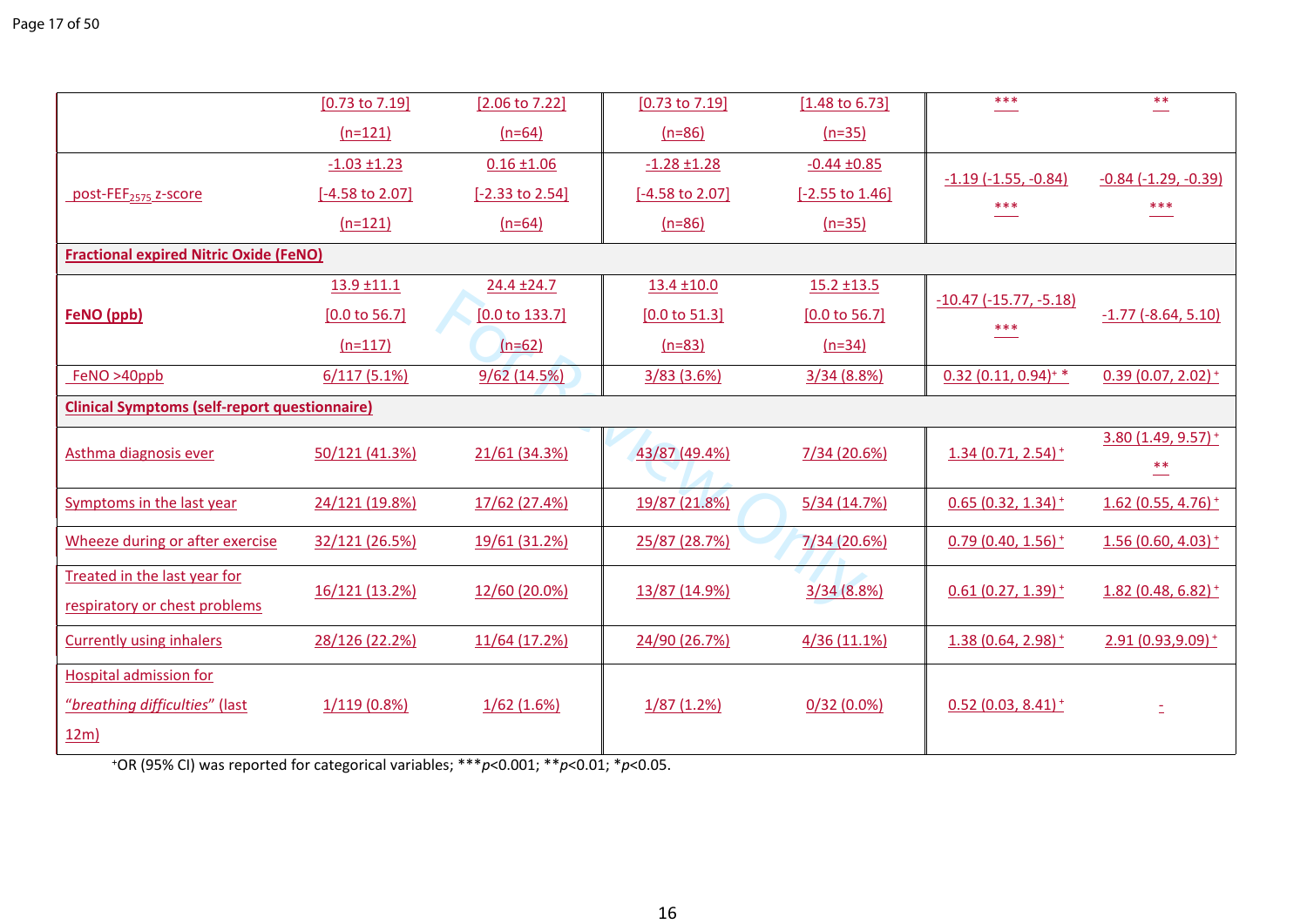|                                |      | <b>All EP</b><br>$(N=127)$<br><b>Mean ±SD</b><br>[range) | <b>Controls</b><br>$(N=64)$<br><b>Mean ±SD</b><br>[range) | <b>EP with BPD</b><br>$(N=91)$<br>Mean ±SD<br>[range] | EP no BPD ( $N=36$ )<br><b>Mean ±SD</b><br>[range] | $EP - C$ :<br>unadjusted<br>$\Delta$ means (95% CI) | $EP - C$ :<br>adjusted <sup>1</sup><br>$\Delta$ means (95% CI) |
|--------------------------------|------|----------------------------------------------------------|-----------------------------------------------------------|-------------------------------------------------------|----------------------------------------------------|-----------------------------------------------------|----------------------------------------------------------------|
| Seated brachial blood pressure |      |                                                          |                                                           |                                                       |                                                    |                                                     |                                                                |
| Systolic BP                    | mmHg | 119.5±10.1<br>[93.7 to 149.0]                            | 117.9±9.8<br>[99.3 to 152.3]                              | $119.3 \pm 10.1$<br>[93.7 to 140.7]                   | 120.0±10.4<br>[99.0 to 149.0]                      | $1.6$ (-1.4, 4.6)                                   | $0.7$ ( $-1.9$ , $3.4$ )                                       |
| Diastolic BP                   | mmHg | $73.2 \pm 7.9$<br>$[54.7 \text{ to } 97.7]$              | 71.6±6.0<br>[58.0 to 93.7]                                | 73.7±8.3<br>[54.7 to 97.7]                            | 72.1±6.6<br>[54.7 to 90.7]                         | $1.6$ (-0.6, 3.8)                                   | $1.6$ (-0.6, 3.8)                                              |
| Supine brachial blood pressure |      |                                                          |                                                           |                                                       |                                                    |                                                     |                                                                |
| Systolic BP                    | mmHg | $119.1 \pm 10.0$<br>[94.3 to 148.3]                      | $116.1 \pm 10.0$<br>[95.7 to 149.0]                       | 119.4±10.3<br>[94.3 to 142.3]                         | $118.4 + 9.4$<br>$[102.3 \text{ to } 148.3]$       | $3.0(0.0, 6.1)$ *                                   | $2.0$ (-0.5, 4.5)                                              |
| Diastolic BP                   | mmHg | 69.4±7.4<br>[52.0 to 93.3]                               | $65.9{\pm}5.8$<br>$[54.0 \text{ to } 84.0]$               | $69.9{\pm}7.6$<br>[55.0 to 90.3]                      | $68.2{\pm}7.0$<br>[52.0 to 93.3]                   | $3.5(1.4, 5.6)$ **                                  | $3.5(1.4, 5.6)$ **                                             |
| Pulse pressure                 | mmHg | 49.7±8.9<br>[29.3 to 78.7]                               | $50.2 \pm 9.3$<br>$[36.0 \text{ to } 80.0]$               | 49.6±8.9<br>$[29.3 \text{ to } 78.7]$                 | $50.2{\pm}9.0$<br>[32.3 to 72.3]                   | $-0.4$ ( $-3.2$ , 2.3)                              | $-1.5$ ( $-3.6$ , 0.6)                                         |
| <b>Central blood pressure</b>  |      |                                                          |                                                           |                                                       |                                                    |                                                     |                                                                |
| Systolic BP <sup>a</sup>       | mmHg | $101.2 \pm 8.0$<br>[81.0 to 125.3]                       | $96.7 \pm 7.8$<br>[78.0 to 126.3]                         | 101.8±8.4<br>[81.0 to 120.7]                          | 99.8±6.8<br>[87.7 to 125.3]                        | $4.5(2.1, 6.9)$ ***                                 | $3.9(1.7, 6.1)$ ***                                            |
| Non-augmented SBP <sup>a</sup> | mmHg | 99.0± 8.0 [79.3<br>to 124.0]                             | 96.5± 7.5 [79.7<br>to 122.0]                              | 99.5± 8.2 [79.3<br>to 120.7]                          | 97.9± 7.4 [85.0<br>to 124.0]                       | $2.5(0.2, 4.9)$ *                                   | $1.9(-0.2, 4.0)$                                               |
| Pulse pressure <sup>a</sup>    | mmHg | $30.6 \pm 6.3$<br>$[15.0 \text{ to } 53.3]$              | $29.7 \pm 5.9$<br>$[21.0 \text{ to } 50.0]$               | 30.6±6.4<br>$[15.0 \text{ to } 53.3]$                 | $30.7 \pm 6.3$<br>$[17.0 \text{ to } 49.3]$        | $0.9$ (-1.0, 2.7)                                   | $0.2$ (-1.3, 1.7)                                              |
| Mean Arterial BP <sup>a</sup>  | mmHg | $84.9 \pm 7.5$<br>[69.3 to 109.3]                        | $80.8 \pm 6.5$<br>$[66.0 \text{ to } 105.3]$              | $85.4{\pm}7.8$<br>[69.3 to 107.0]                     | 83.5±6.6<br>[70.0 to 109.3]                        | $4.1(1.9, 6.2)$ ***                                 | $3.9(1.7, 6.1)$ ***                                            |
| Heart rate <sup>a</sup>        | bpm  | 71.2±12.0<br>[44.3 to 102.0]                             | 66.8±8.7<br>[47.7 to 92.3]                                | 72.1±12.3<br>[49.2 to 102.0]                          | 68.9±11.0<br>[44.3 to 89.8]                        | $4.4(1.1, 7.7)^*$                                   | $4.9(1.7, 8.1)$ **                                             |

**TABLE 2: B***lood pressure and vascular evaluations in extremely preterm (EP) participants and full-term controls (C) at 19 years of age*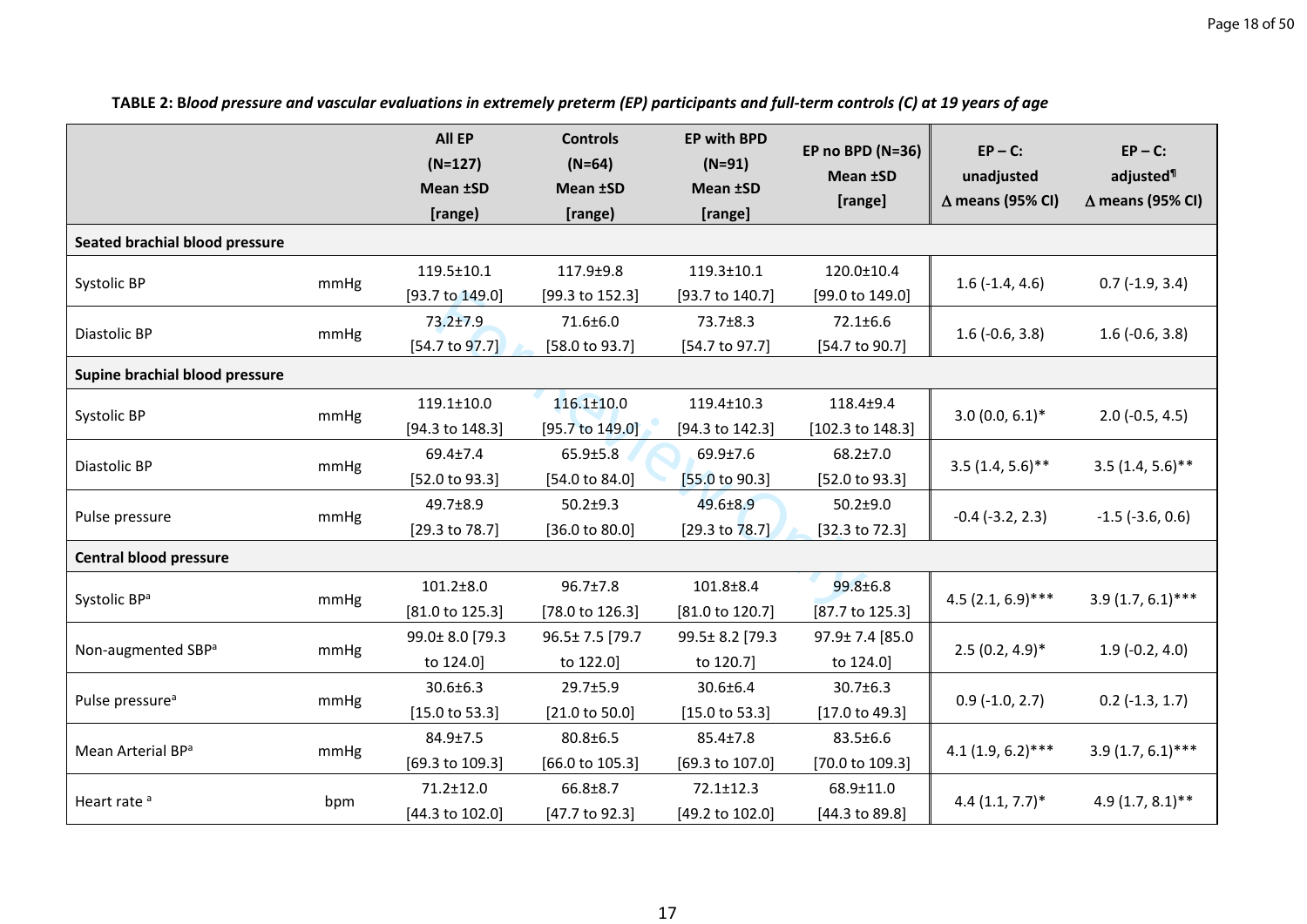| <b>Hemodynamic measures</b>                                  |                      |                            |                             |                            |                            |                              |                            |
|--------------------------------------------------------------|----------------------|----------------------------|-----------------------------|----------------------------|----------------------------|------------------------------|----------------------------|
| <b>Aortic Augmentation Pressure</b>                          | mmHg                 | $2.2 + 3.1$                | $0.2 \pm 2.5$               | $2.3 \pm 3.1$              | $1.9 + 2.9$                | $2.0(1.1, 2.9)$ ***          | $2.0(1.2, 2.8)$ ***        |
|                                                              |                      | $[-5.0 \text{ to } 11.0]$  | $[-4.7 \text{ to } 5.0]$    | $[-3.3 \text{ to } 11.0]$  | $[-5.0 \text{ to } 9.7]$   |                              |                            |
| Aortic Augmentation Index <sup>a</sup>                       | %                    | $6.6 + 9.0$                | $0.4 \pm 8.2$               | $6.9 + 9.3$                | $6.0 \pm 8.2$              | $6.2$ (3.5, 8.8)***          | $6.0(3.5, 8.5)$ ***        |
|                                                              |                      | $[-14.0 \text{ to } 28.7]$ | $[-14.0 \text{ to } 20.3]$  | $[-11.3 \text{ to } 28.7]$ | $[-14.0 \text{ to } 24.7]$ |                              |                            |
| Aortic pulse wave velocity <sup>a</sup>                      |                      | $5.1 \pm 0.7$              | $4.9 \pm 0.5$               | $5.2 \pm 0.6$              | $4.9 \pm 0.7$              |                              |                            |
|                                                              | m/s                  | $[3.1 \text{ to } 7.6]$    | $[4.1 \text{ to } 6.8]$     | $[3.8 \text{ to } 6.5]$    | $[3.1 \text{ to } 7.6]$    | $0.2$ (-0.0, 0.3)            | $-0.0$ ( $-0.2$ , $0.1$ )  |
|                                                              |                      | $7.3 + 1.7$                | $7.7 \pm 1.6$               | $7.5 \pm 1.8$              | $6.9 \pm 1.3$              |                              |                            |
| Cardiac Output                                               | $1/m$ in             | $[3.4 \text{ to } 19.2]$   | $[3.7 \text{ to } 11.1]$    | $[3.4 \text{ to } 19.2]$   | $[3.9 \text{ to } 9.5]$    | $-0.4$ $(-0.9, 0.1)$         | $-0.5$ ( $-1.0, -0.0$ )*   |
|                                                              | 1/min/m <sup>2</sup> | $4.4 \pm 0.9$              | $4.3 \pm 0.7$               | $4.4 \pm 1.0$              | $4.2 \pm 0.7$              |                              | $0.0$ (-0.2, 0.3)          |
| Cardiac index <sup>a</sup>                                   |                      | $[2.2 \text{ to } 12.0]$   | $[2.4 \text{ to } 5.3]$     | $[2.5 \text{ to } 12.0]$   | $[2.2 \text{ to } 5.4]$    | $0.0$ (-0.2, 0.3)            |                            |
|                                                              |                      | 99.9±23.1                  | $113.6 \pm 25.8$            | $100.4 \pm 23.8$           | 98.8±21.4                  | $-13.7$ ( $-20.9$ , $-6.4$ ) | $-15.3$ $(-22.1, -8.6)$    |
| Stroke volume                                                | ml                   | $[46.5 \text{ to } 173.4]$ | $[52.0 \text{ to } 170.6]$  | $[53.6 \text{ to } 173.4]$ | $[46.5 \text{ to } 146.9]$ | ***                          | ***                        |
|                                                              |                      | 59.4±10.4                  | $63.4 \pm 11.4$             | $59.2 \pm 10.5$            | 59.8±10.5                  |                              | $-4.3$ ( $-7.6$ , $-1.1$ ) |
| Stroke Volume Index <sup>a</sup>                             | M/m <sup>2</sup>     | $[32.6 \text{ to } 85.1]$  | $[341.6 \text{ to } 858.6]$ | $[37.6 \text{ to } 85.1]$  | $[32.6 \text{ to } 78.4]$  | $-4.0$ ( $-7.3$ , $-0.7$ )*  | $***$                      |
| Total Peripheral Resistance <sup>a</sup>                     | dyne/s/cm            | 972.0±234.4                | 875.5±222.7                 | 956.2±224.9                | 1011.3±255.7               | 96.4 (26.6,                  | 100.6 (30.8,               |
|                                                              | 5                    | [339.9 to 2153.8]          | [518.1 to 1773.0]           | [339.9 to 2153.8]          | [679.4 to 1786.7]          | $166.2$ <sup>**</sup>        | $170.5$ <sup>**</sup>      |
|                                                              |                      |                            |                             |                            |                            |                              |                            |
| BPD: neonatal bronchopulmonary dysplasia; BP: blood pressure |                      |                            |                             |                            |                            |                              |                            |

**¶** Adjusted BP parameters, cardiac output, cardiac index, stroke volume, stroke volume index, and total peripheral resistance for sex; adjusted aortic augmentation pressure and aortic augmentation index for sex, HR, height, MAP; adjusted aortic pulse wave velocity for sex and MAP

<sup>a</sup> EP with BPD: N=90; EP: N=126.<sup>b</sup> EP with BPD: N=89; EP: N=125. \*p<0.05; \*\*p<0.01; \*\*\*p<0.001.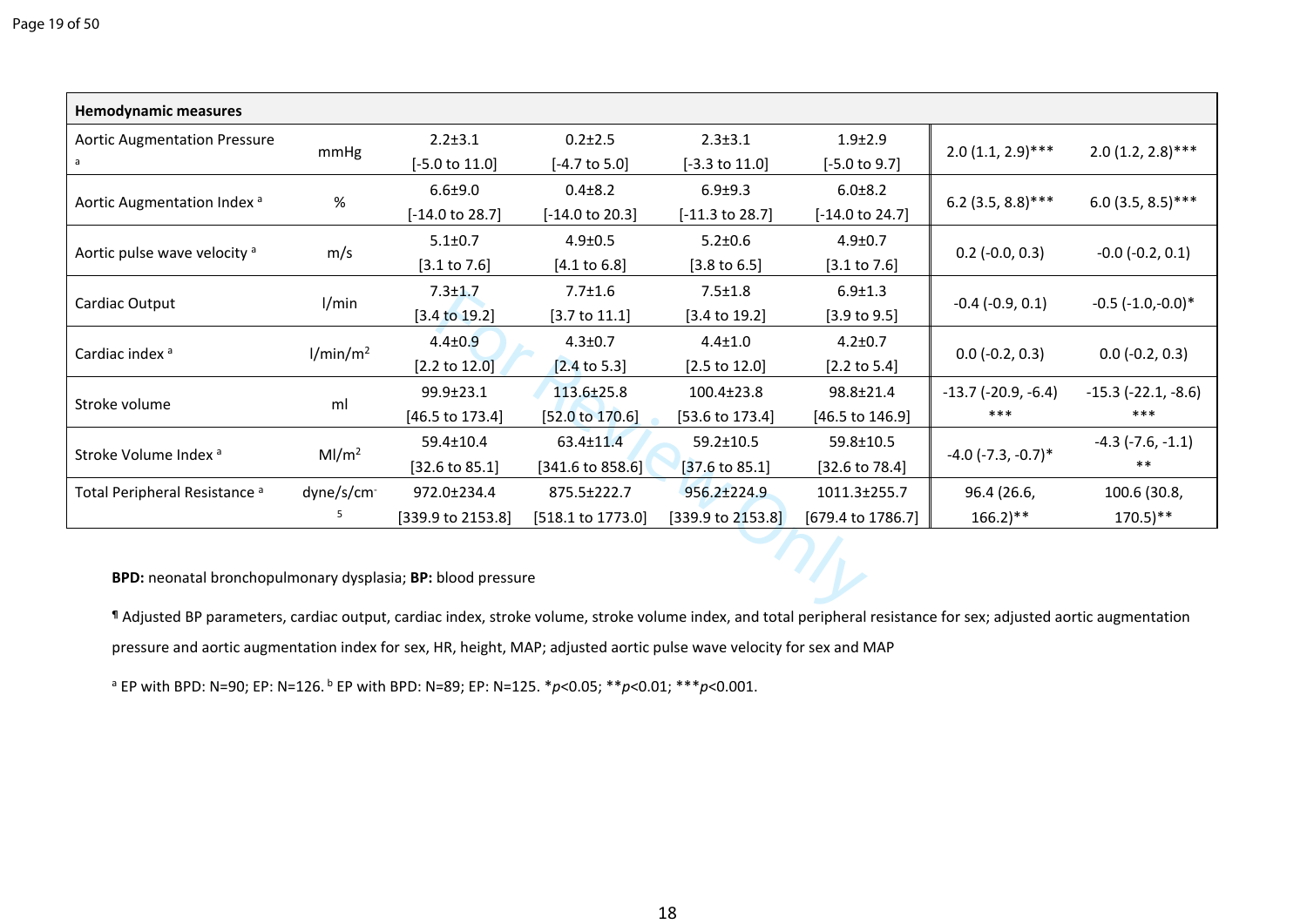|                                                                     | <b>Aortic Alx- model 1</b>    |         | Aortic Alx - model 2          |         |
|---------------------------------------------------------------------|-------------------------------|---------|-------------------------------|---------|
|                                                                     | <b>B(95%CI)</b>               | p       | <b>B(95%CI)</b>               | р       |
| Post-bronchodilator FEV <sub>1</sub>                                |                               |         |                               |         |
| FEV <sub>1</sub>                                                    | $0.40$ (-2.54, 3.33)          | 0.790   | $0.69$ (-1.90, 3.29)          | 0.599   |
| EP without BPD (ref.=controls)                                      | 5.66 (1.68, 9.64)             | 0.006   | 5.69 (2.16, 9.21)             | 0.002   |
| EP with BPD (ref.=controls)                                         | 6.31 (2.64, 9.98)             | 0.001   | 7.4 (4.08, 10.72)             | < 0.001 |
| Heart rate (bpm)                                                    |                               |         | $-0.41$ ( $-0.53$ , $-0.29$ ) | < 0.001 |
| MAP (mmHg)                                                          |                               |         | 0.29(0.11, 0.48)              | 0.002   |
| <b>Post-bronchodilator FVC</b>                                      |                               |         |                               |         |
| <b>FVC</b>                                                          | $-0.10$ $(-2.67, 2.47)$       | 0.939   | $-0.12$ $(-2.41, 2.18)$       | 0.921   |
| EP without BPD (ref.=controls)                                      | 5.51 (1.57, 9.45)             | 0.006   | 5.43 (1.93, 8.93)             | 0.003   |
| EP with BPD (ref.=controls)                                         | $6.02$ (2.67, 9.37)           | 0.001   | 6.92 (3.85, 9.98)             | < 0.001 |
| Heart rate (bpm)                                                    |                               |         | $-0.41$ ( $-0.53$ , $-0.29$ ) | < 0.001 |
| MAP (mmHg)                                                          |                               |         | 0.29(0.11, 0.48)              | 0.002   |
| Bronchodilator reversibility ( $>$ 12% change in FEV <sub>1</sub> ) |                               |         |                               |         |
| $FEV1$ reversible+                                                  | $-5.58$ ( $-8.96$ , $-2.20$ ) | 0.001   | $-4.56$ ( $-7.58$ , $-1.54$ ) | 0.003   |
| EP without BPD (ref.=controls)                                      | 5.48 (1.73, 9.23)             | 0.004   | 5.42 (2.08, 8.76)             | 0.002   |
| EP with BPD (ref.=controls)                                         | 7.29 (4.12, 10.47)            | < 0.001 | 7.93 (5.04, 10.83)            | < 0.001 |
| Heart rate (bpm)                                                    |                               |         | $-0.39$ ( $-0.51$ , $-0.27$ ) | < 0.001 |
| MAP (mmHg)                                                          |                               |         | 0.28(0.10, 0.46)              | 0.002   |

**TABLE 3:** Multiple Regression with aortic augmentation index Aix as the dependent variables (all participants; n=174).

**model 1**: group variable (EP with BPD, EP without BPD and controls), age at testing (years), height (cm), weight (kg), sex, ethnicity, regular exposure to smoking, and maternal smoking during pregnancy; **model 2** further adjusted for MAP(mmHg) and heart rate(bpm).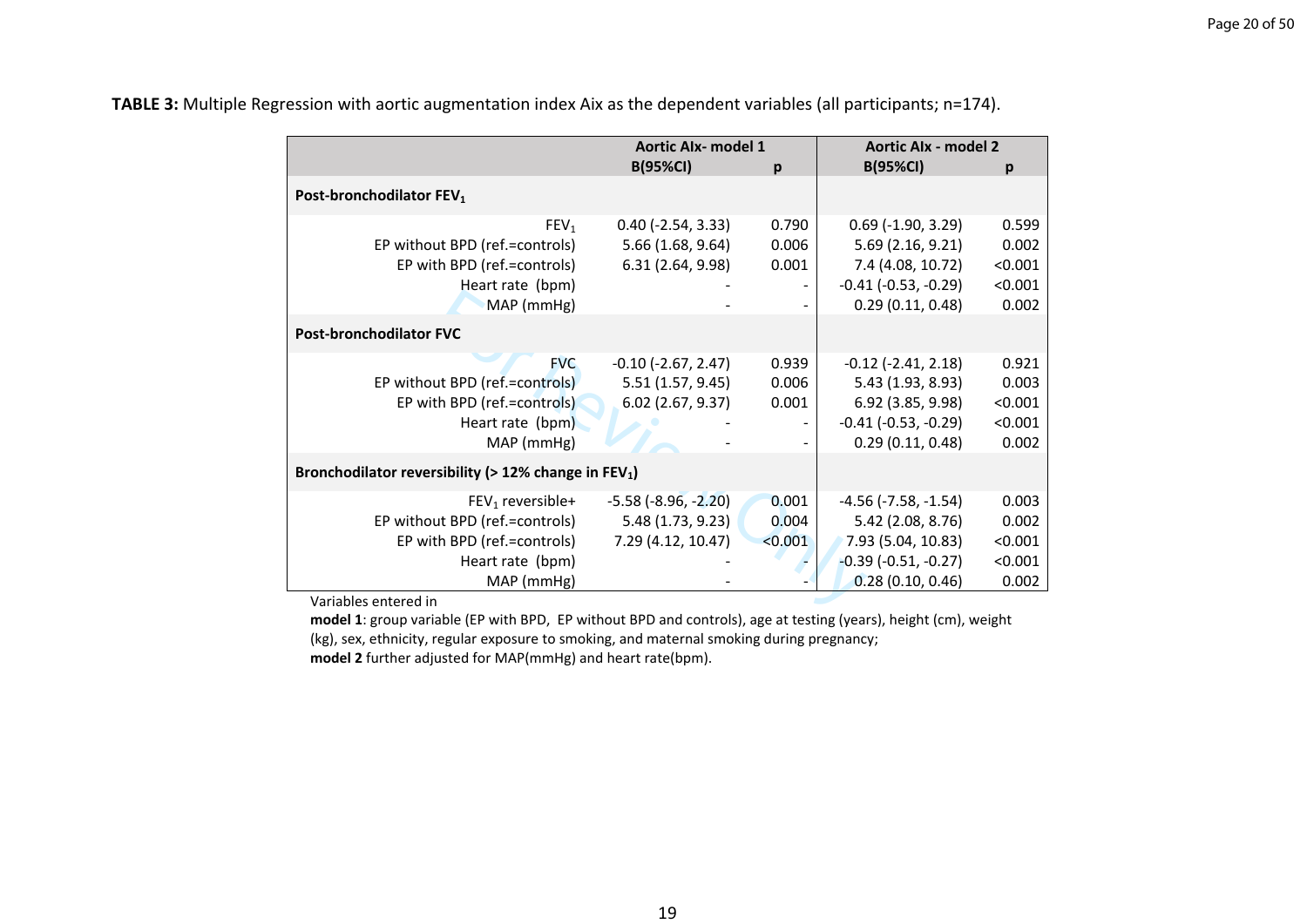#### **LEGENDS FOR FIGURES:**

**FIGURE 1:** *FEV1 z-score before (A) and percent change after bronchodilator (B) in term-born controls and extremely preterm participants (with and without neonatal bronchopulmonary dysplasia (BPD)) at 19 years of age.*

ers in te.<br>Or Review Only **FIGURE 2:** *Trajectory of FEV1 and cardiovascular parameters in term-born controls and extremely preterm participants (with and without neonatal bronchopulmonary dysplasia (BPD)) through to 19 years of age.*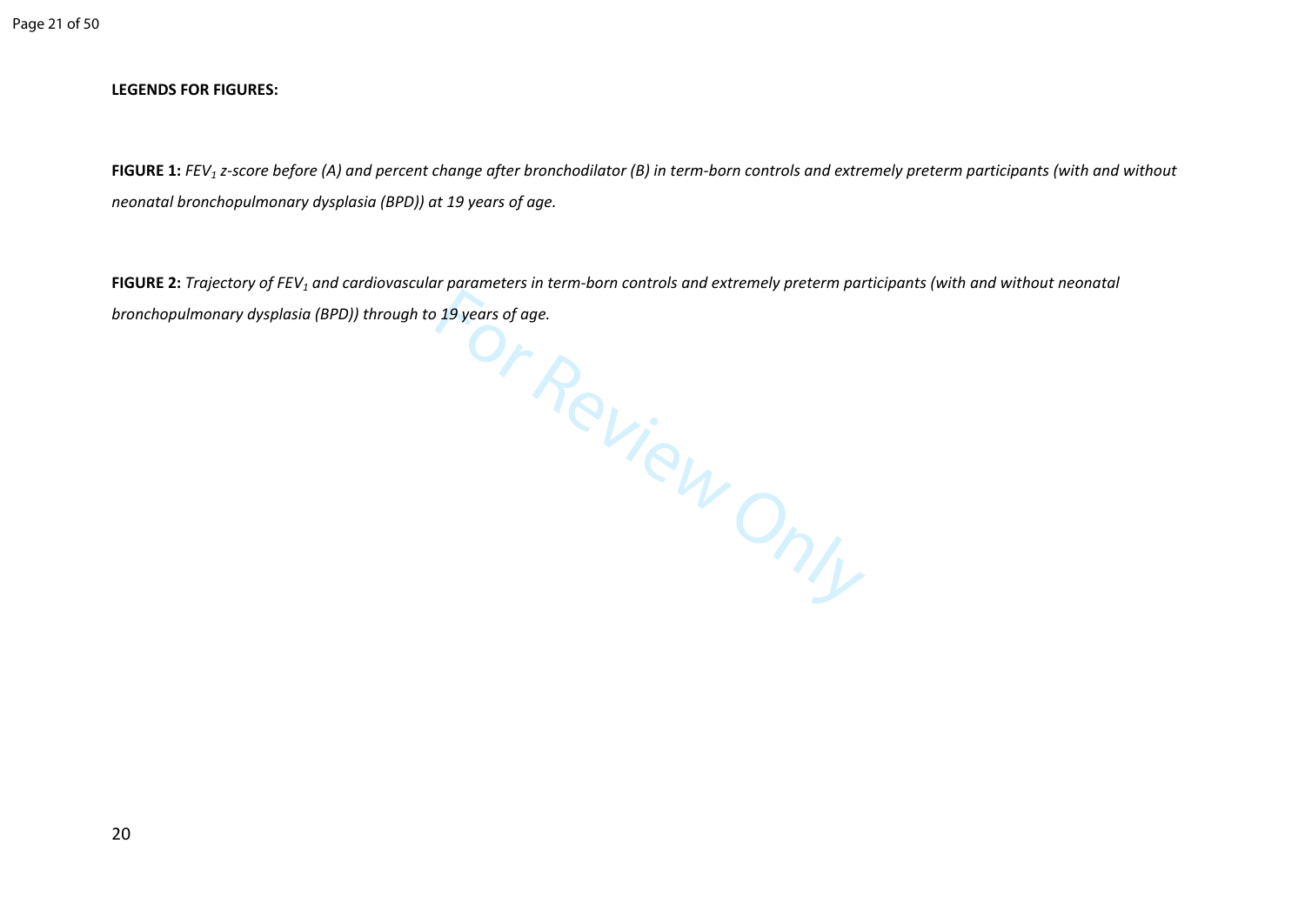# **Respiratory and Cardiovascular Outcomes in Survivors of Extremely**

# **Preterm Birth at 19 Years**

John R Hurst<sup>1</sup>, Joanne Beckmann<sup>2</sup>, Yanyan Ni<sup>2</sup>, Charlotte E Bolton<sup>3</sup>, Carmel M McEniery<sup>4</sup>, John R

Cockcroft<sup>5</sup>, Neil Marlow<sup>2</sup>

## **Affiliations:**

1: UCL Respiratory, University College London, London, UK

2: UCL Elizabeth Garrett Anderson Institute for Women's Health, University College London, London, UK

3: Division of Respiratory Medicine and NIHR Nottingham BRC respiratory theme, School of Medicine, University of Nottingham, Nottingham, UK

4: Division of Experimental Medicine and Immunotherapeutics, University of Cambridge, Cambridge, UK

5: Visiting Professor, Department of Advanced Cardiology, Columbia Presbyterian Medical Center, New York, US

## **Address for correspondence:**

Professor Neil Marlow UCL Institute for Women's Health 74 Huntley Street London WC1E 6AU United Kingdom [n.marlow@ucl.ac.uk](mailto:n.marlow@ucl.ac.uk) +44 20 7679 0834

ty of Nottingham, Nottingham, UK<br>
imental Medicine and Immunotherapeutics, U<br>
or, Department of Advanced Cardiology, Colum<br>
US<br>
ce:<br>
low<br>
'omen's Health<br>
Lized and designed the study, obtained funding<br>
review of it for imp **Contribution:** *JH conceptualized and designed the study, obtained funding, drafted the first version of the manuscript and revised it for important intellectual content. JB assisted in the design of the 19 year follow-up study, collected the data, and reviewed and revised the manuscript for intellectual content. YN conducted the statistical analyses and critically reviewed and revised the manuscript for intellectual content. CB, CM and JC contributed to the design of the study, and critically reviewed and revised the manuscript for intellectual content. NM conceptualized and designed the study, obtained funding, supervised data collection, and critically reviewed and revised the manuscript. All authors approved the final manuscript as submitted and agree to be accountable for all aspects of the work.*

**Support:** *Medical Research Council UK (Programme grant Ref MR/J01107X/1)*

**Running Head:** Cardiorespiratory outcome after extreme prematurity

**Main subject category:** 14.7 Bronchopulmonary dysplasia.

**Word Count:** for manuscript 3765

**Impact:** Clinicians need to be aware of the increased risk of adult respiratory and cardiovascular disease following extremely preterm birth and establish early interventions to optimize outcomes. These data demonstrate the predictive nature of early adolescent findings and the need for close follow up throughout life.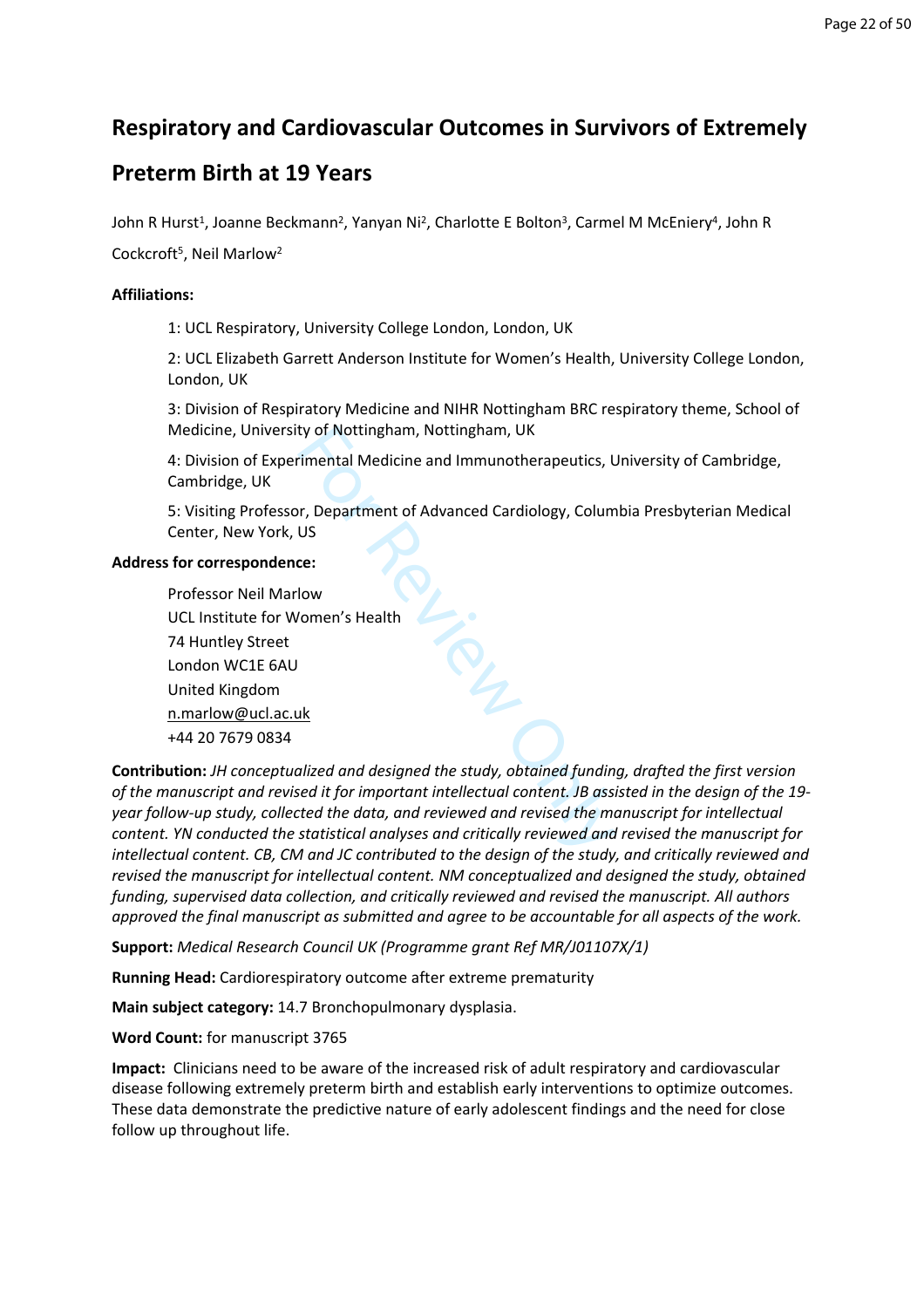# **Abstract:**

**Rationale** Growth and development during adolescence may modify the respiratory and vascular differences seen among extremely preterm (EP) individuals in childhood and early adolescence.

**Objective** To assess the trajectory of respiratory and cardiovascular outcomes at transition to adulthood in a national longitudinal cohort study of births before 26 weeks of gestation in the UK and Eire.

**Method** 129 EP participants and 65 controls attended for a center-based evaluation at 19 years of age. Standardized measures of spirometry, haemodynamics, functional capacity and markers of inflammation were made in EP subjects with and without neonatal bronchopulmonary dysplasia (BPD) and term born controls, at 19 years of age and compared to previous assessments.

ols, at 19 years of age and compared to previo<br>rols, the EP group were significantly impaired<br>core: -1.08 SD (95%Cl: -1.40 to -0.77)) and had<br>) despite a higher proportion with bronchodila<br>ificantly impaired exercise capac **Results** Compared to controls, the EP group were significantly impaired on all spirometric parameters (Mean FEV<sub>1</sub> z score: -1.08 SD (95%CI: -1.40 to -0.77)) and had lower FeNO concentrations (13.9 vs. 24.4 ppb, p<0.001) despite a higher proportion with bronchodilator reversibility (27% vs. 6%). The EP group had significantly impaired exercise capacity. All respiratory parameters were worse following neonatal BPD and respiratory function differences were similar at 11 and 19 years. Augmentation index (AIx) was 6% higher in the EP group and associated with increased total peripheral resistance (difference in means 96.4 (95%CI: 26.6, 166.2) dyne/s/cm-5) and elevation in central but not peripheral blood pressure. Central systolic and diastolic blood pressure increased more quickly over adolescence in the EP group compared to controls.

**Conclusions** Clinicians should address both cardiovascular and respiratory risk in adult survivors of extremely preterm birth.

**WORDCOUNT: 249**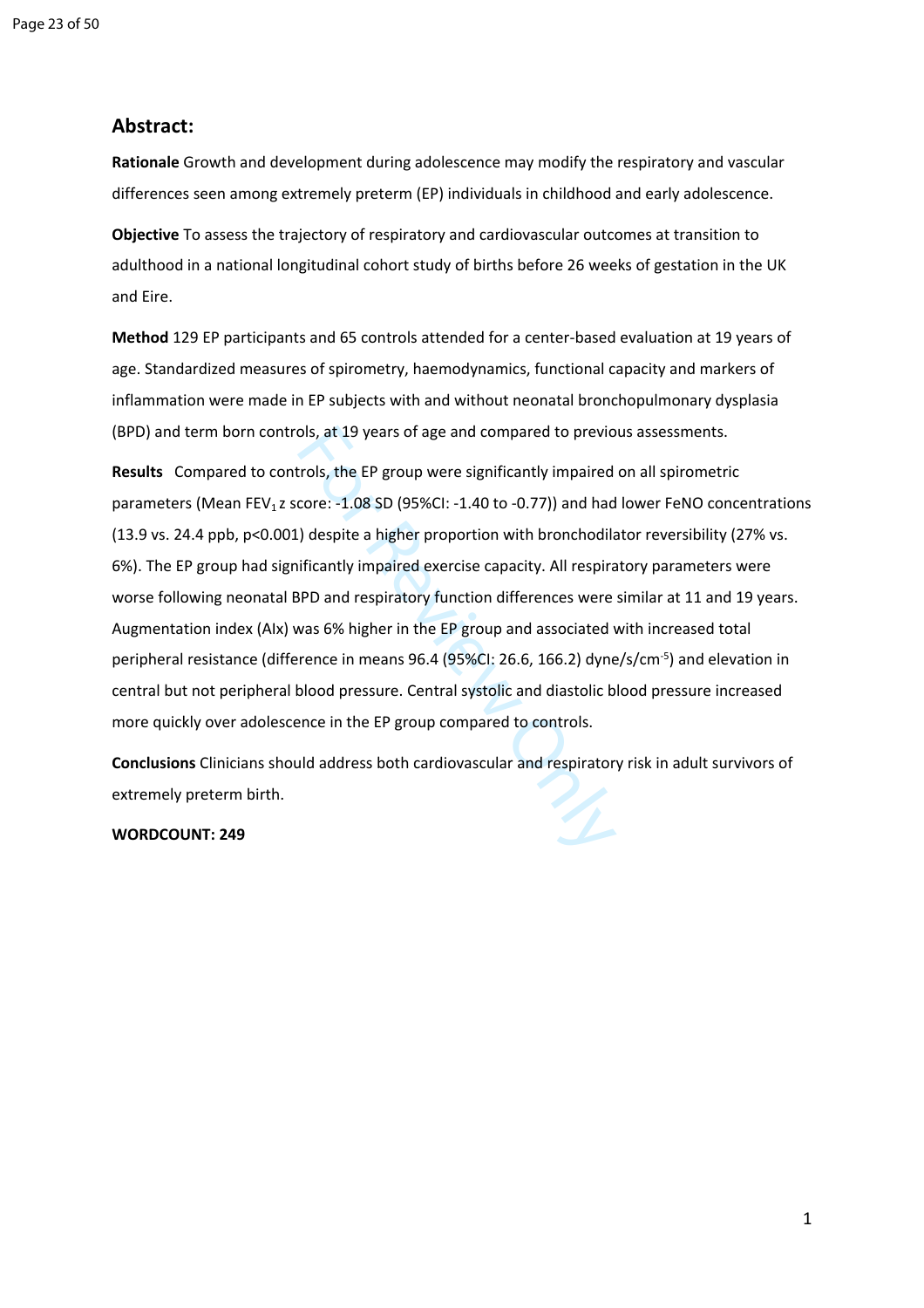## **Introduction:**

There are over 2400 births before 26 weeks each year in the UK and survival is increasing <sup>1</sup>. Adult physicians are increasingly faced with people who were born prematurely and may have life-long consequences of their preterm birth and neonatal treatment. Most reports of long-term outcomes have considered the excess neuro-morbidity manifest from childhood, but increasingly adult cardiorespiratory consequences following preterm birth are being recognized. A high proportion of these individuals will have had neonatal bronchopulmonary dysplasia (BPD), defined as chronic oxygen-dependent lung disease persisting beyond 36 weeks post menstrual age, and associated with a complex mix of developmental arrest of lung development and tissue injury <sup>2</sup>. Significant deficits in lung function in school-age children born extremely premature have been documented, which may be associated with markers of increased cardiovascular risk <sup>3</sup>.

rkers of increased cardiovascular risk<sup>3</sup>.<br>
Sof births before 26 weeks of gestation (extrement e EPICure study), we identified a clinically signexpiratory volume in one second (FEV<sub>1</sub>) at 11 y and a doubling in reported di In a national cohort study of births before 26 weeks of gestation (extremely preterm; EP) from the British Isles during 1995 (the EPICure study), we identified a clinically significant 1.5 standard deviation deficit in forced expiratory volume in one second (FEV<sub>1</sub>) at 11 years of age, greatest in those with neonatal BPD, and a doubling in reported diagnosis of asthma <sup>4</sup>. We also found impaired cardiovascular health including significantly increased supine diastolic BP and, in a subset, increased aortic augmentation index, a measure of arterial pressure wave reflections which is associated with presence of cardiovascular risk factors in younger individuals 5 and independently related to future cardiovascular disease (CVD) events in older individuals  $6,7$ . Moreover, the elevation in augmentation index correlated with the severity of lung impairment as assessed by  $FEV<sub>1</sub>$ <sup>3</sup>. The presence of irreversible airflow obstruction of this degree in adults would meet spirometric criteria for chronic obstructive pulmonary disease (COPD)<sup>8</sup>. Whether the airflow obstruction in adults born EP<sup>9</sup> represents damaged but quiescent airways, or the presence of an active inflammatory process which may progress, but also be tractable, remains a key unanswered question.

Based on the knowledge that peak lung function is attained in early adulthood and that there appeared to be an intrinsic relationship between respiratory and vascular measures, we investigated whether development during adolescence had modified the respiratory and vascular differences seen among extremely preterm (EP) individuals earlier in childhood, whether the posited relationship between the two persists and if there was evidence for ongoing inflammation.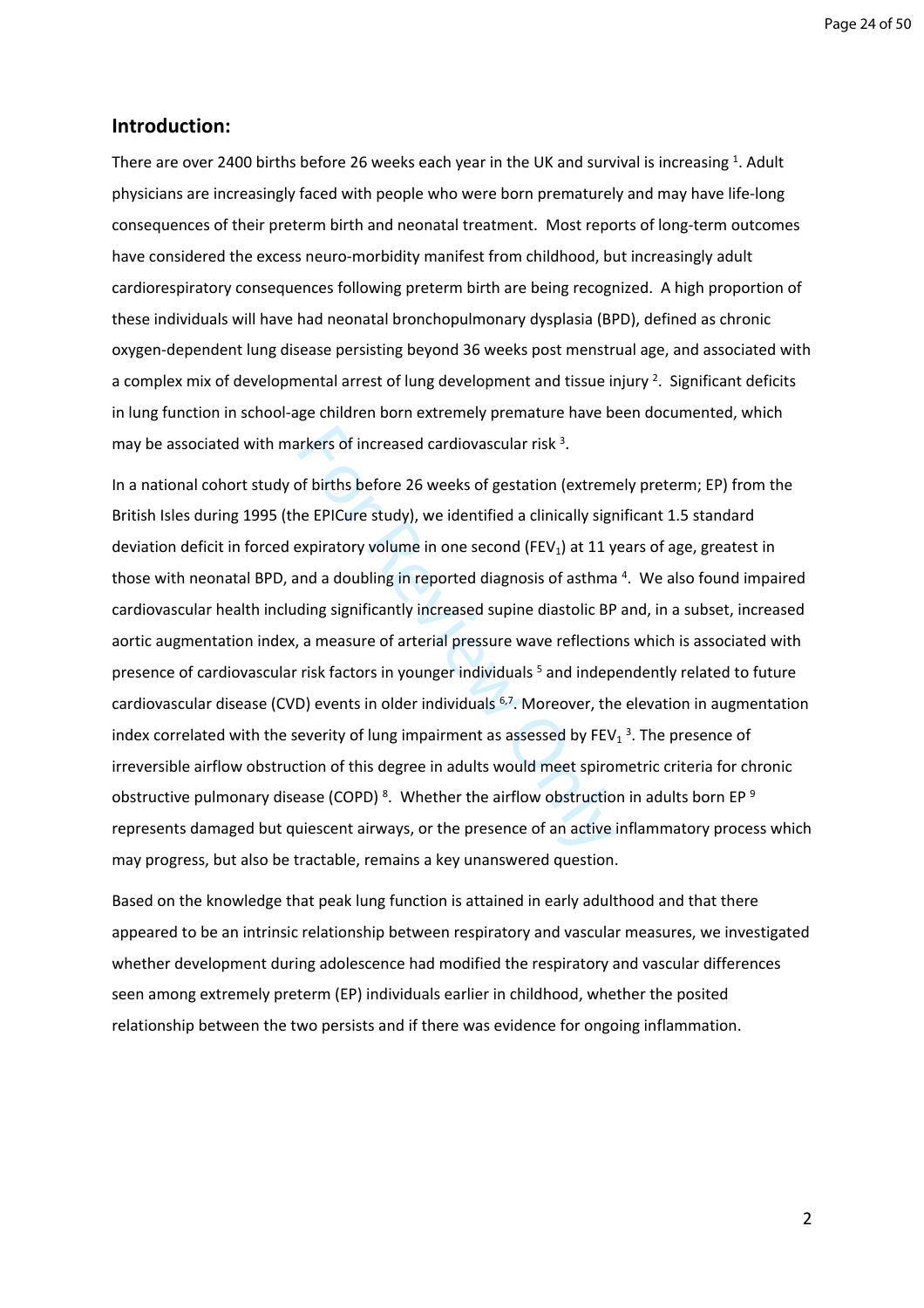## **Method:**

### **Participants**

EPICure is a well characterized, geographically based, UK/Ireland national cohort born at or less than 25 completed weeks of gestation between March and December 1995. Cardio-respiratory outcomes have been reported for this cohort at 11 years of age 3,4,10 and respiratory outcomes and seated brachial blood pressure at 6 years<sup>11,12</sup>.

The 307 young adults from the original EPICure study cohort who were alive at 16 years were contacted and individual consent was obtained to continue on the study. All responders were invited to participate in the following assessments at 19 years, alongside 153 term-born normal birthweight controls without neonatal illness recruited from classmates matched for sex and age, previously evaluated at 11 years, re-consented in the same way. There were no exclusion criteria.

#### **Assessments**

illness recruited from classmates matched for :<br>onsented in the same way. There were no exc<br>diovascular assessments were conducted as pa<br>ondon Hospitals Clinical Research Facility. Parti<br>ok similar cardiovascular and respi Clinical respiratory and cardiovascular assessments were conducted as part of a two-day assessment at the University College London Hospitals Clinical Research Facility. Participants who requested home assessment undertook similar cardiovascular and respiratory evaluations, but not the full twoday assessment. Participants and parents completed questionnaires about health and relevant family information. Evaluation was undertaken by a single pediatrician (JB) trained in the protocols used for the study and blinded to the results of previous investigations. Participants were given a brief explanation of their results by the study pediatrician and any clinically significant results were communicated to their responsible primary care doctor in writing.

Further details of the methodology used are given in the on line data supplement (address)

**Respiratory evaluations** Fractional exhaled nitric oxide (FeNO; Bedfont NObreath®) levels were measured prior to baseline spirometry. A portable spirometer (Easy on-PC, New Diagnostic Design Medical Technologies, USA) was used to measure FEV<sub>1</sub>, mid-expiratory flow (FEF<sub>25-75</sub>) and forced vital capacity (FVC) and repeated after administering a bronchodilator (400mcg salbutamol via a spacer). Spirometry data were converted to z-scores adjusted for height, age, sex and ethnicity  $2,13$ . Functional exercise capacity was assessed using a standardized incremental shuttle walk test 3,14.

**Cardiovascular evaluations** Seated and supine BP were measured using an oscillometric sphygmomanometer (Omron 705 CP, Omron Corporation, Japan). Radial artery waveforms recorded using a high fidelity tonometer, were transformed into a corresponding central (ascending aortic) waveform using pulse wave analysis and a generalised transfer function (SphygmoCor, AtCor Medical, Australia). This allowed identification of the first and second systolic pressure peaks,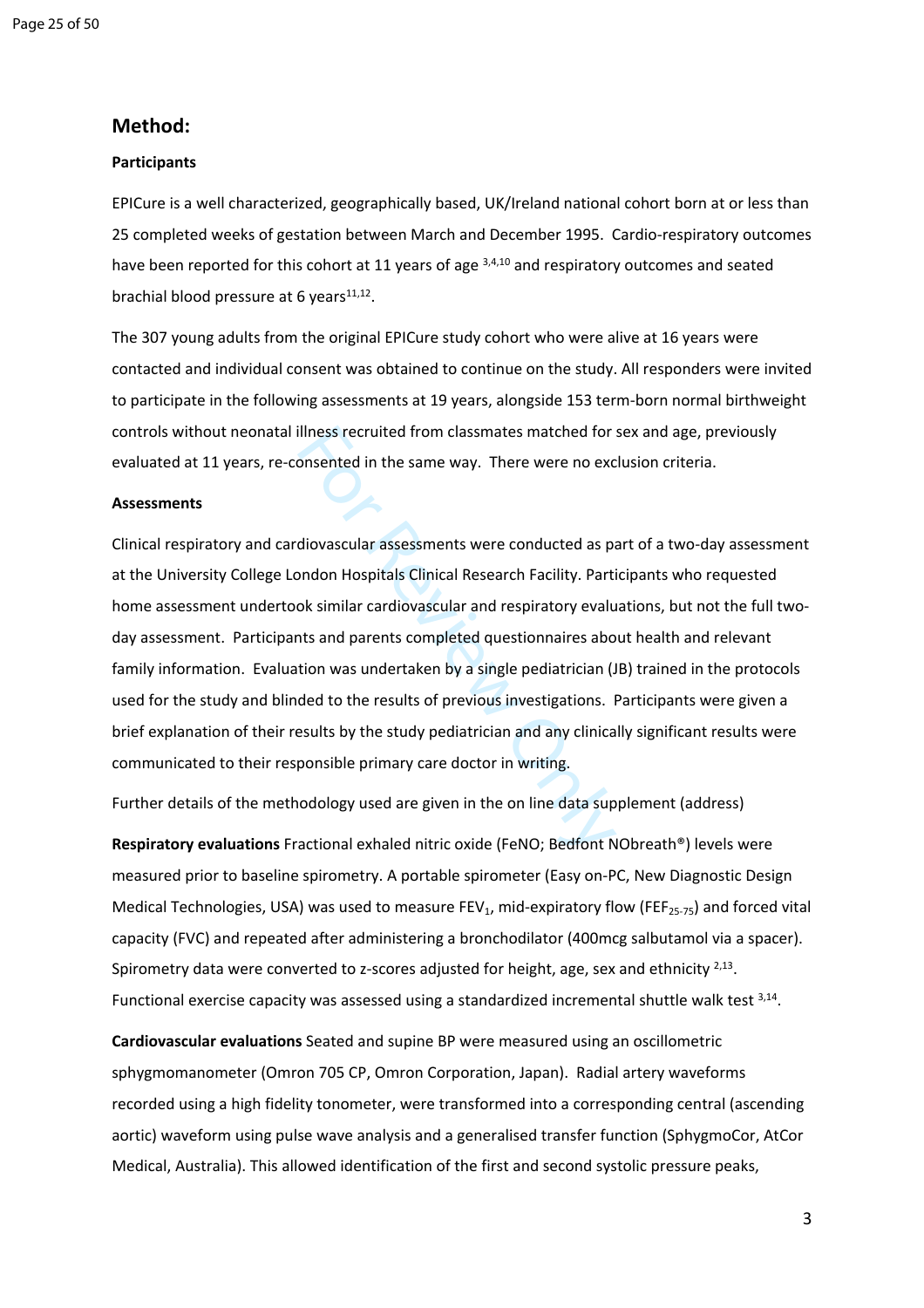corresponding to the systolic pressure resulting from ventricular ejection and that resulting from return of the reflected pressure wave to the ascending aorta, respectively. Central SBP (the overall peak systolic pressure), pulse pressure (PP) and heart rate were then determined. Central augmentation pressure (AP) was calculated as the difference between the second and first systolic peaks; augmentation index (AIx) as the AP expressed as percentage of the central PP; while nonaugmented systolic pressure corresponded to the first systolic peak of the central waveform, thus indicating the influence of cardiac ejection characteristics on systolic pressure in the ascending aorta.

Aortic pulse wave velocity (aPWV) was calculated from recordings at the carotid and femoral arteries, using the same device. AIx data were converted to z-scores adjusted for age, height, MAP and heart rate <sup>15</sup>. Cardiac output and stroke volume were measured using a non-invasive bioreactance technique (NICOM, Cheetah Medical, USA) that has been validated against invasive gold standard techniques <sup>16</sup>.

**Anthropometry and Physical Examination** Height without footwear and weight were measured using standardized equipment.

butput and stroke volume were measured usin<br>ICOM, Cheetah Medical, USA) that has been va<br>6.<br>The Review of Medical, USA) that has been va<br>6.<br>Cal Examination Height without footwear and<br>ent.<br>d urine samples were processed at **Biological** Fasting blood and urine samples were processed at an on-site pathology laboratory to measure serum CRP and creatinine, and urine albumin:creatinine ratio using a standard, automated laboratory analyser, with calculation of estimated glomerular filtration rate (eGFR) using the fourvariable MDRD equation. Plasma desmosine levels as a marker of elastin turnover were measured from stored frozen samples using liquid chromatography with mass spectrometry <sup>4,17</sup>.

#### **Data management and statistical analysis**

Data were encoded for computer analysis using double entry and checked for outliers before combination with the main study dataset for analysis. Electronic data from SphygmoCor, NICOM and Easy on-PC were extracted and merged with the database to avoid transcription errors. Data were verified for accuracy and analyzed using Stata SE, version 15.1 (Stata Corp, College Station, Texas, USA).

Mean values and standard deviations of parameters were calculated and unadjusted/adjusted mean differences with 95% confidence intervals (CIs) using linear regression models were reported for the EP and control groups and for EP participants with and without BPD. Trajectories of lung and cardiovascular function from childhood to early adulthood were investigated using multilevel modelling, treating the data as having a hierarchical structure with observations at each time point nested within each individual. This allows adjustment for missing values where individuals were not assessed.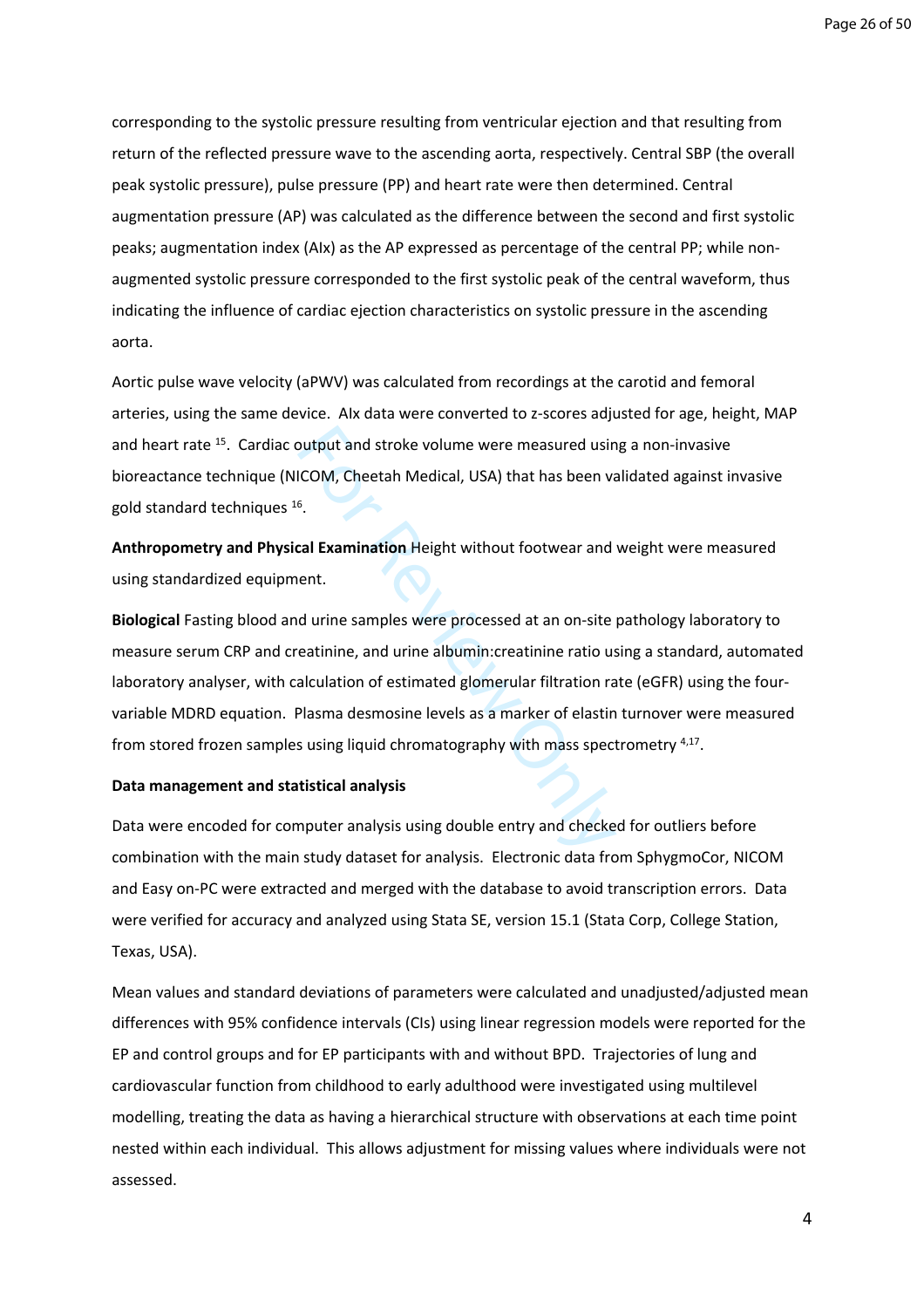The study was approved by the South Central Hampshire Health Research Authority Committee (UK). Written informed consent was obtained from study participants, or in the case of those with severe learning difficulties, assent was provided by appointed consultees, according to the UK Mental Capacity Act 2005.

## **Results**

18, respectively). Similar proportions were rec<br>
74%) and had received steroids for weaning fre<br>
16. The cohort evaluated at 11 years, participants<br>
18. Expections of gestations<br>
18. Expections of baseline and post-bronch Of 306 EP subjects known to be alive at 19 years, 129 attended for evaluation, 59% of those evaluated at 11 years of age (see online supplement Table E1). Those assessed were representative of the whole cohort, with similar distributions of gestational age (mean 24.9 weeks) and birthweight (741g) but with lower birthweight for gestation (mean z-score: -0.21) compared to the whole cohort (24.9 weeks, 747 g and -0.18, respectively). Similar proportions were receiving oxygen at 36 weeks postmenstrual age (72% v 74%) and had received steroids for weaning from neonatal ventilation (76% v 73%). Compared to the cohort evaluated at 11 years, participants assessed at 19 years of age had lower birthweight for gestation but similar distributions of gestational age and proportions receiving oxygen at 36 weeks postmenstrual age and postnatal steroids (Table E1). Participants aged 19 also had similar distributions of baseline and post-bronchodilator  $FEV<sub>1</sub>$  z-scores, blood pressure and adjusted AIx at 11 years, but had a slightly higher proportion with a diagnosis of asthma at 11 years (29% v 25%).

Of the 129 EP participants, 127 completed the cardiovascular and 123 the respiratory protocol. 111 consented to venesection. Of the control group, 65/153 controls seen at 11 years attended for evaluation, 64 completed the cardiorespiratory evaluation and 61 consented to venesection.

*Respiratory outcomes at 19 years:* Compared to controls, the EP group were significantly impaired on all spirometric parameters (Table 1). The difference in mean post-bronchodilator FVC z-score between EP and control subjects was -0.64SD (95%CI: -0.94 to -0.35), equivalent to 470ml, and the mean difference in FEV<sub>1</sub> z-scores was -1.08 SD (95%CI: -1.40 to -0.77), equivalent to 600ml. Bronchodilator reversibility (defined as >12% change in FEV<sub>1</sub>) was more common in the EP group (26.5%) compared to controls (6.3%; odds ratio: 5.39 (95%CI: 1.81, 16.04)), but the EP group were not significantly more likely to have had a former clinical diagnosis<sup>18</sup> of asthma 41% vs. 34% (made by the participant's usual clinician, and as reported by the participant). 19% of the EP group had irreversible airflow obstruction (FEV<sub>1</sub>/VC<LLN) at age 19, the same proportion as at age 11. The EP group had significantly lower FeNO concentrations compared to controls (13.9 vs. 24.4 ppb, p<0.001) and significantly more control participants had a FeNO concentration above the threshold of 40ppb <sup>19</sup>. In multivariable analysis controlling for height, a clinical diagnosis of asthma and the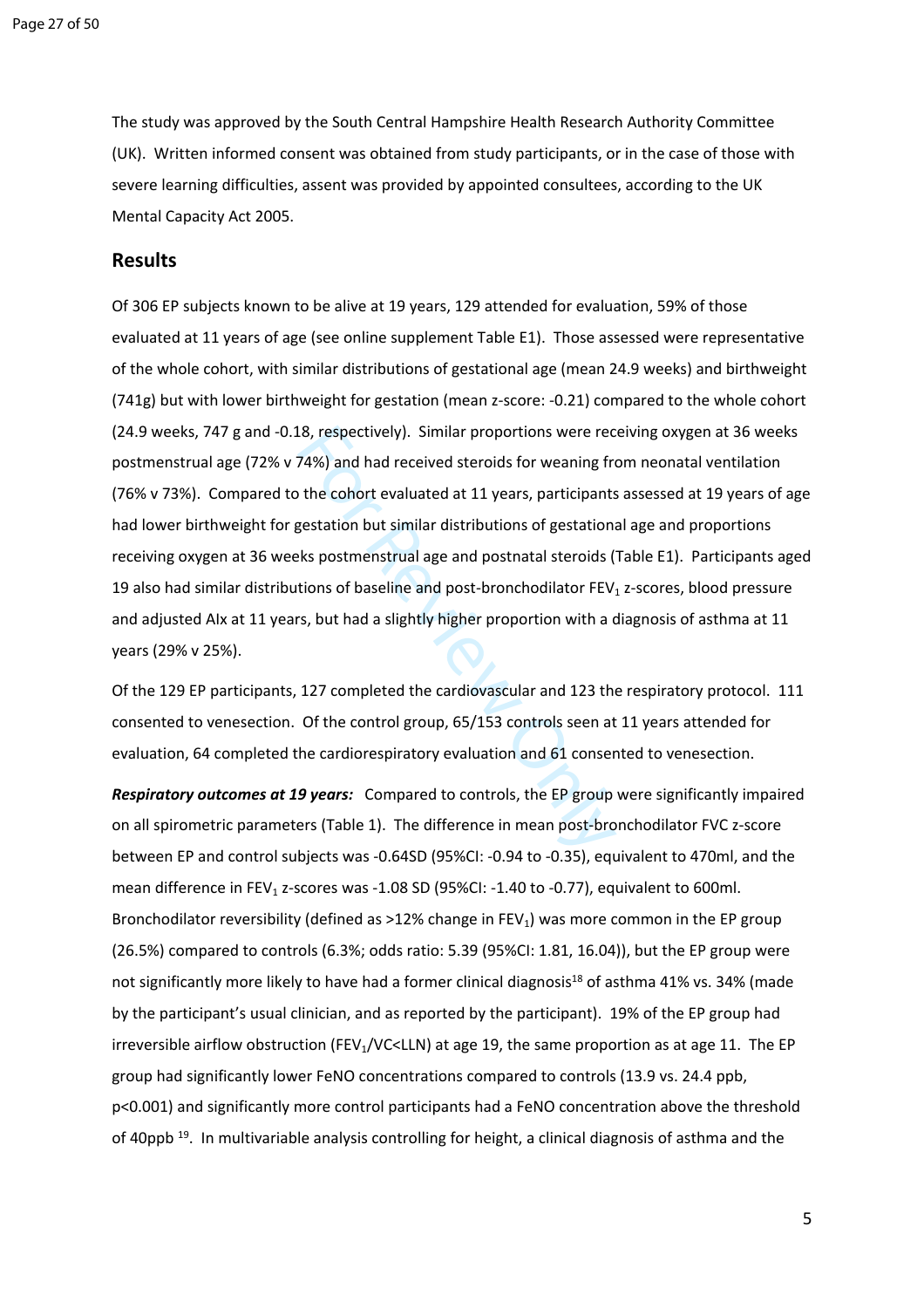presence of bronchodilator reversibility, EP status remained associated with significantly lower FeNO (adjusted difference in means: -10.3 (95%CI -15.9, -4.7; p<0.001).

There was no difference in post-bronchodilator FVC between the EP group with and without BPD, but the mean difference in FEV<sub>1</sub> z-scores was -0.66 SD (95%CI: -1.06 to -0.27), equivalent to 280ml (Fig 1A). Bronchodilator reversibility in those with neonatal BPD (33%) was more common than in those without (11%; p<0.05; Fig 1B). A prior clinical diagnosis of asthma was more common in the EP group with neonatal BPD compared to those without (odds ratio: 3.80 (95%CI: 1.49, 9.57)), but there was no difference in FeNO between these two groups.

bod pressure in the Er group compared to cor-<br>The significantly higher among EP participants bac output did not differ significantly between and<br>the EP group, allied to a higher heart rate, even<br>sistance was significantly *Blood pressure and hemodynamic parameters at 19 years:* Whilst there were no significant differences in peripheral blood pressure in the EP group compared to controls (Table 2), calculated central blood pressures were significantly higher among EP participants by 4.5mmHg (systolic) and 3.6mmHg (diastolic). Cardiac output did not differ significantly between groups but stroke volume was significantly lower in the EP group, allied to a higher heart rate, even after adjusting for differences in body size.

Total peripheral vascular resistance was significantly higher in the EP group (difference in means 96.4 (95%CI: 26.6, 166.2) dyne/s/cm<sup>-5</sup>). Aortic augmentation pressure was on average 2.0mmHg higher and augmentation index (Aix) 6% higher in the EP group, being of a similar order to that found in at 11 years (4.9% (95%CI: 2.0, 7.8)).

In contrast to the respiratory findings, there were no consistent differences between the cardiovascular measures in the EP group who did and did not have neonatal BPD.

*Relationships between cardiovascular and respiratory parameters age 19:* In multiple regression analysis, aortic AIx was significantly associated with EP and BPD status, but not independently with FEV<sub>1</sub> or FVC (Table 3). AIx was also significantly lower among EP participants with bronchodilator reversibility (mean AIx: 2.8% (sd: 10.4)) compared to those without reversibility (7.9% (8.2), p=0.004; difference in means after adjustment for covariates: -6.0% (95%CI: -9.8 to -2.1); p=0.003).

### *Trajectory between 11 and 19 years*

Post-bronchodilator FEV<sub>1</sub>: changes in mean (SEM) FEV<sub>1</sub> z-scores are illustrated in Figure 2A. The data show a slight fall in measured values across all groups, but no evidence of 'catch up' by EP participants. Multilevel modelling indicated that on average, at 19 years the FEV<sub>1</sub> z-scores of EP participants with and without BPD were 1.71 SD (95% CI: -1.95 to -1.47, p<0.001) and 0.92 SD (95% CI: -1.23 to -0.60, p<0.001) below their term-born controls, respectively.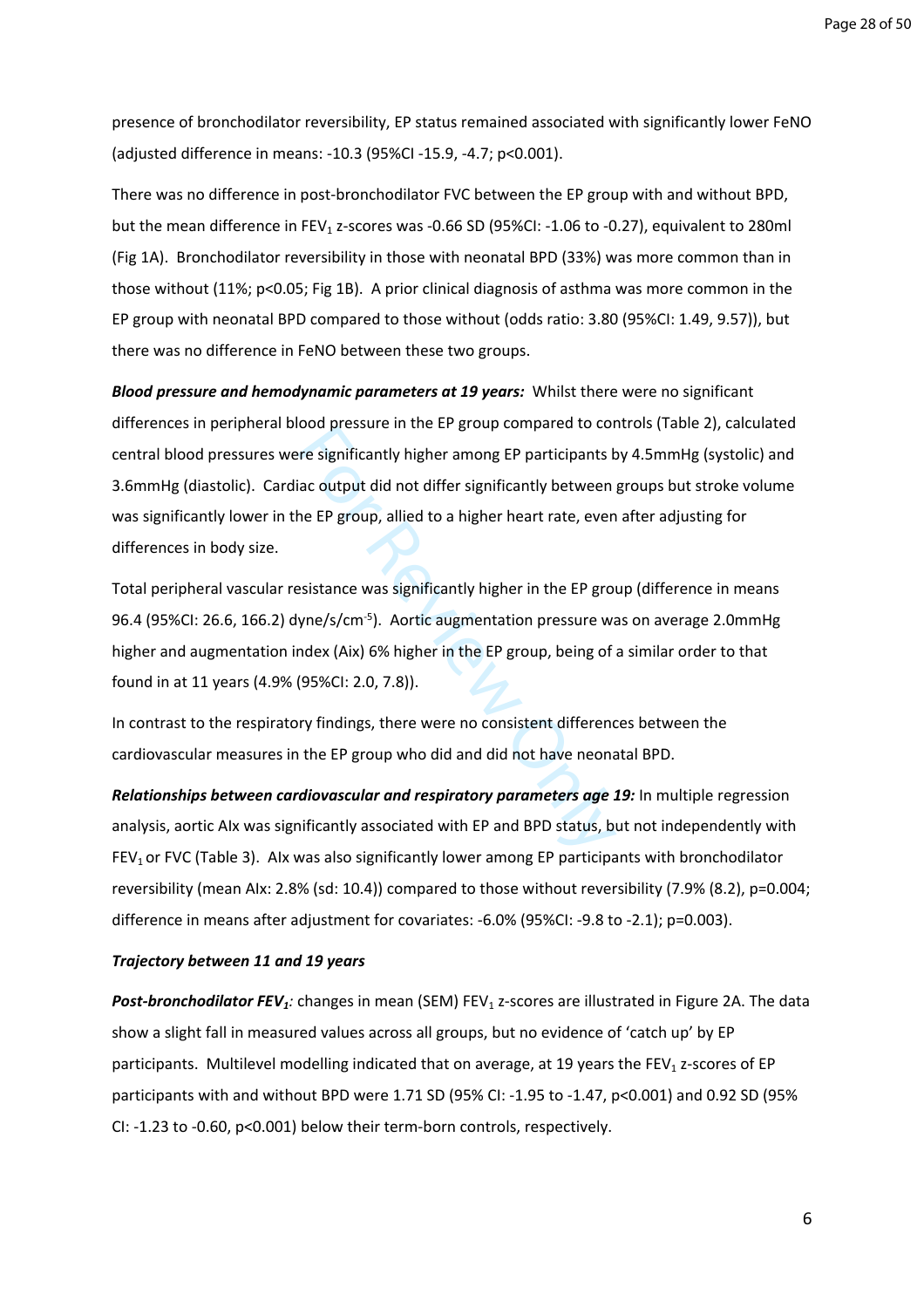*Blood pressure and hemodynamic parameters:* Observed mean AIx values declined across adolescence in both EP children and controls. Multilevel modelling indicated that these trajectories did not differ significantly and that overall the decline over time was not statistically significant (95% CI: -0.42 to 0.02, p=0.07; Fig 2B. In contrast, seated brachial systolic and diastolic blood pressure rose over time (Fig 2C), as did calculated central pressures (Fig 2D). Multilevel modelling indicated that trajectories were similar in both groups: an average of 2.26 mmHg increase per year for seated SBP (95% CI: 2.12 to 2.39), 1.09 mmHg for seated DBP (95% CI: 0.97 to 1.20), 0.84 mmHg for central SBP (95% CI: 0.64 to 1.03), and 0.41 mmHg for central DBP (95% CI: 0.23 to 0.59). The observed difference in mean central SBP and DBP between EP children and controls increased between 11 and 19 years, but estimates from multilevel modelling showed that differences in means between the two groups remained constant from 11 to 19 years: systolic of 3.34 mmHg (95% CI: 1.53 to 5.15, p<0.001) and diastolic 3.21 mmHg (95% CI: 1.56 to 4.87, p<0.001).

tant from 11 to 19 years: systolic of 3.34 mmH<br>mmHg (95% CI: 1.56 to 4.87, p<0.001).<br>mpared with controls, desmosine and creatini<br>P group (Table E2), but there were no differen<br>no significant relationships between desmosi *Circulating biomarkers:* Compared with controls, desmosine and creatinine concentrations were significantly higher in the EP group (Table E2), but there were no differences within in the EP group by BPD status. There were no significant relationships between desmosine and FEV<sub>1</sub> z-score, or aortic or radial AIx. Whilst there was no difference in the mean estimated glomerular filtration rate (eGFR) or albumin:creatinine ratio between the groups, in multiple regression, aortic AIx was associated with both eGFR (p<0.007) and EP status (with BPD: p<0.001; without BPD: p=0.005), and aortic Pulse Wave Velocity was associated with eGFR (p=0.007; Table E3).

*Functional Capacity:* There was a clinically and statistically significant lower shuttle walk distance in the EP group compared to the controls (899m (sd 305) vs. 1132m (303), p<0.05), and between the EP group with and without BPD (862m (304) vs. 991m (290), p<0.05; Table E4).

## **Discussion:**

In this study, at 19 years respiratory function following birth before 26 weeks of gestation was characterized by clinically significant impairment of lung function across a range of spirometric parameters, before and following bronchodilator, and associated with a reduction in exercise capacity. The lung function deficits were of a similar magnitude to those seen at 11 years and there was no evidence of 'catch up' growth over adolescence. Indeed, data from the same cohort at 6 years had already identified deficits in peak expiratory flow rates compared to controls of 1.2SD (95% CI: 1.4 to 0.8) for individuals with neonatal BPD and of 0.7SD (95% CI: 1.0 to 0.3) for those without.<sup>12</sup> There was no evidence of on-going steroid-sensitive inflammation in the lung as assessed by FeNO, but desmosine concentration – a marker of elastin turnover – was elevated in the EP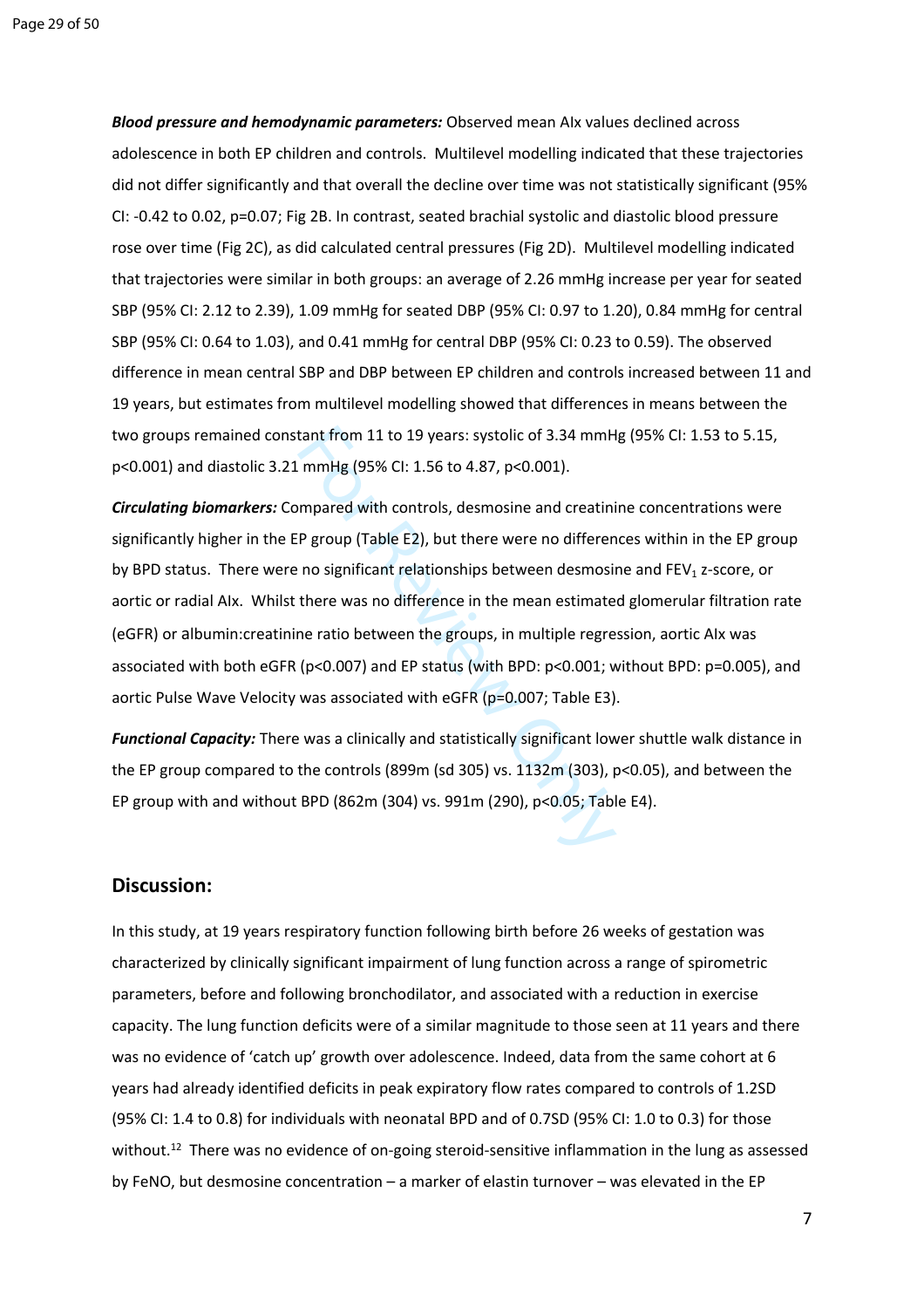Page 30 of 50

group. The EP group had elevated markers of cardiovascular risk compared to controls, including higher blood and augmentation pressures. We believe that these differences are significant, for example the AIx differences equate to 10-15 years of arterial age <sup>5</sup>.

ents in neonatal treatment ('old' versus 'new'<br>g, generally small sample sizes and the varying<br>ex picture <sup>23</sup>. We have used the same techniq<br>res at both ages to minimize methodological e<br>plogists wishing to make predictio Our data argue against 'catch-up' lung growth in the EP group. A systematic review conducted to 2010 concluded that adult EP survivors with neonatal BPD had more respiratory symptoms and pulmonary function abnormalities compared with controls, and that this was associated with both radiologic structural changes and the suggestion of impairment in exercise capacity  $^{20}$ . Some studies have reported 'catch-up' growth, postulating neo-alveolarization throughout childhood and adolescence <sup>21</sup>, whilst others have detected accelerated decline <sup>22</sup> while others show stable differences from controls<sup>9</sup>. These differences may reflect different populations by birth weight and gestational age, improvements in neonatal treatment ('old' versus 'new' BPD), different follow-up ages and methods of testing, generally small sample sizes and the varying nature of control groups, all of which create a complex picture  $^{23}$ . We have used the same techniques and standards to assess z-scores of function measures at both ages to minimize methodological errors. Conflicting findings are challenging for neonatologists wishing to make predictions about future lung health, and to adult physicians trying to manage individual patients. These results suggest that one measure of lung function at age 11 or 19 is sufficient to identify participants with irreversible airflow obstruction.

Relationships between small lungs and elevated cardiovascular risk are well described <sup>24</sup>. At age 6 years, we identified significantly reduced lung function but normal seated brachial blood pressure BP in this cohort, compared to term-born classmates <sup>11,12</sup>. At age 11, when we measured central augmentation pressure for the first time, we found increased AIx in EP survivors compared to controls, and that these abnormal large-vessel hemodynamic changes were not reflected in measurements of seated peripheral BP<sup>3</sup>. Relationships between EP status and cardiovascular function persist in this new evaluation at 19 years, but significant differences between the EP and control groups are still not evident in peripheral blood pressure, whereas our central blood pressure and augmentation pressure data show significant differences. At 11 years we postulated that augmentation pressure differences represented alterations in the smaller pre-resistance and resistance vessels and confirm this here, consistent with described alterations in the pulmonary arteries following neonatal BPD <sup>25</sup>. Further work is required to understand the mechanisms of hypertension following EP birth in order to manage this optimally. It is recognized that elevations in blood pressure in young adults track with hypertension in later life <sup>26</sup>.

The mechanisms of the respiratory and cardiovascular impairment observed at age 19 are complex, arising from a combination of prematurity, impaired lung development, perinatal insults and

8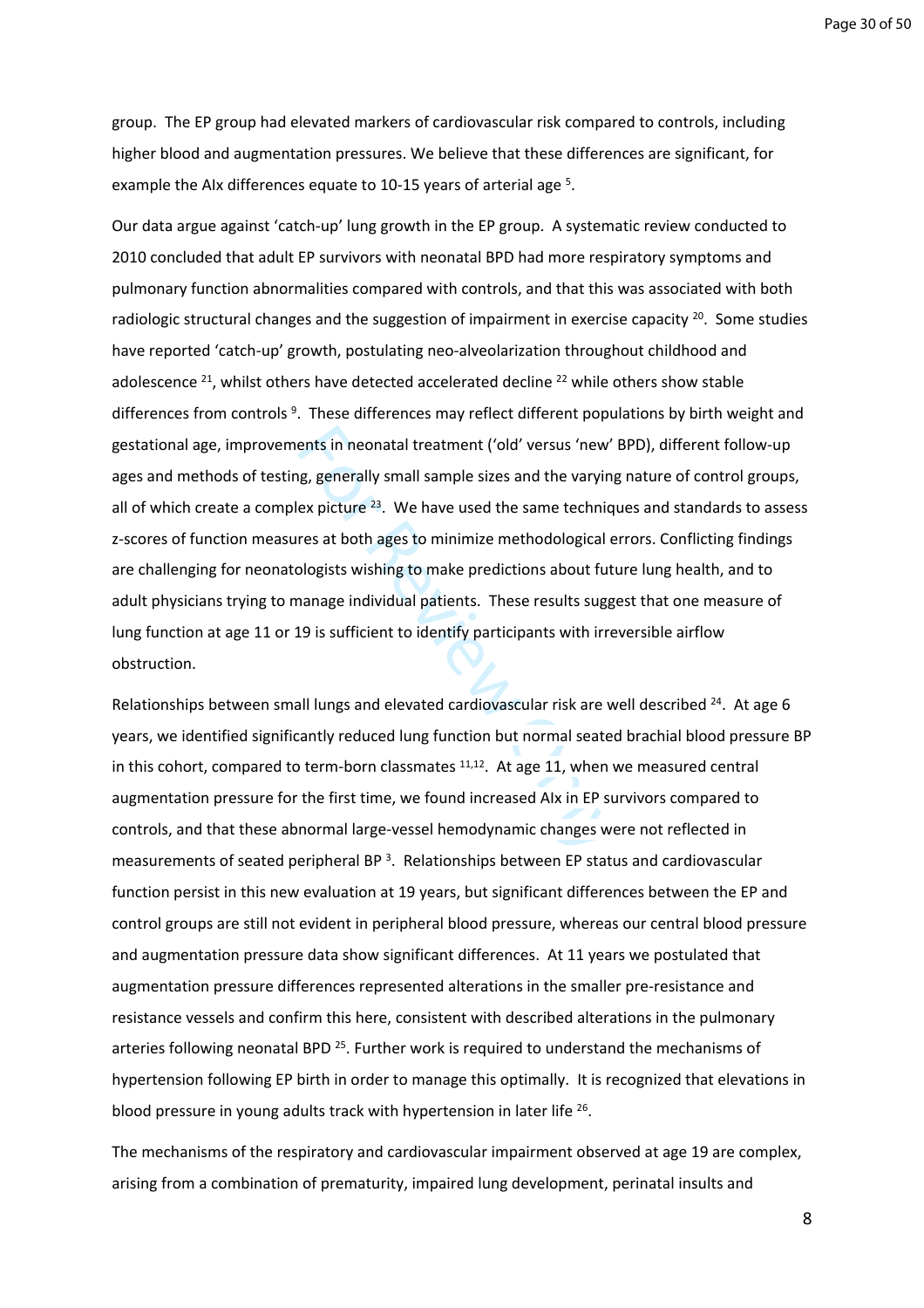will subsequently meet spirometric criteria fo<br>post-bronchodilator  $FEV_1/FVC$  below the lowe<br>s and potential over treatment for a second ch<br>dividuals may reach spirometric definitions of<br>nal versus impaired maximal lung cap environment <sup>27</sup>. An important unanswered question was whether there is evidence of an active, tractable inflammatory process in the lungs. Consequent to impaired respiratory health, with episodes of childhood wheeze, many EP survivors acquire a diagnosis of asthma and we continue to see a higher prevalence of an asthma diagnosis and treatments in the EP group with neonatal BPD, as reported by others <sup>28</sup>. Asthma can be a challenging diagnosis to make or exclude, and more recent guidelines – though controversial – have focused on FeNO  $^{19}$ . FeNO concentration was independently lower in the EP group compared to the controls, even correcting for height. We do report an increase in the proportion of subjects with bronchodilator reversibility in the EP group compared to the controls, highest in the EP group with BPD. If EP survivors have an accelerated decline in lung function, or indeed a normal decline rate from sub-maximal lung development, a proportion of the EP group will subsequently meet spirometric criteria for chronic obstructive pulmonary disease (COPD; post-bronchodilator FEV<sub>1</sub>/FVC below the lower limit of normal <sup>8</sup>). This poses a risk of misdiagnosis and potential over treatment for a second chronic respiratory condition. It is now recognized that individuals may reach spirometric definitions of COPD through multiple mechanisms including normal versus impaired maximal lung capacity, with accelerated or normal subsequent lung function decline  $^{29}$ . In this group, we have recently reported that the EP microbiome shows significant dysbiosis in the airway regardless of neonatal BPD status <sup>30</sup>, characterized by a shift in bacterial community composition away from *Bacteroidetes* as is typical in adults living with other chronic lung diseases including asthma and COPD<sup>31</sup>.

We report higher desmosine concentrations in the EP group compared to the controls. Desmosine is an elastin breakdown product, the largest pool of which lies within the cardiovascular system. There is also significant elastin within the lung and elevated desmosine concentrations in chronic lung disease may relate to increased cardiovascular risk  $32$ . Elevated desmosine concentration may suggest an active process within large elastic arteries, although we did not identify a significant relationship between desmosine and either AIx or pulse wave velocity. Alternatively, if the elevation in desmosine reflects on-going elastin turnover in the lung, this would argue against the hypothesis that adult lungs from EP survivors have 'burnt out' lung disease that does not require therapy to prevent further progression. The elevation in desmosine, suggesting increased elastin turnover, requires further study.

There is evidence for poor consideration of early-life factors amongst adult physicians 33. It is notable that at age 19, whilst mean z-scores were lower, for many participants spirometry remained within the normal range. This may provide false reassurance to clinicians unfamiliar with the adult respiratory consequences of being born EP – abnormalities may only become apparent on exercise testing in early disease 34. Walk distance correlated with FENO concentration and absolute post-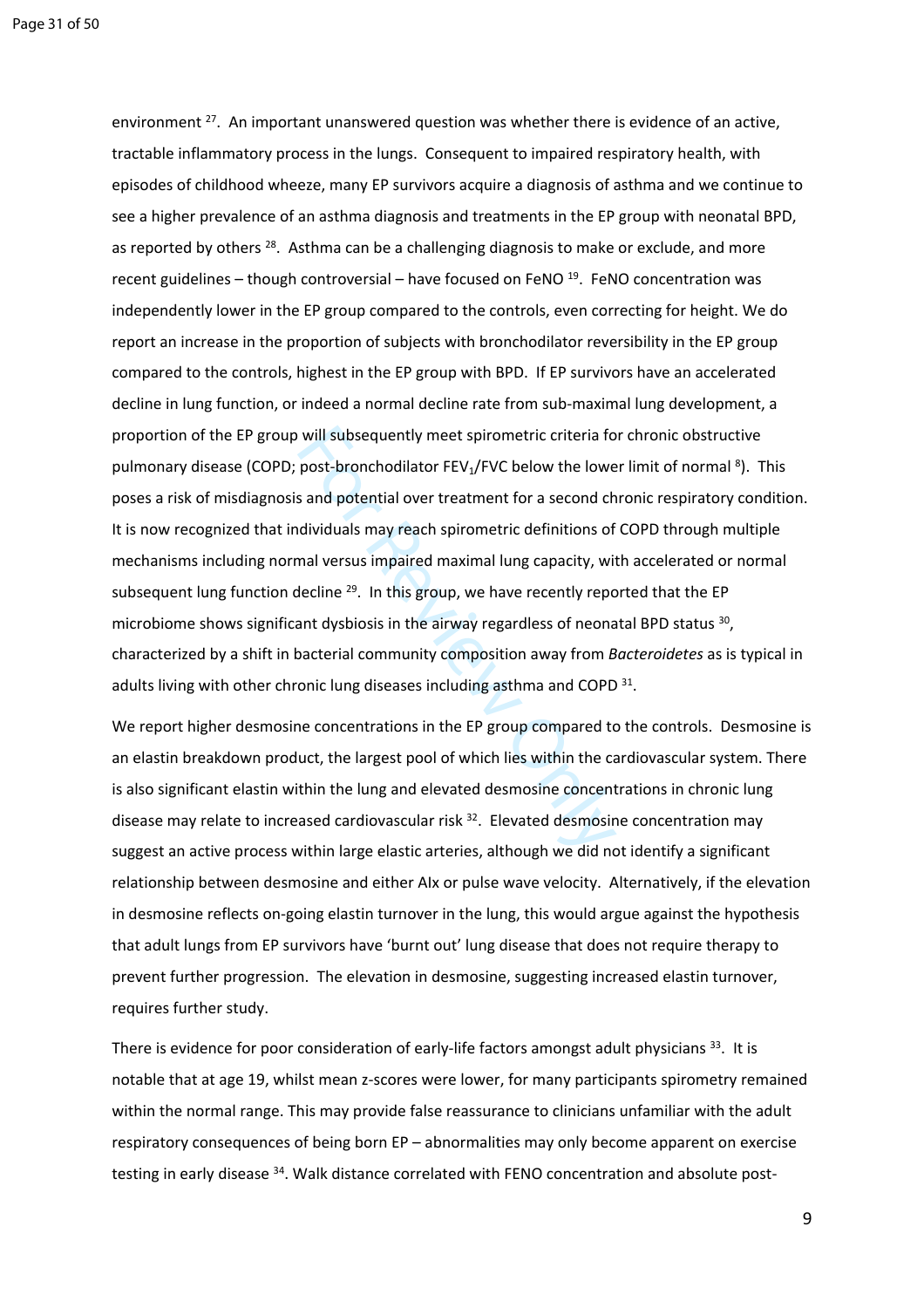Page 32 of 50

bronchodilator FEV<sub>1</sub> and FVC but not z-scores which implies that it is related to lung size rather than function.

Our analysis has strengths and weaknesses. EPICure is a national cohort that has been followed longitudinally. As with all longitudinal cohorts there is significant attrition. We are reassured that the sample seen at 19 years remains representative of the whole cohort in terms of baseline perinatal variables and results from those evaluated at each age are similar to those from the overall cohort. We have used multilevel modelling to provide confidence that we have, insofar as is possible, a representative cohort. All our assessments were performed to carefully developed standard operating procedures. Although we would have liked to include further testing, we were had no resources to perform other useful techniques, such as diffusion capacity testing and invasive estimations of cardiac output/stroke volume. However, we did see trends to reductions in measures for both spirometry and augmentation index over adolescence. We used the same equipment to evaluate vascular parameters at each age but measurements at 19 years were made in a formal standardized clinic setting in contrast to often ad hoc arrangements at 11 years, when the assessments were carried out in a sample examined at school. Our findings reflect associations and we cannot infer causation.

out/stroke volume. However, we did see trend<br>gmentation index over adolescence. We used<br>ers at each age but measurements at 19 years<br>in contrast to often ad hoc arrangements at 11<br>out in a sample examined at school. Our fi In conclusion, EP survivors aged 19, especially those who had BPD, have impaired lung capacity at the time of expected peak lung size, elevation in markers of cardiovascular risk, and in association with decreased exercise capacity. There was no evidence of steroid-sensitive inflammation within the lung as assessed by FeNO, but we did find evidence of increased systemic elastin turnover. Relationships between lung and AIx suggests that strategies to protect the developing lung during the immediate neonatal, infant and early childhood periods can be expected to have long term benefits on cardiorespiratory health. Our key clinical messages are to emphasize meticulous attention to maximizing lung health in the perinatal, neonatal and childhood periods, and careful assessment and management of respiratory and cardiovascular risk in young adult survivors of EP including promotion of a healthy lifestyle, including for example physical activity, weight management and tobacco avoidance.

 $1<sub>0</sub>$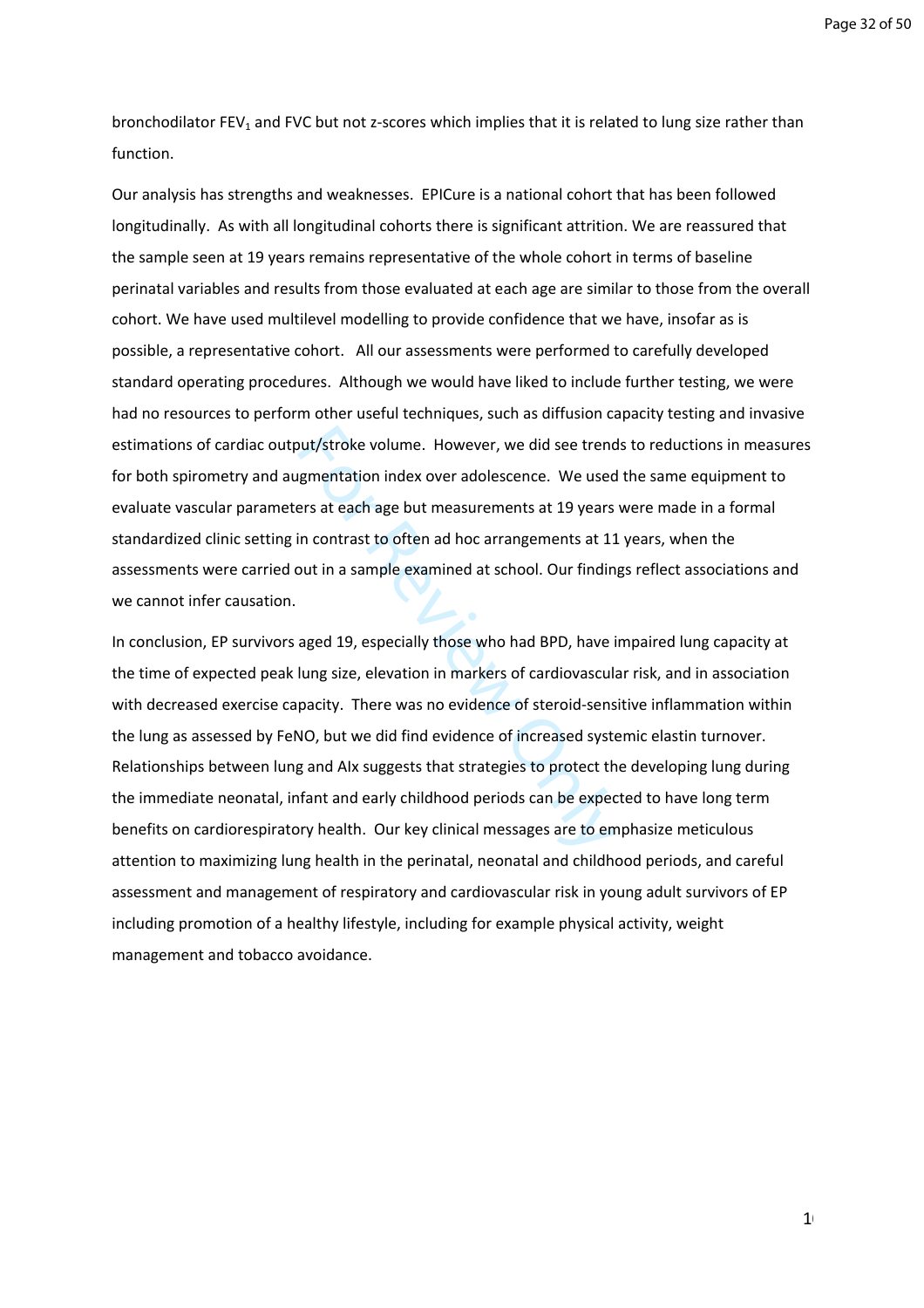**Competing interest** *All authors have completed the Unified Competing Interest form and declare that the submitted work was supported by a research award made by the Medical Research Council; no financial relationships with any organisations that might have an interest in the submitted work in the previous three years, no other relationships or activities that could appear to have influenced the submitted work*. *NM declares consultancy fees from Novartis and Shire outside this study, other authors have no financial relationships to disclose.*

**Transparency declaration** *the corresponding author as the manuscript's guarantor affirms that the manuscript is an honest, accurate, and transparent account of the study being reported; that no important aspects of the study have been omitted; and that there are no discrepancies from the study as planned.*

ors This study was funded by the Medical Reserved by the University College London. Neither<br>execution, interpretation or content of the studence execution, interpretation or content of the studence the<br>execution, interpret **Role of funders and sponsors** *This study was funded by the Medical Research Council UK (Ref MR/J01107X/1) and sponsored by the University College London. Neither the funders nor sponsors had any role in the design, execution, interpretation or content of the study. NM receives a proportion of funding from the Department of Health's NIHR Biomedical Research Centres funding scheme at UCLH/UCL. CMM is funded by the NIHR Cambridge BRC. CEB is supported by the NIHR Nottingham BRC respiratory theme. The views expressed are those of the authors and not necessarily those of the NHS, the NIHR or the Department of Health and Social Care.*

**Patient and public involvement** *The study was supported by an advisory group comprising ex preterm adult patients and parents involved in the study, coordinated by Bliss, the charity for preterm babies.* 

**Registration** *the study was not entered into a trial registry.*

**Acknowledgements** *We thank all the EPICure participants and families, our Participant Advisory Group and members of the EPICure research team not otherwise named. Desmosine estimations were performed by Jeffrey Huang (University of Dundee).*

**Data sharing statement** *Data are available subject to the EPICure Data Sharing Policy (www.epicure.ac.uk)*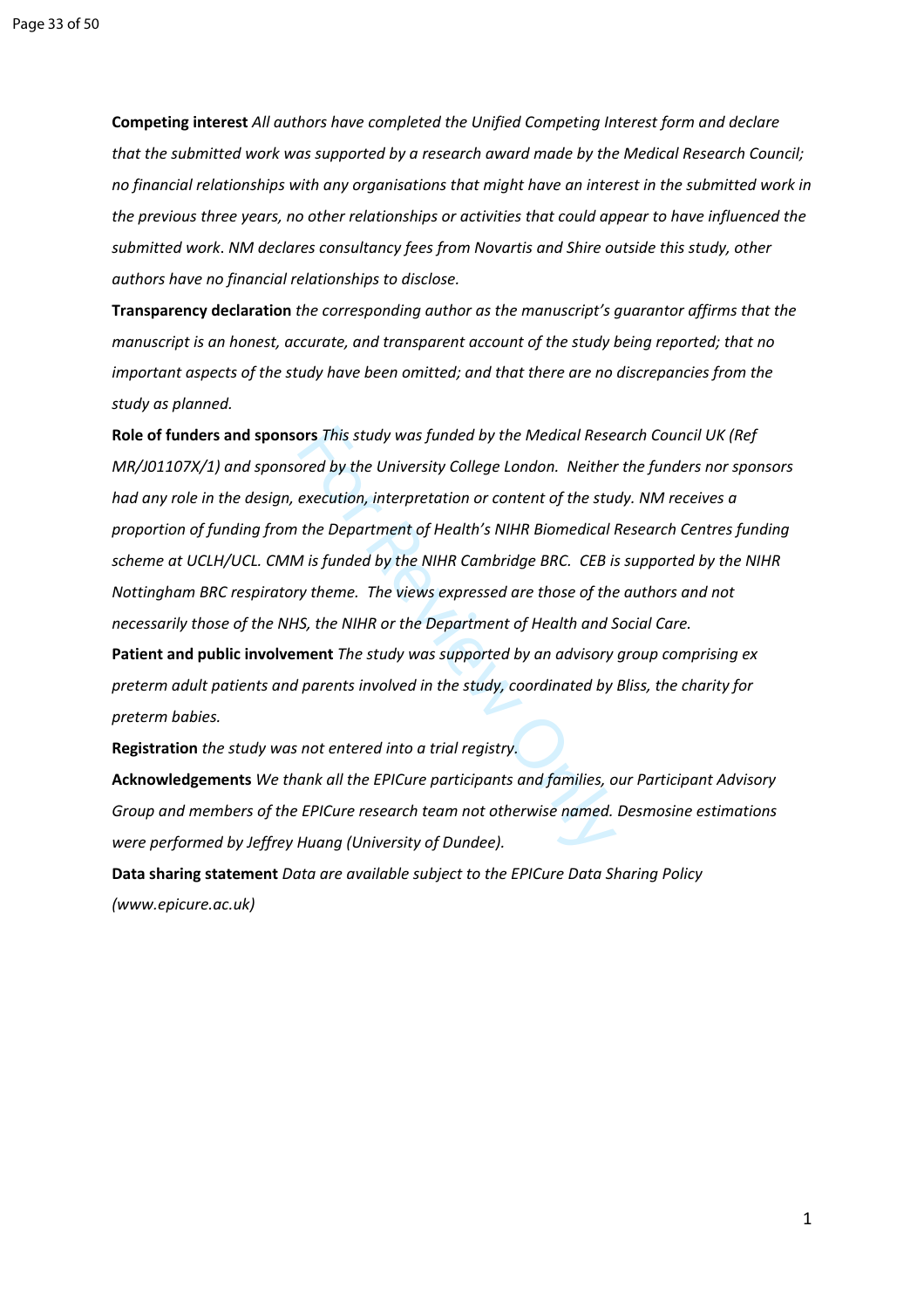# **References:**

- 1. Smith LK DE, Manktelow BN, Fenton A, Kurinczuk J on behalf of the MBRRACE-UK Collaboration. *MBRRACE- UK Report on survival up to one year of age of babies born before 27 weeks gestational age for births in Great Britain from January to December 2016.* Leicester: The Infant Mortality and Morbidity Studies, Department of Health Sciences, University of Leicester;2018.
- 2. Jobe AH, Bancalari E. Bronchopulmonary dysplasia. *American journal of respiratory and critical care medicine.* 2001;163(7):1723-1729.
- 3. Bolton CE, Stocks J, Hennessy E, et al. The EPICure study: association between hemodynamics and lung function at 11 years after extremely preterm birth. *J Pediatr.*  2012;161(4):595-601 e592.
- 4. Fawke J, Lum S, Kirkby J, et al. Lung function and respiratory symptoms at 11 years in children born extremely preterm: the EPICure study. *American journal of respiratory and critical care medicine.* 2010;182(2):237-245.
- 5. McEniery CM, Yasmin, Hall IR, et al. Normal vascular aging: differential effects on wave reflection and aortic pulse wave velocity: the Anglo-Cardiff Collaborative Trial (ACCT). *Journal of the American College of Cardiology.* 2005;46(9):1753-1760.
- 6. Chirinos JA, Zambrano JP, Chakko S, et al. Aortic pressure augmentation predicts adverse cardiovascular events in patients with established coronary artery disease. *Hypertension.*  2005;45(5):980-985.
- 7. Weber T, Auer J, O'Rourke M F, et al. Increased arterial wave reflections predict severe cardiovascular events in patients undergoing percutaneous coronary interventions. *European heart journal.* 2005;26(24):2657-2663.
- 8. Global Initiative for Obstructive Lung Disease. https://goldcopd.org/. Accessed.
- nin, Hall IR, et al. Normal vascular aging: differ<br>ic pulse wave velocity: the Anglo-Cardiff Collat<br>*rican College of Cardiology.* 2005;46(9):1753-1<br>ano JP, Chakko S, et al. Aortic pressure augments<br>in patients with establ 9. Doyle LW, Irving L, Haikerwal A, Lee K, Ranganathan S, Cheong J. Airway obstruction in young adults born extremely preterm or extremely low birth weight in the postsurfactant era. *Thorax.* 2019;74(12):1147-1153.
- 10. McEniery CM, Bolton CE, Fawke J, et al. Cardiovascular consequences of extreme prematurity: the EPICure study. *Journal of hypertension.* 2011;29(7):1367-1373.
- 11. Bracewell MA, Hennessy EM, Wolke D, Marlow N. The EPICure study: growth and blood pressure at 6 years of age following extremely preterm birth. *Arch Dis Child-Fetal.*  2008;93(2):F108-F114.
- 12. Hennessy EM, Bracewell MA, Wood N, et al. Respiratory health in pre-school and school age children following extremely preterm birth. *Archives of disease in childhood.*  2008;93(12):1037-1043.
- 13. Quanjer PH, Stanojevic S, Cole TJ, et al. Multi-ethnic reference values for spirometry for the 3-95-yr age range: the global lung function 2012 equations. *The European respiratory journal.* 2012;40(6):1324-1343.
- 14. Holland AE, Spruit MA, Troosters T, et al. An official European Respiratory Society/American Thoracic Society technical standard: field walking tests in chronic respiratory disease. *The European respiratory journal.* 2014;44(6):1428-1446.
- 15. Chirinos JA, Kips JG, Roman MJ, et al. Ethnic differences in arterial wave reflections and normative equations for augmentation index. *Hypertension.* 2011;57(6):1108-1116.
- 16. Pauca AL, O'Rourke MF, Kon ND. Prospective evaluation of a method for estimating ascending aortic pressure from the radial artery pressure waveform. *Hypertension.*  2001;38(4):932-937.
- 17. Albarbarawi O, Barton A, Miller D, et al. Characterization and validation of an isotopedilution LC-MS/MS method for quantification of total desmosine and isodesmosine in plasma and serum. *Bioanalysis.* 2013;5(16):1991-2001.
- 18. Janson C, Malinovschi A, Amaral AFS, et al. Bronchodilator reversibility in asthma and COPD: findings from three large population studies. *Eur Respir J.* 2019;54(3).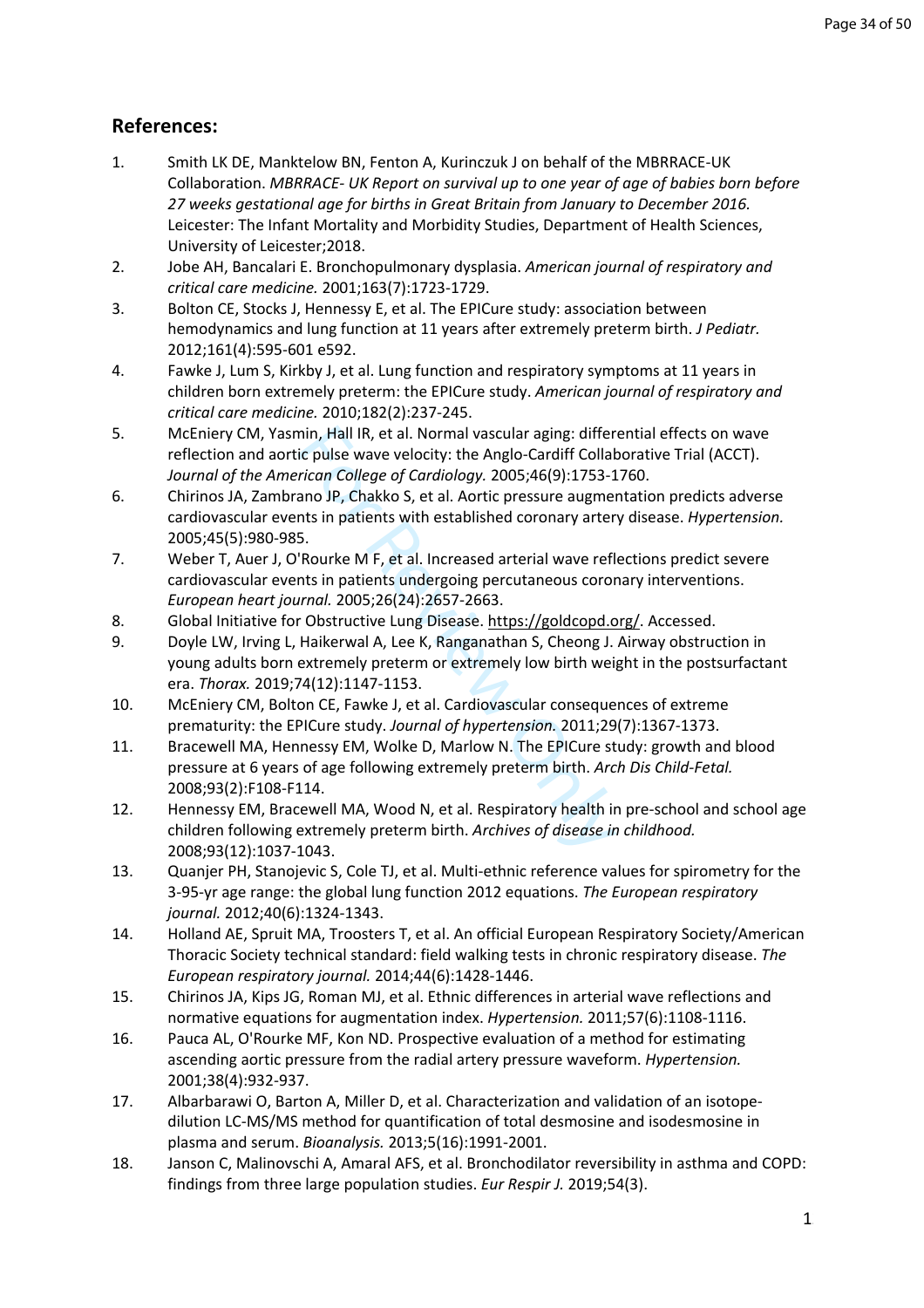- 19. National Institute for Healthcare Excellence. Asthma diagnosis monitoring and chronic asthma management Web site. [https://www.nice.org.uk/guidance/ng80.](https://www.nice.org.uk/guidance/ng80) Accessed.
- 20. Gough A, Spence D, Linden M, Halliday HL, McGarvey LPA. General and respiratory health outcomes in adult survivors of bronchopulmonary dysplasia: a systematic review. *Chest.*  2012;141(6):1554-1567.
- 21. Narayanan M, Owers-Bradley J, Beardsmore CS, et al. Alveolarization continues during childhood and adolescence: new evidence from helium-3 magnetic resonance. *American journal of respiratory and critical care medicine.* 2012;185(2):186-191.
- 22. Doyle LW, Faber B, Callanan C, Freezer N, Ford GW, Davis NM. Bronchopulmonary dysplasia in very low birth weight subjects and lung function in late adolescence. *Pediatrics.*  2006;118(1):108-113.
- 23. Bolton CE, Bush A, Hurst JR, Kotecha S, McGarvey L. Lung consequences in adults born prematurely. *Thorax.* 2015;70(6):574-580.
- 24. Hole DJ, Watt GC, Davey-Smith G, Hart CL, Gillis CR, Hawthorne VM. Impaired lung function and mortality risk in men and women: findings from the Renfrew and Paisley prospective population study. *BMJ (Clinical research ed).* 1996;313(7059):711-715.
- 25. Poon CY, Watkins WJ, Evans CJ, et al. Pulmonary arterial response to hypoxia in survivors of chronic lung disease of prematurity. *Arch Dis Child Fetal Neonatal Ed* 2016;101(4):F309-313.
- 26. Chen X, Wang Y. Tracking of blood pressure from childhood to adulthood: a systematic review and meta-regression analysis. *Circulation.* 2008;117(25):3171-3180.
- 27. Malleske DT, Chorna O, Maitre NL. Pulmonary sequelae and functional limitations in children and adults with bronchopulmonary dysplasia. *Paediatric respiratory reviews.* 2018;26:55-59.
- 28. Gough A, Linden M, Spence D, Patterson CC, Halliday HL, McGarvey LPA. Impaired lung function and health status in adult survivors of bronchopulmonary dysplasia. *The European respiratory journal.* 2014;43(3):808-816.
- 29. Lange P, Celli B, Agustí A, et al. Lung-Function Trajectories Leading to Chronic Obstructive Pulmonary Disease. *The New England journal of medicine.* 2015;373(2):111-122.
- 30. Rofael SAD, McHugh TD, Troughton R, et al. Airway Microbiome in Adult Survivors of Extremely Preterm Birth (The EPICure Study). *Eur Respir J* 2019;53(1):1801225.
- 31. Hilty M, Burke C, Pedro H, et al. Disordered microbial communities in asthmatic airways. *PloS one.* 2010;5(1):e8578.
- 3MJ (Clinical research ed). 1996;313(7059):711<br>NJ, Evans CJ, et al. Pulmonary arterial response<br>e of prematurity. Arch Dis Child Fetal Neonata<br>acking of blood pressure from childhood to ad<br>egression analysis. *Circulation* 32. Rabinovich RA, Miller BE, Wrobel K, et al. Circulating desmosine levels do not predict emphysema progression but are associated with cardiovascular risk and mortality in COPD. *The European respiratory journal.* 2016;47(5):1365-1373.
- 33. Bolton CE, Bush A, Hurst JR, et al. Are early life factors considered when managing respiratory disease? A British Thoracic Society survey of current practice. *Thorax.*  2012;67(12):1110.
- 34. Lovering AT, Elliott JE, Laurie SS, et al. Ventilatory and sensory responses in adult survivors of preterm birth and bronchopulmonary dysplasia with reduced exercise capacity. *Annals of the American Thoracic Society.* 2014;11(10):1528-1537.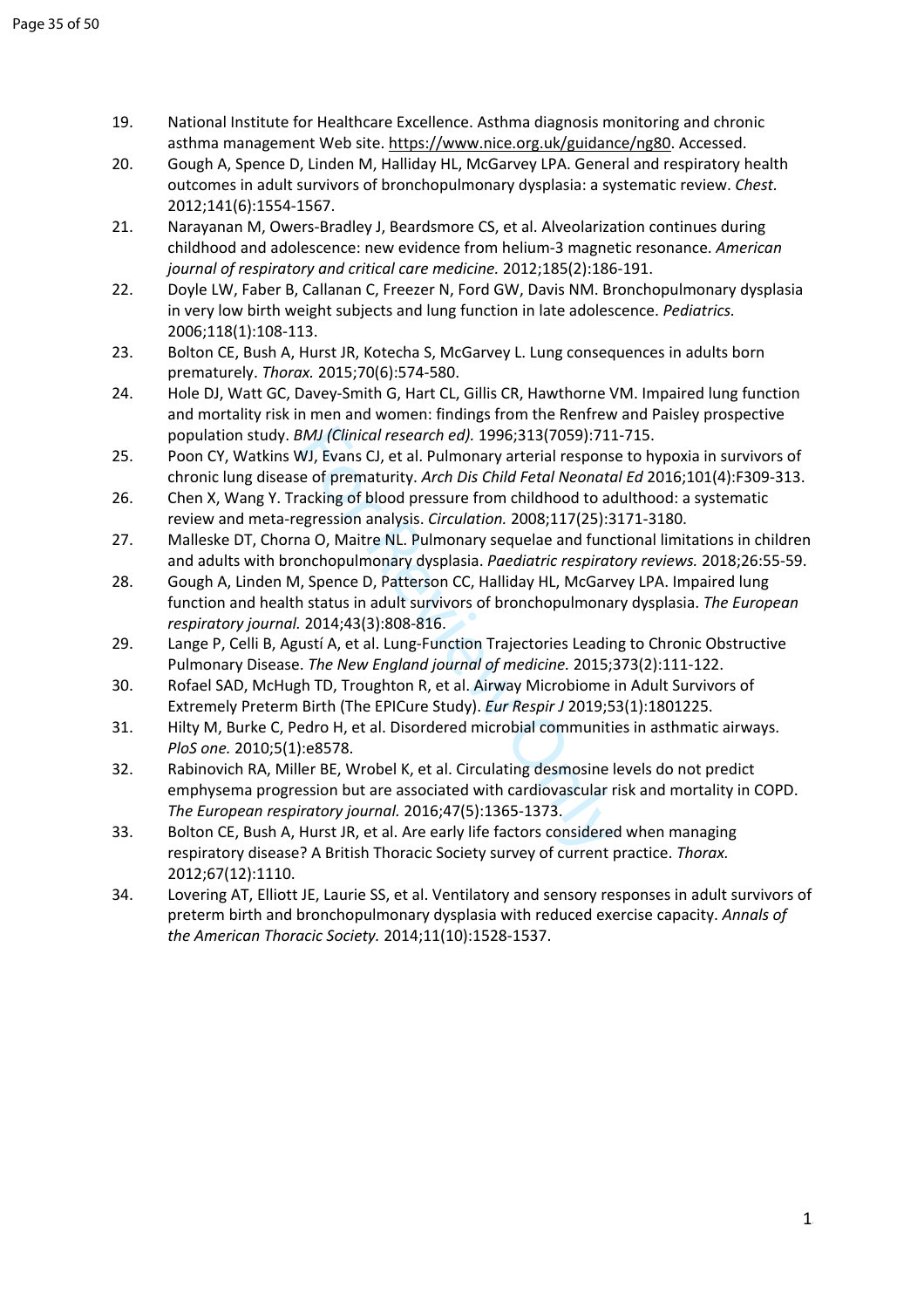| indee 1. http://www.community.community.com/help/processing.com/help/annova-informations-act-20-years-of-age- | <b>All EP</b>                                  | <b>Controls</b>                                | <b>EP with BPD</b>                             | <b>EP no BPD</b>                               |                                      |                                 |
|---------------------------------------------------------------------------------------------------------------|------------------------------------------------|------------------------------------------------|------------------------------------------------|------------------------------------------------|--------------------------------------|---------------------------------|
|                                                                                                               | $(N=123)$                                      | $(N=64)$                                       | $(N=87)$                                       | $(N=36)$                                       | <b>EP versus controls</b>            | <b>BPD versus no BPD</b>        |
|                                                                                                               | Mean ±SD [range]                               | Mean ±SD [range]                               | Mean ±SD [range]                               | Mean ±SD [range]                               | $\Delta$ (95% CI)                    | $\Delta$ (95% CI)               |
| <b>Pre-Bronchodilator</b>                                                                                     |                                                |                                                |                                                |                                                |                                      |                                 |
| $FEV1$ (L)                                                                                                    | $2.87 \pm 0.72$                                | $3.56 \pm 0.65$                                | $2.77 \pm 0.69$                                | $3.10 \pm 0.73$                                | $-0.69$ ( $-0.90$ , $-0.48$ )        | $-0.33$ $(-0.60, -0.06)$        |
|                                                                                                               | $[1.29 \text{ to } 4.66]$                      | [2.30 to 5.29]                                 | $[1.29 \text{ to } 4.35]$                      | $[1.56 \text{ to } 4.66]$                      | ***                                  | $\ast$                          |
|                                                                                                               | $-1.61 \pm 1.17$                               | $-0.29 \pm 0.89$                               | $-1.83 \pm 1.17$                               | $-1.05 + 0.99$                                 | $-1.31$ $(-1.64, -0.98)$             | $-0.78$ $(-1.19, -0.37)$        |
| $FEV1$ z-score                                                                                                | $[-5.06 \text{ to } 0.68]$                     | $[-2.24 \text{ to } 1.92]$                     | $[-5.06 \text{ to } 0.68]$                     | $[-3.87 \text{ to } 0.26]$                     | ***                                  | ***                             |
| $FVC$ (L)                                                                                                     | $3.71 \pm 0.89$                                | $4.25 \pm 0.87$                                | $3.68 \pm 0.87$                                | $3.79 \pm 0.93$                                | $-0.53$ $(-0.80, -0.27)$             | $-0.11$ $(-0.45, 0.24)$         |
|                                                                                                               | $[1.31 \text{ to } 6.09]$                      | $[2.35 \text{ to } 6.09]$                      | $[1.31 \text{ to } 5.55]$                      | $[2.20 \text{ to } 6.09]$                      | ***                                  |                                 |
| FVC z-score                                                                                                   | $-0.76 \pm 1.06$                               | $-0.00 + 0.93$                                 | $-0.84 \pm 1.07$                               | $-0.59 \pm 1.02$                               | $-0.76$ ( $-1.07$ , $-0.45$ )<br>*** | $-0.24$ $(-0.64, 0.15)$         |
|                                                                                                               | $[-4.45 \text{ to } 1.59]$                     | [-2.24 to 1.82]                                | $[-4.45 \text{ to } 1.59]$                     | $[-2.84 \text{ to } 0.87]$                     |                                      |                                 |
| $FEV1/FVC$ %                                                                                                  | $0.78 \pm 0.10$<br>$[0.52 \text{ to } 1.00]$   | $0.85 \pm 0.08$<br>$[0.60 \text{ to } 0.99]$   | $0.76 \pm 0.10$<br>$[0.52 \text{ to } 1.00]$   | $0.82 \pm 0.08$<br>$[0.65 \text{ to } 1.00]$   | $-0.07$ $(-0.10, -0.04)$<br>***      | $-0.07$ $(-0.10, -0.03)$<br>*** |
|                                                                                                               |                                                |                                                |                                                |                                                |                                      |                                 |
| FEV <sub>1</sub> /FVC z-score                                                                                 | $-1.33 \pm 1.24$<br>$[-3.95 \text{ to } 2.28]$ | $-0.42 \pm 1.13$<br>$[-3.06 \text{ to } 2.21]$ | $-1.57 \pm 1.21$<br>$[-3.95 \text{ to } 2.28]$ | $-0.75 \pm 1.14$<br>$[-2.62 \text{ to } 2.18]$ | $-0.91$ ( $-1.28$ , $-0.55$ )<br>*** | $-0.83$ $(-1.29, -0.37)$<br>*** |
|                                                                                                               |                                                |                                                |                                                |                                                |                                      |                                 |
| FEF <sub>2575</sub> (L/min)                                                                                   | $2.62 \pm 1.03$                                | $3.88 \pm 1.09$                                | $2.41 \pm 0.97$                                | $3.14 \pm 0.98$                                | $-1.26$ ( $-1.58$ , $-0.94$ )<br>*** | $-0.73$ $(-1.13, -0.33)$<br>*** |
|                                                                                                               | $[0.58 \text{ to } 6.71]$                      | $[1.56 \text{ to } 6.95]$                      | $[0.58 \text{ to } 6.71]$                      | $[1.18 \text{ to } 6.01]$                      |                                      |                                 |
| FEF <sub>2575</sub> z-score                                                                                   | $-1.86 \pm 1.22$                               | $-0.44 \pm 1.11$                               | $-2.14 \pm 1.19$                               | $-1.17 \pm 1.02$                               | $-1.41$ $(-1.77, -1.05)$<br>***      | $-0.97$ $(-1.41, -0.53)$<br>*** |
|                                                                                                               | $[-5.21 \text{ to } 1.75]$                     | $[-2.64 \text{ to } 2.08]$                     | $[-5.21 \text{ to } 1.75]$                     | $[-3.66 \text{ to } 0.91]$                     |                                      |                                 |
| <b>Post Bronchodilator</b>                                                                                    |                                                |                                                |                                                |                                                |                                      |                                 |
|                                                                                                               | 97.49 ±1.23                                    | 97.80 ±1.16                                    | $97.45 \pm 1.36$                               | $97.59 \pm 0.82$                               |                                      |                                 |
| <b>Oxygen Saturation %</b>                                                                                    | [93.00 to 100.00]                              | [94.00 to 100.00]                              | [93.00 to 100.00]                              | $[96.00 \text{ to } 99.00]$                    | $-0.31$ $(-0.67, 0.06)$              | $-0.13$ $(-0.62, 0.35)$         |
|                                                                                                               | $(n=120)$                                      | $(n=64)$                                       | $(n=86)$                                       | $(n=34)$                                       |                                      |                                 |

**TABLE 1:** *Respiratory evaluations in extremely preterm (EP) participants and full-term controls at 19 years of age*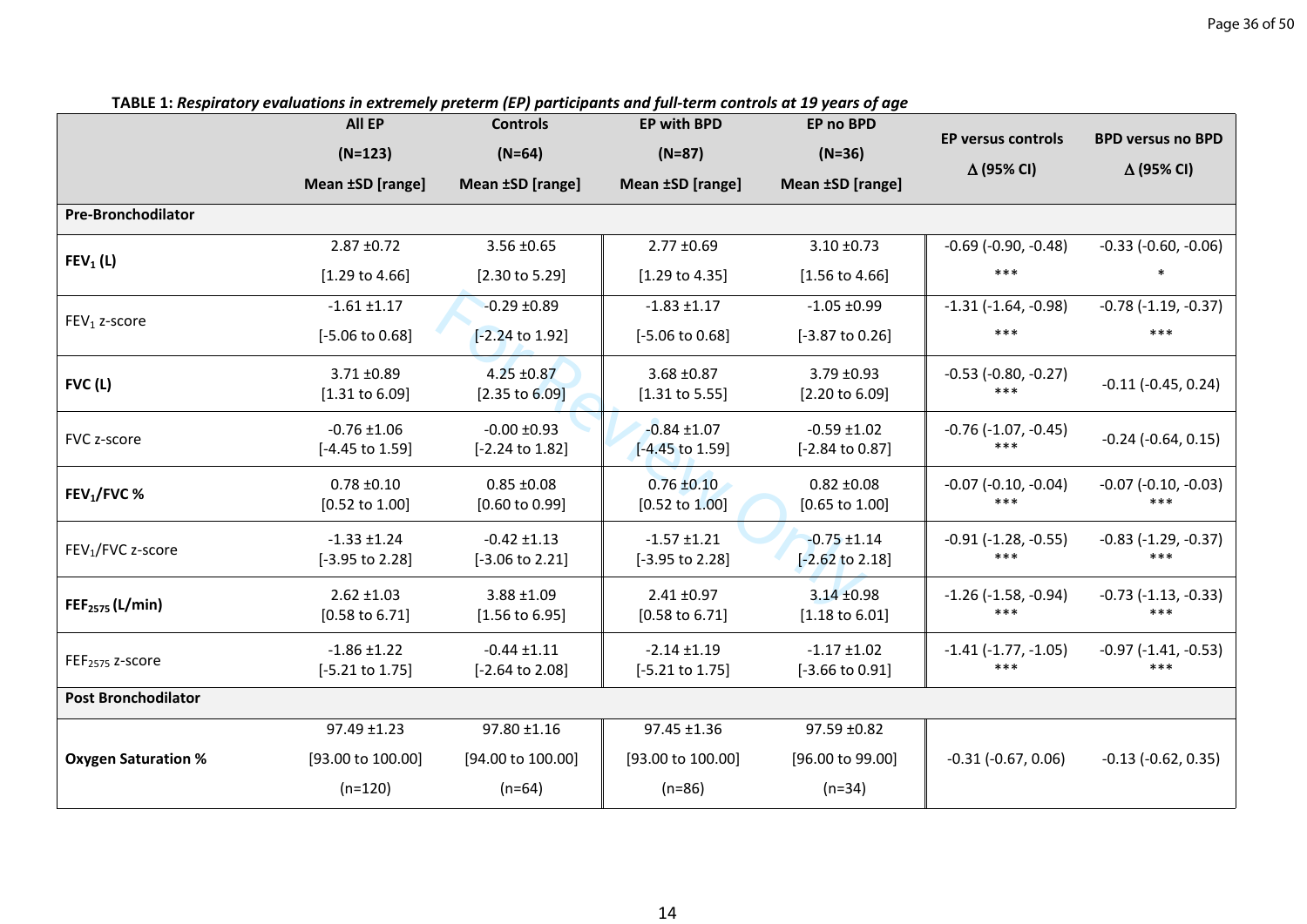|                                       | $3.12 \pm 0.70$           | $3.71 \pm 0.73$            | $3.04 \pm 0.68$           | $3.32 \pm 0.70$                                    |                                   |                                 |
|---------------------------------------|---------------------------|----------------------------|---------------------------|----------------------------------------------------|-----------------------------------|---------------------------------|
| post-FEV <sub>1</sub> (L)             | $[1.47 \text{ to } 4.90]$ | $[2.36 \text{ to } 5.58]$  | $[1.47 \text{ to } 4.63]$ | $[1.93 \text{ to } 4.90]$                          | $-0.60$ $(-0.81, -0.38)$<br>$***$ | $-0.28$ ( $-0.56$ , $0.00$ )    |
|                                       | $(n=121)$                 | $(n=64)$                   | $(n=86)$                  | $(n=35)$                                           |                                   |                                 |
|                                       | $-1.04 \pm 1.08$          | $0.05 \pm 0.90$            | $-1.23 \pm 1.12$          | $-0.54 + 0.98$                                     | $-1.08$ $(-1.40, -0.77)$          | $-0.66$ $(-1.06, -0.27)$        |
| post-FEV <sub>1</sub> z-score         | [-4.29 to 1.13]           | [-2.08 to 2.37]            | [-4.29 to 0.94]           | [-2.72 to 0.88]                                    | ***                               | **                              |
|                                       | $(n=121)$                 | $(n=64)$                   | $(n=86)$                  | $(n=35)$                                           |                                   |                                 |
|                                       | $8.83 \pm 7.98$           | $4.34 \pm 5.59$            | $9.60 \pm 7.50$           | $6.93 \pm 8.87$                                    | 4.49 (2.28, 6.69)                 |                                 |
| Percentage change in FEV <sub>1</sub> | [-7.40 to 35.52]          | [-7.38 to 20.38]           | [-6.47 to 35.52]          | [-7.40 to 35.19]                                   | ***                               | $2.66$ (-0.19, 5.51)            |
|                                       | $(n=121)$                 | $(n=64)$                   | $(n=86)$                  | $(n=35)$                                           |                                   |                                 |
| change in $FEV_1 > 12\%$              | 32/121 (26.5%)            | 4/64(6.3%)                 | 28/86 (32.6%)             | 4/35 (11.4%)                                       | 5.39 (1.81, 16.04) <sup>+</sup>   | 3.74 (1.20, 11.64) <sup>+</sup> |
|                                       |                           |                            |                           |                                                    | $***$                             |                                 |
|                                       | $3.76 \pm 0.85$           | $4.23 \pm 0.90$            | $3.74 \pm 0.82$           | $3.83 \pm 0.93$                                    | $-0.47$ $(-0.73, -0.21)$          |                                 |
| post-FVC (L)                          | $[2.00 \text{ to } 6.19]$ | $[2.37 \text{ to } 6.14]$  | $[2.00 \text{ to } 5.39]$ | $[2.26 \text{ to } 6.19]$                          | ***                               | $-0.09$ $(-0.43, 0.25)$         |
|                                       | $(n=121)$                 | $(n=64)$                   | $(n=86)$                  | $(n=35)$                                           |                                   |                                 |
|                                       | $-0.68 + 0.96$            | $-0.04 \pm 0.98$           | $-0.74 \pm 0.94$          | $-0.54 + 0.98$                                     | $-0.64$ ( $-0.94$ , $-0.35$ )     |                                 |
| post-FVC z-score                      | [-3.52 to 1.48]           | $[-2.30 \text{ to } 2.16]$ | [-3.52 to 1.48]           | $[-2.72]$ to 0.88]                                 | ***                               | $-0.19$ $(-0.58, 0.19)$         |
|                                       | $(n=121)$                 | $(n=64)$                   | $(n=86)$                  | $(n=35)$                                           |                                   |                                 |
|                                       | $0.83 \pm 0.09$           | $0.88 \pm 0.07$            | $0.82 \pm 0.10$           | $0.87 + 0.07$                                      | $-0.05$ ( $-0.08$ , $-0.02$ )     | $-0.06$ ( $-0.09$ , $-0.02$ )   |
| post-FEV <sub>1</sub> /FVC            | $[0.54 \text{ to } 1.00]$ | $[0.67 \text{ to } 1.00]$  | $[0.54 \text{ to } 1.00]$ | $[0.69 \text{ to } 1.00]$                          | ***                               | ***                             |
|                                       | $(n=121)$                 | $(n=64)$                   | $(n=86)$                  | $(n=35)$                                           |                                   |                                 |
|                                       | $-0.56 \pm 1.27$          | $0.15 \pm 1.06$            | $-0.79 + 1.29$            | $-0.00 \pm 1.03$                                   |                                   | $-0.79$ $(-1.25, -0.33)$        |
| post-FEV <sub>1</sub> /FVC z-score    | [-4.27 to 2.37]           |                            | [-4.27 to 2.37]           | $-0.71$ $(-1.08, -0.35)$<br>[-2.24 to 2.15]<br>*** |                                   | ***                             |
|                                       | $(n=121)$                 | $(n=64)$                   | $(n=86)$                  | $(n=35)$                                           |                                   |                                 |
| post-FEF <sub>2575</sub> (L/min)      | $3.29 \pm 1.12$           | $4.47 \pm 1.18$            | $3.10 \pm 1.14$           | 3.76 ±0.94                                         | $-1.17$ $(-1.52, -0.83)$          | $-0.66$ $(-1.10, -0.22)$        |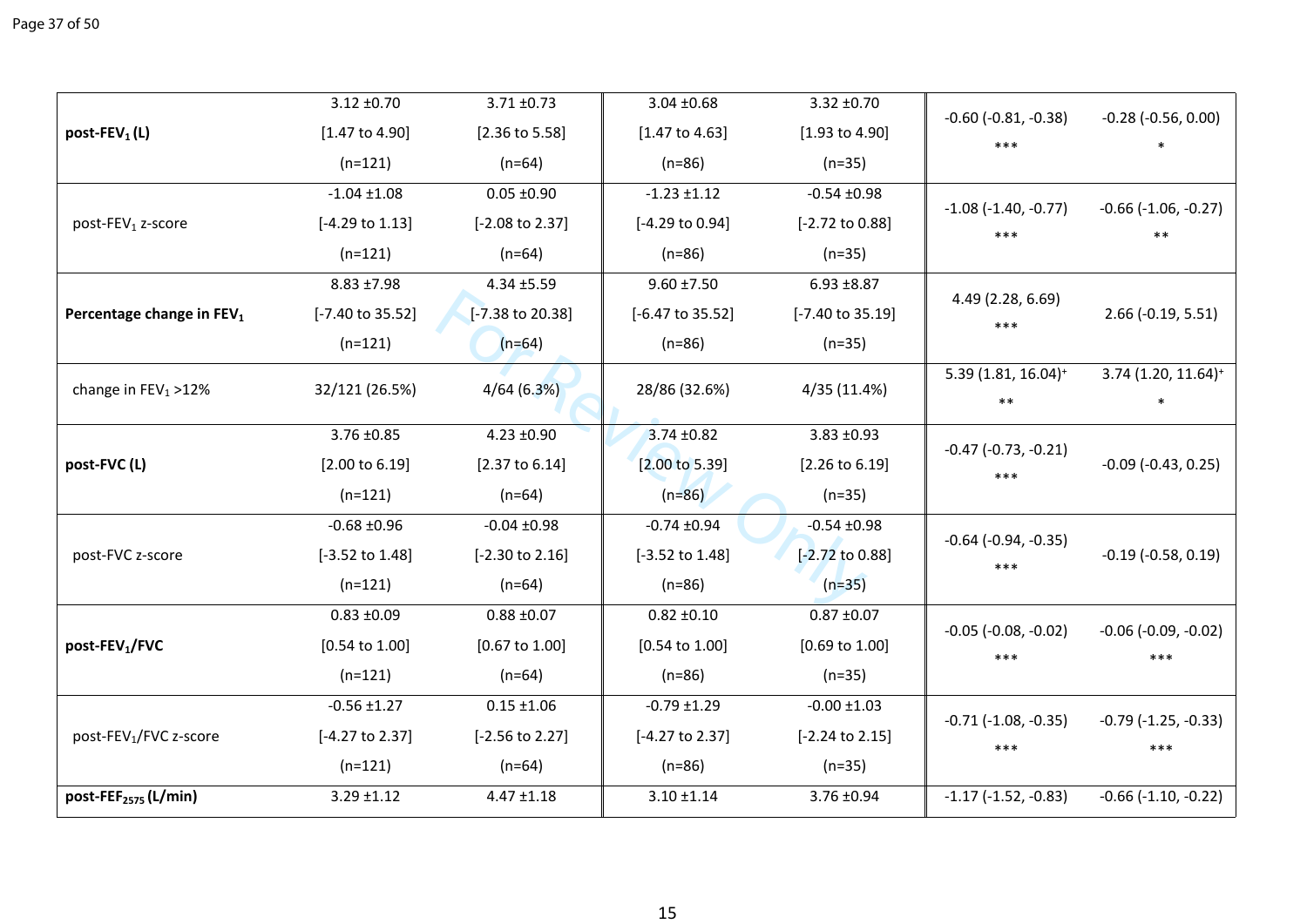|                                                      | $[0.73 \text{ to } 7.19]$  | [2.06 to 7.22]             | $[0.73 \text{ to } 7.19]$  | $[1.48 \text{ to } 6.73]$  | ***                                    | $***$                                    |
|------------------------------------------------------|----------------------------|----------------------------|----------------------------|----------------------------|----------------------------------------|------------------------------------------|
|                                                      | $(n=121)$                  | $(n=64)$                   | $(n=86)$                   | $(n=35)$                   |                                        |                                          |
|                                                      | $-1.03 \pm 1.23$           | $0.16 \pm 1.06$            | $-1.28 \pm 1.28$           | $-0.44 \pm 0.85$           | $-1.19$ ( $-1.55$ , $-0.84$ )          | $-0.84$ ( $-1.29$ , $-0.39$ )            |
| post-FEF <sub>2575</sub> z-score                     | $[-4.58 \text{ to } 2.07]$ | $[-2.33 \text{ to } 2.54]$ | $[-4.58 \text{ to } 2.07]$ | $[-2.55 \text{ to } 1.46]$ | ***                                    | ***                                      |
|                                                      | $(n=121)$                  | $(n=64)$                   | $(n=86)$                   | $(n=35)$                   |                                        |                                          |
| <b>Fractional expired Nitric Oxide (FeNO)</b>        |                            |                            |                            |                            |                                        |                                          |
|                                                      | 13.9 ±11.1                 | 24.4 ± 24.7                | $13.4 \pm 10.0$            | $15.2 \pm 13.5$            |                                        |                                          |
| FeNO (ppb)                                           | $[0.0 \text{ to } 56.7]$   | $[0.0 \text{ to } 133.7]$  | $[0.0 \text{ to } 51.3]$   | $[0.0 \text{ to } 56.7]$   | $-10.47$ ( $-15.77$ , $-5.18$ )<br>*** | $-1.77$ ( $-8.64$ , 5.10)                |
|                                                      | $(n=117)$                  | $(n=62)$                   | $(n=83)$                   | $(n=34)$                   |                                        |                                          |
| FeNO >40ppb                                          | 6/117(5.1%)                | 9/62 (14.5%)               | 3/83 (3.6%)                | 3/34 (8.8%)                | $0.32$ (0.11, 0.94) <sup>+*</sup>      | $0.39(0.07, 2.02)^+$                     |
| <b>Clinical Symptoms (self-report questionnaire)</b> |                            |                            |                            |                            |                                        |                                          |
| Asthma diagnosis ever                                | 50/121 (41.3%)             | 21/61 (34.3%)              | 43/87 (49.4%)              | 7/34 (20.6%)               | $1.34(0.71, 2.54)$ <sup>+</sup>        | $3.80(1.49, 9.57)$ <sup>+</sup><br>$***$ |
| Symptoms in the last year                            | 24/121 (19.8%)             | 17/62 (27.4%)              | 19/87 (21.8%)              | 5/34 (14.7%)               | $0.65(0.32, 1.34)$ <sup>+</sup>        | $1.62$ (0.55, 4.76) <sup>+</sup>         |
| Wheeze during or after exercise                      | 32/121 (26.5%)             | 19/61 (31.2%)              | 25/87 (28.7%)              | 7/34 (20.6%)               | $0.79(0.40, 1.56)^+$                   | $1.56(0.60, 4.03)$ <sup>+</sup>          |
| Treated in the last year for                         | 16/121 (13.2%)             | 12/60 (20.0%)              | 13/87 (14.9%)              | 3/34(8.8%)                 | $0.61(0.27, 1.39)$ <sup>+</sup>        | $1.82$ (0.48, 6.82) <sup>+</sup>         |
| respiratory or chest problems                        |                            |                            |                            |                            |                                        |                                          |
| Currently using inhalers                             | 28/126 (22.2%)             | 11/64 (17.2%)              | 24/90 (26.7%)              | 4/36 (11.1%)               | $1.38(0.64, 2.98)^+$                   | $2.91(0.93, 9.09)^+$                     |
| Hospital admission for                               |                            |                            |                            |                            |                                        |                                          |
| "breathing difficulties" (last                       | 1/119 (0.8%)               | 1/62(1.6%)                 | 1/87(1.2%)                 | 0/32(0.0%)                 | $0.52$ (0.03, 8.41) <sup>+</sup>       |                                          |
| 12m)                                                 |                            |                            |                            |                            |                                        |                                          |

<sup>+</sup>OR (95% CI) was reported for categorical variables; \*\*\**p*<0.001; \*\**p*<0.01; \**p*<0.05.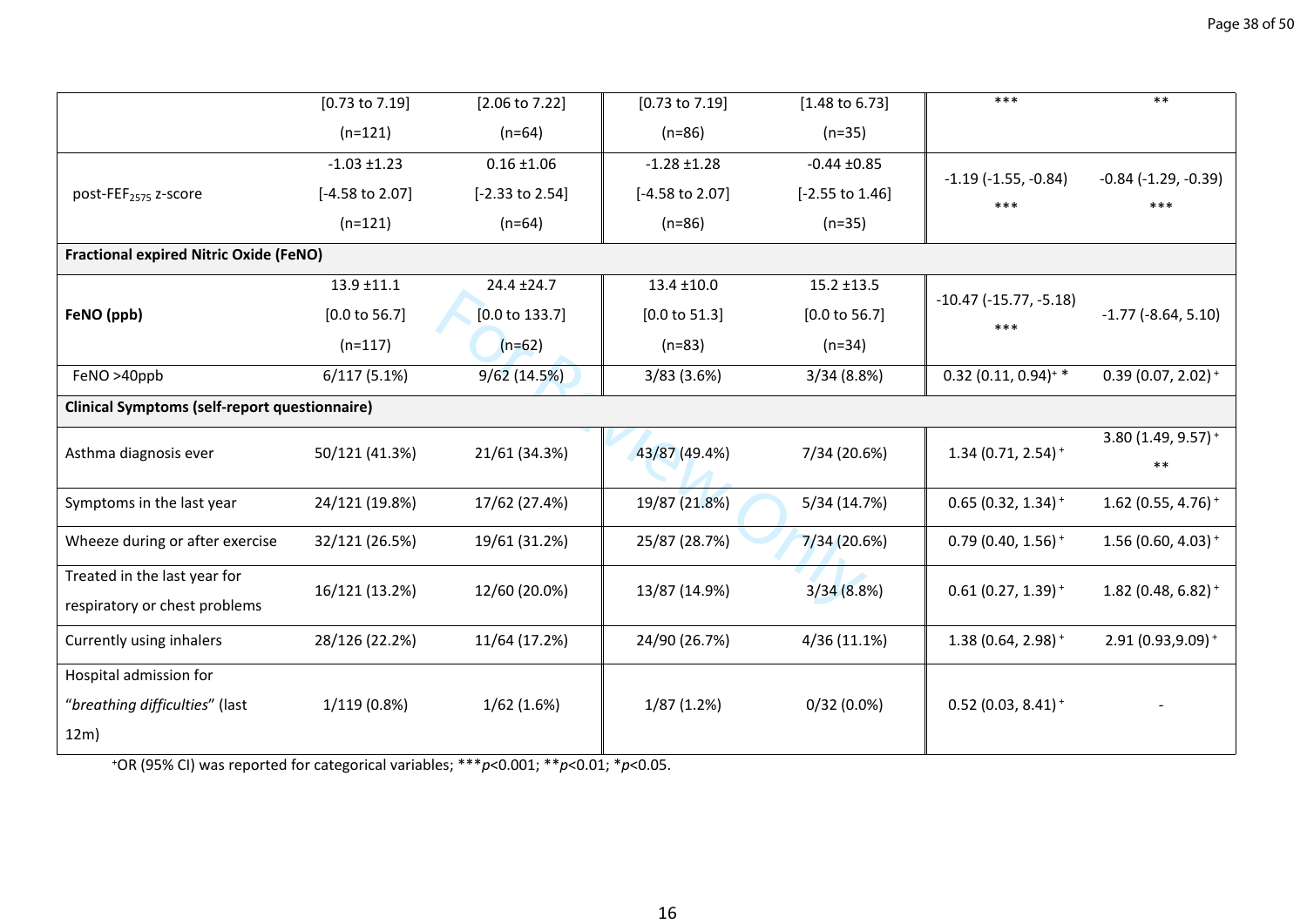|                                |      | <b>All EP</b><br>$(N=127)$<br>Mean ±SD<br>[range) | <b>Controls</b><br>$(N=64)$<br>Mean ±SD<br>[range) | <b>EP with BPD</b><br>$(N=91)$<br><b>Mean ±SD</b><br>[range] | EP no BPD ( $N=36$ )<br>Mean ±SD<br>[range] | $EP - C$ :<br>unadjusted<br>$\Delta$ means (95% CI) | $EP - C$ :<br>adjusted <sup>1</sup><br>$\Delta$ means (95% CI) |
|--------------------------------|------|---------------------------------------------------|----------------------------------------------------|--------------------------------------------------------------|---------------------------------------------|-----------------------------------------------------|----------------------------------------------------------------|
| Seated brachial blood pressure |      |                                                   |                                                    |                                                              |                                             |                                                     |                                                                |
| Systolic BP                    | mmHg | 119.5±10.1<br>[93.7 to 149.0]                     | 117.9±9.8<br>[99.3 to 152.3]                       | $119.3 \pm 10.1$<br>[93.7 to 140.7]                          | 120.0±10.4<br>[99.0 to 149.0]               | $1.6$ (-1.4, 4.6)                                   | $0.7$ (-1.9, 3.4)                                              |
| Diastolic BP                   | mmHg | $73.2 \pm 7.9$<br>$[54.7 \text{ to } 97.7]$       | 71.6±6.0<br>[58.0 to 93.7]                         | 73.7±8.3<br>[54.7 to 97.7]                                   | $72.1 \pm 6.6$<br>[54.7 to 90.7]            | $1.6$ (-0.6, 3.8)                                   | $1.6$ (-0.6, 3.8)                                              |
| Supine brachial blood pressure |      |                                                   |                                                    |                                                              |                                             |                                                     |                                                                |
| Systolic BP                    | mmHg | $119.1 \pm 10.0$<br>[94.3 to 148.3]               | $116.1 \pm 10.0$<br>[95.7 to 149.0]                | 119.4±10.3<br>[94.3 to 142.3]                                | 118.4±9.4<br>$[102.3 \text{ to } 148.3]$    | $3.0(0.0, 6.1)$ *                                   | $2.0$ (-0.5, 4.5)                                              |
| Diastolic BP                   | mmHg | 69.4±7.4<br>[52.0 to 93.3]                        | $65.9{\pm}5.8$<br>[54.0 to 84.0]                   | 69.9±7.6<br>$[55.0 \text{ to } 90.3]$                        | $68.2{\pm}7.0$<br>[52.0 to 93.3]            | $3.5(1.4, 5.6)$ **                                  | $3.5(1.4, 5.6)$ **                                             |
| Pulse pressure                 | mmHg | 49.7±8.9<br>[29.3 to 78.7]                        | $50.2 \pm 9.3$<br>$[36.0 \text{ to } 80.0]$        | 49.6±8.9<br>$[29.3 \text{ to } 78.7]$                        | $50.2{\pm}9.0$<br>[32.3 to 72.3]            | $-0.4$ $(-3.2, 2.3)$                                | $-1.5$ ( $-3.6$ , 0.6)                                         |
| <b>Central blood pressure</b>  |      |                                                   |                                                    |                                                              |                                             |                                                     |                                                                |
| Systolic BP <sup>a</sup>       | mmHg | $101.2 \pm 8.0$<br>$[81.0 \text{ to } 125.3]$     | $96.7 \pm 7.8$<br>[78.0 to 126.3]                  | 101.8±8.4<br>[81.0 to 120.7]                                 | 99.8±6.8<br>[87.7 to 125.3]                 | $4.5(2.1, 6.9)$ ***                                 | $3.9(1.7, 6.1)$ ***                                            |
| Non-augmented SBP <sup>a</sup> | mmHg | 99.0± 8.0 [79.3<br>to 124.0]                      | 96.5± 7.5 [79.7<br>to 122.0]                       | 99.5±8.2 [79.3<br>to 120.7]                                  | 97.9± 7.4 [85.0<br>to 124.0]                | $2.5(0.2, 4.9)$ *                                   | $1.9$ (-0.2, 4.0)                                              |
| Pulse pressure <sup>a</sup>    | mmHg | $30.6 \pm 6.3$<br>$[15.0 \text{ to } 53.3]$       | $29.7 \pm 5.9$<br>$[21.0 \text{ to } 50.0]$        | 30.6±6.4<br>$[15.0 \text{ to } 53.3]$                        | $30.7 \pm 6.3$<br>$[17.0 \text{ to } 49.3]$ | $0.9$ (-1.0, 2.7)                                   | $0.2$ (-1.3, 1.7)                                              |
| Mean Arterial BP <sup>a</sup>  | mmHg | 84.9±7.5<br>[69.3 to 109.3]                       | $80.8 \pm 6.5$<br>$[66.0 \text{ to } 105.3]$       | $85.4{\pm}7.8$<br>[69.3 to 107.0]                            | 83.5±6.6<br>[70.0 to 109.3]                 | $4.1(1.9, 6.2)$ ***                                 | $3.9(1.7, 6.1)$ ***                                            |
| Heart rate <sup>a</sup>        | bpm  | 71.2±12.0<br>[44.3 to 102.0]                      | 66.8±8.7<br>[47.7 to 92.3]                         | 72.1±12.3<br>[49.2 to 102.0]                                 | 68.9±11.0<br>[44.3 to 89.8]                 | $4.4(1.1, 7.7)*$                                    | 4.9 $(1.7, 8.1)$ **                                            |

# **TABLE 2: B***lood pressure and vascular evaluations in extremely preterm (EP) participants and full-term controls (C) at 19 years of age*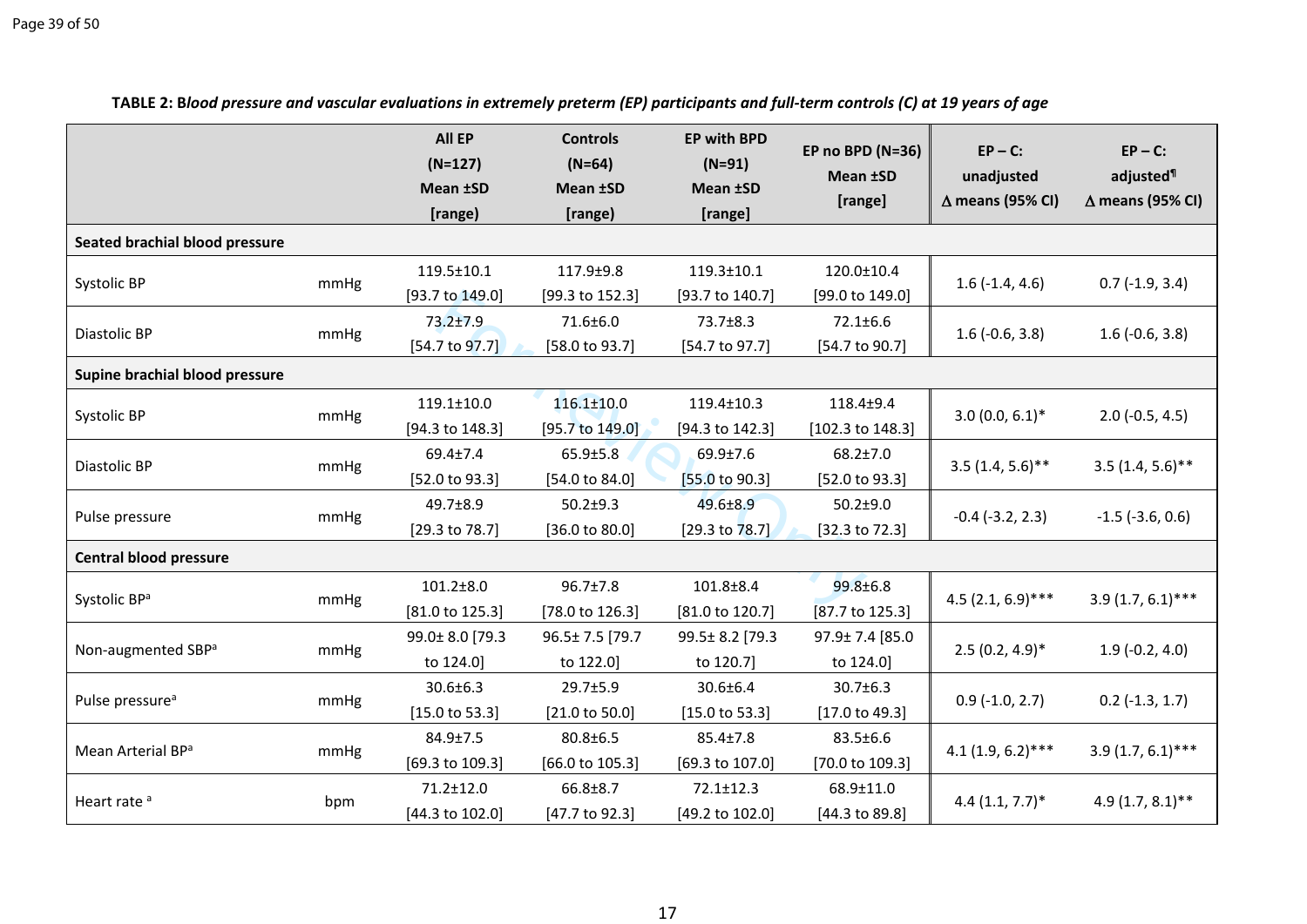| <b>Hemodynamic measures</b>                                  |                        |                            |                             |                            |                            |                              |                            |
|--------------------------------------------------------------|------------------------|----------------------------|-----------------------------|----------------------------|----------------------------|------------------------------|----------------------------|
| <b>Aortic Augmentation Pressure</b>                          |                        | $2.2 + 3.1$                | $0.2 + 2.5$                 | $2.3 \pm 3.1$              | $1.9 + 2.9$                |                              |                            |
|                                                              | mmHg                   | $[-5.0 \text{ to } 11.0]$  | $[-4.7 \text{ to } 5.0]$    | $[-3.3 \text{ to } 11.0]$  | $[-5.0 \text{ to } 9.7]$   | $2.0(1.1, 2.9)$ ***          | $2.0(1.2, 2.8)$ ***        |
|                                                              | %                      | $6.6 + 9.0$                | $0.4 + 8.2$                 | $6.9 + 9.3$                | $6.0 \pm 8.2$              |                              |                            |
| Aortic Augmentation Index <sup>a</sup>                       |                        | $[-14.0 \text{ to } 28.7]$ | $[-14.0 \text{ to } 20.3]$  | $[-11.3 \text{ to } 28.7]$ | $[-14.0 \text{ to } 24.7]$ | $6.2$ (3.5, 8.8)***          | $6.0(3.5, 8.5)$ ***        |
| Aortic pulse wave velocity <sup>a</sup>                      |                        | $5.1 \pm 0.7$              | $4.9 \pm 0.5$               | $5.2 \pm 0.6$              | $4.9 + 0.7$                |                              |                            |
|                                                              | m/s                    | $[3.1 \text{ to } 7.6]$    | $[4.1 \text{ to } 6.8]$     | $[3.8 \text{ to } 6.5]$    | $[3.1 \text{ to } 7.6]$    | $0.2$ (-0.0, 0.3)            | $-0.0$ $(-0.2, 0.1)$       |
|                                                              |                        | $7.3 + 1.7$                | $7.7 \pm 1.6$               | $7.5 \pm 1.8$              | $6.9 \pm 1.3$              |                              |                            |
| Cardiac Output                                               | I/min                  | $[3.4 \text{ to } 19.2]$   | $[3.7 \text{ to } 11.1]$    | $[3.4 \text{ to } 19.2]$   | $[3.9 \text{ to } 9.5]$    | $-0.4$ $(-0.9, 0.1)$         | $-0.5$ ( $-1.0, -0.0$ )*   |
|                                                              | 1/min/m <sup>2</sup>   | $4.4 \pm 0.9$              | $4.3 \pm 0.7$               | $4.4 \pm 1.0$              | $4.2 \pm 0.7$              |                              | $0.0$ (-0.2, 0.3)          |
| Cardiac index <sup>a</sup>                                   |                        | $[2.2 \text{ to } 12.0]$   | $[2.4 \text{ to } 5.3]$     | $[2.5 \text{ to } 12.0]$   | $[2.2 \text{ to } 5.4]$    | $0.0$ (-0.2, 0.3)            |                            |
|                                                              |                        | 99.9±23.1                  | 113.6±25.8                  | $100.4 \pm 23.8$           | 98.8±21.4                  | $-13.7$ ( $-20.9$ , $-6.4$ ) | $-15.3$ $(-22.1, -8.6)$    |
| Stroke volume                                                | ml                     | $[46.5 \text{ to } 173.4]$ | $[52.0 \text{ to } 170.6]$  | [53.6 to 173.4]            | $[46.5 \text{ to } 146.9]$ | ***                          | ***                        |
|                                                              |                        | 59.4±10.4                  | 63.4±11.4                   | $59.2 \pm 10.5$            | 59.8±10.5                  |                              | $-4.3$ ( $-7.6$ , $-1.1$ ) |
| Stroke Volume Index <sup>a</sup>                             | M/m <sup>2</sup>       | $[32.6 \text{ to } 85.1]$  | $[341.6 \text{ to } 858.6]$ | $[37.6 \text{ to } 85.1]$  | $[32.6 \text{ to } 78.4]$  | $-4.0$ ( $-7.3$ , $-0.7$ )*  | $***$                      |
| Total Peripheral Resistance <sup>a</sup>                     | dyne/s/cm <sup>-</sup> | 972.0±234.4                | 875.5±222.7                 | 956.2±224.9                | 1011.3±255.7               | 96.4 (26.6,                  | 100.6 (30.8,               |
|                                                              | 5                      | [339.9 to 2153.8]          | [518.1 to 1773.0]           | [339.9 to 2153.8]          | [679.4 to 1786.7]          | $166.2$ <sup>**</sup>        | $170.5$ <sup>**</sup>      |
| BPD: neonatal bronchopulmonary dysplasia; BP: blood pressure |                        |                            |                             |                            |                            |                              |                            |

**¶** Adjusted BP parameters, cardiac output, cardiac index, stroke volume, stroke volume index, and total peripheral resistance for sex; adjusted aortic augmentation pressure and aortic augmentation index for sex, HR, height, MAP; adjusted aortic pulse wave velocity for sex and MAP

<sup>a</sup> EP with BPD: N=90; EP: N=126.<sup>b</sup> EP with BPD: N=89; EP: N=125. \*p<0.05; \*\*p<0.01; \*\*\*p<0.001.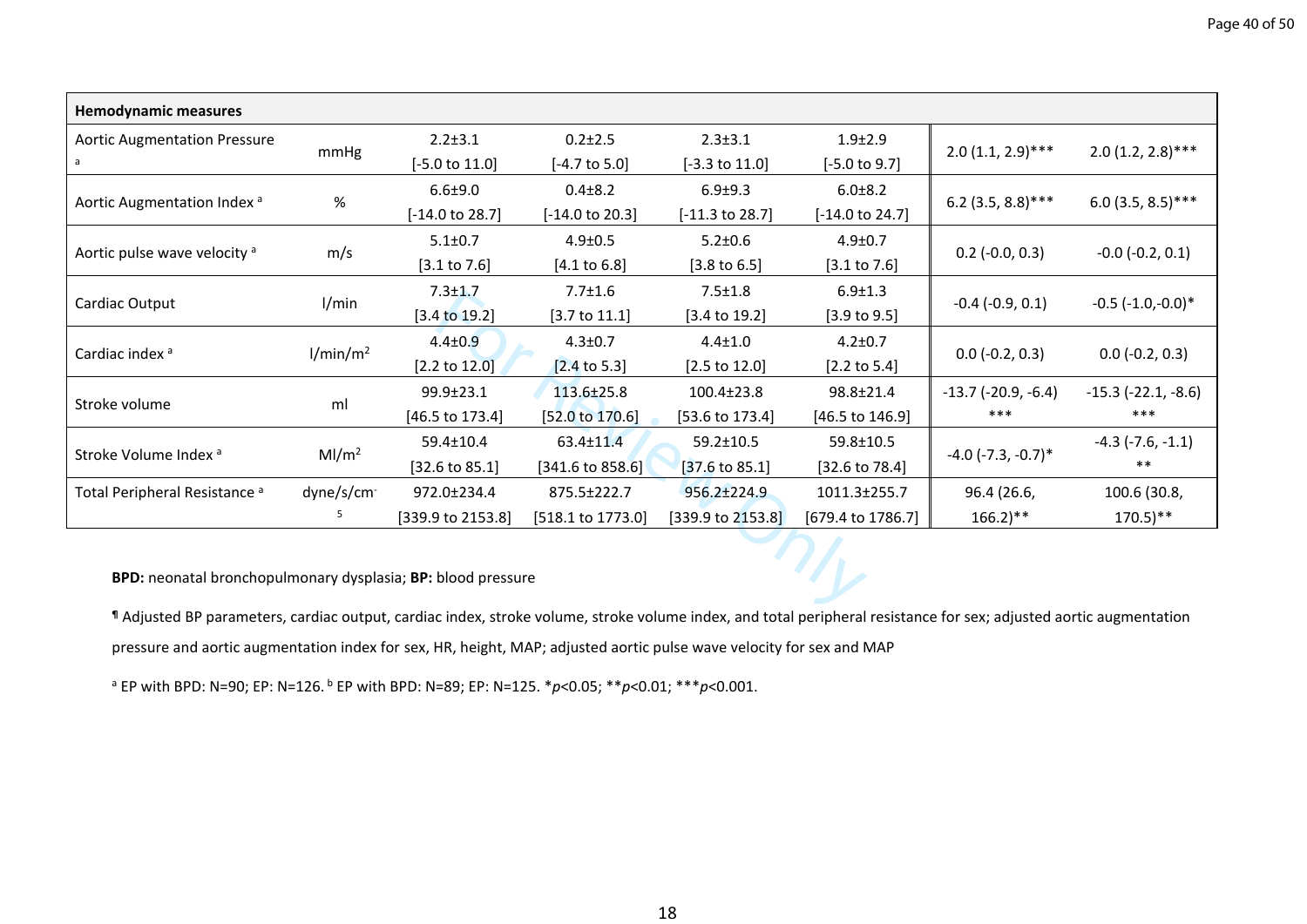|                                                        | <b>Aortic Alx- model 1</b>    |         | Aortic Alx - model 2          |         |
|--------------------------------------------------------|-------------------------------|---------|-------------------------------|---------|
|                                                        | <b>B(95%CI)</b>               | p       | <b>B(95%CI)</b>               | p       |
| Post-bronchodilator FEV <sub>1</sub>                   |                               |         |                               |         |
| FEV <sub>1</sub>                                       | $0.40$ (-2.54, 3.33)          | 0.790   | $0.69$ (-1.90, 3.29)          | 0.599   |
| EP without BPD (ref.=controls)                         | 5.66 (1.68, 9.64)             | 0.006   | 5.69 (2.16, 9.21)             | 0.002   |
| EP with BPD (ref.=controls)                            | 6.31 (2.64, 9.98)             | 0.001   | 7.4 (4.08, 10.72)             | < 0.001 |
| Heart rate (bpm)                                       |                               |         | $-0.41$ ( $-0.53$ , $-0.29$ ) | < 0.001 |
| MAP (mmHg)                                             |                               |         | 0.29(0.11, 0.48)              | 0.002   |
| <b>Post-bronchodilator FVC</b>                         |                               |         |                               |         |
| <b>FVC</b>                                             | $-0.10$ $(-2.67, 2.47)$       | 0.939   | $-0.12$ $(-2.41, 2.18)$       | 0.921   |
| EP without BPD (ref.=controls)                         | 5.51 (1.57, 9.45)             | 0.006   | 5.43 (1.93, 8.93)             | 0.003   |
| EP with BPD (ref.=controls)                            | 6.02 (2.67, 9.37)             | 0.001   | 6.92 (3.85, 9.98)             | < 0.001 |
| Heart rate (bpm)                                       |                               |         | $-0.41$ $(-0.53, -0.29)$      | < 0.001 |
| MAP (mmHg)                                             |                               |         | 0.29(0.11, 0.48)              | 0.002   |
| Bronchodilator reversibility (> 12% change in $FEV1$ ) |                               |         |                               |         |
| $FEV1$ reversible+                                     | $-5.58$ ( $-8.96$ , $-2.20$ ) | 0.001   | $-4.56$ ( $-7.58$ , $-1.54$ ) | 0.003   |
| EP without BPD (ref.=controls)                         | 5.48 (1.73, 9.23)             | 0.004   | 5.42 (2.08, 8.76)             | 0.002   |
| EP with BPD (ref.=controls)                            | 7.29 (4.12, 10.47)            | < 0.001 | 7.93 (5.04, 10.83)            | < 0.001 |
| Heart rate (bpm)                                       |                               |         | $-0.39$ ( $-0.51$ , $-0.27$ ) | < 0.001 |
| MAP (mmHg)                                             |                               |         | 0.28(0.10, 0.46)              | 0.002   |

**TABLE 3:** Multiple Regression with aortic augmentation index Aix as the dependent variables (all participants; n=174).

**model 1**: group variable (EP with BPD, EP without BPD and controls), age at testing (years), height (cm), weight (kg), sex, ethnicity, regular exposure to smoking, and maternal smoking during pregnancy; **model 2** further adjusted for MAP(mmHg) and heart rate(bpm).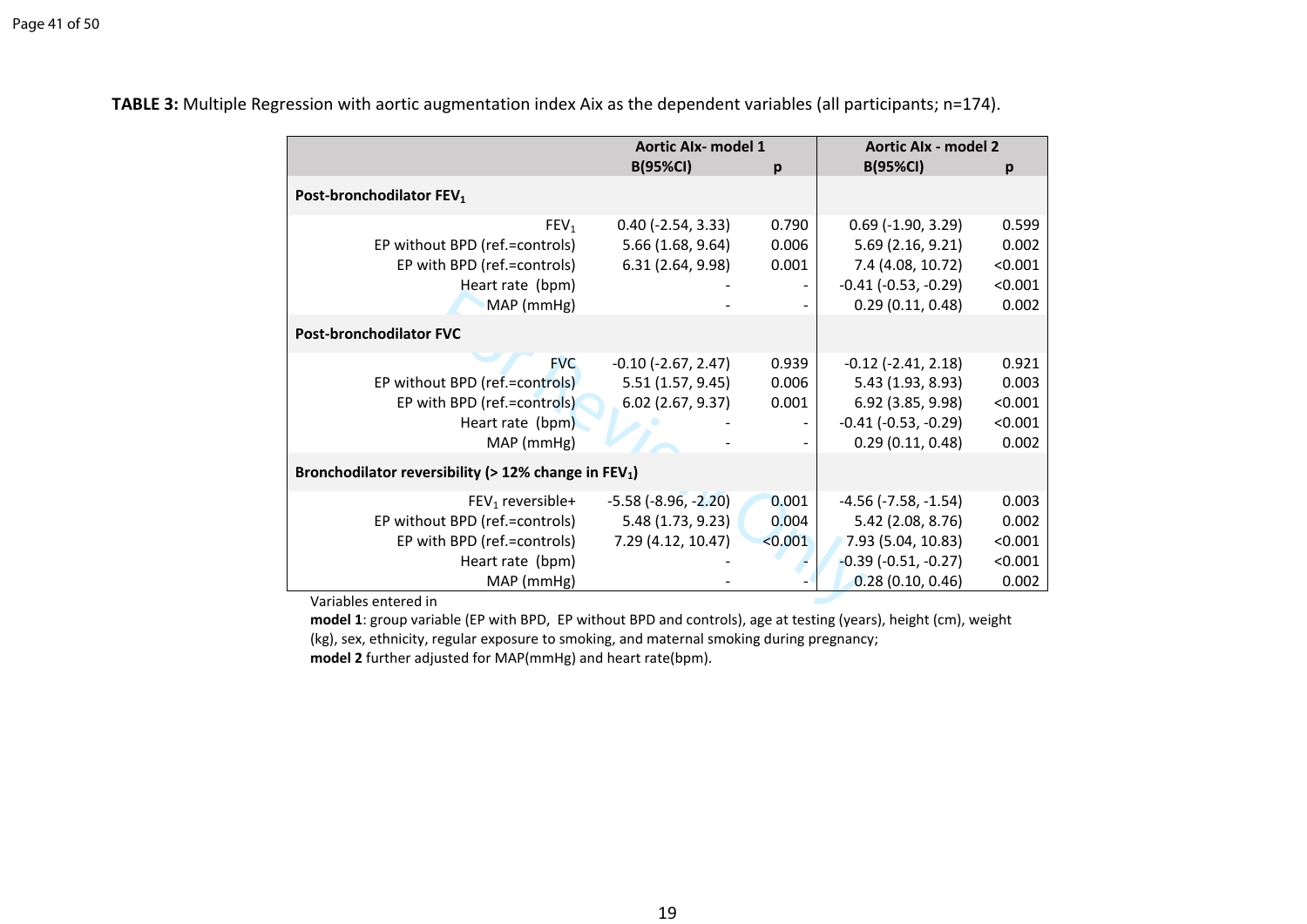#### **LEGENDS FOR FIGURES:**

**FIGURE 1:** *FEV1 z-score before (A) and percent change after bronchodilator (B) in term-born controls and extremely preterm participants (with and without neonatal bronchopulmonary dysplasia (BPD)) at 19 years of age.*

ers in te...<br>Or Review Only **FIGURE 2:** *Trajectory of FEV1 and cardiovascular parameters in term-born controls and extremely preterm participants (with and without neonatal bronchopulmonary dysplasia (BPD)) through to 19 years of age.*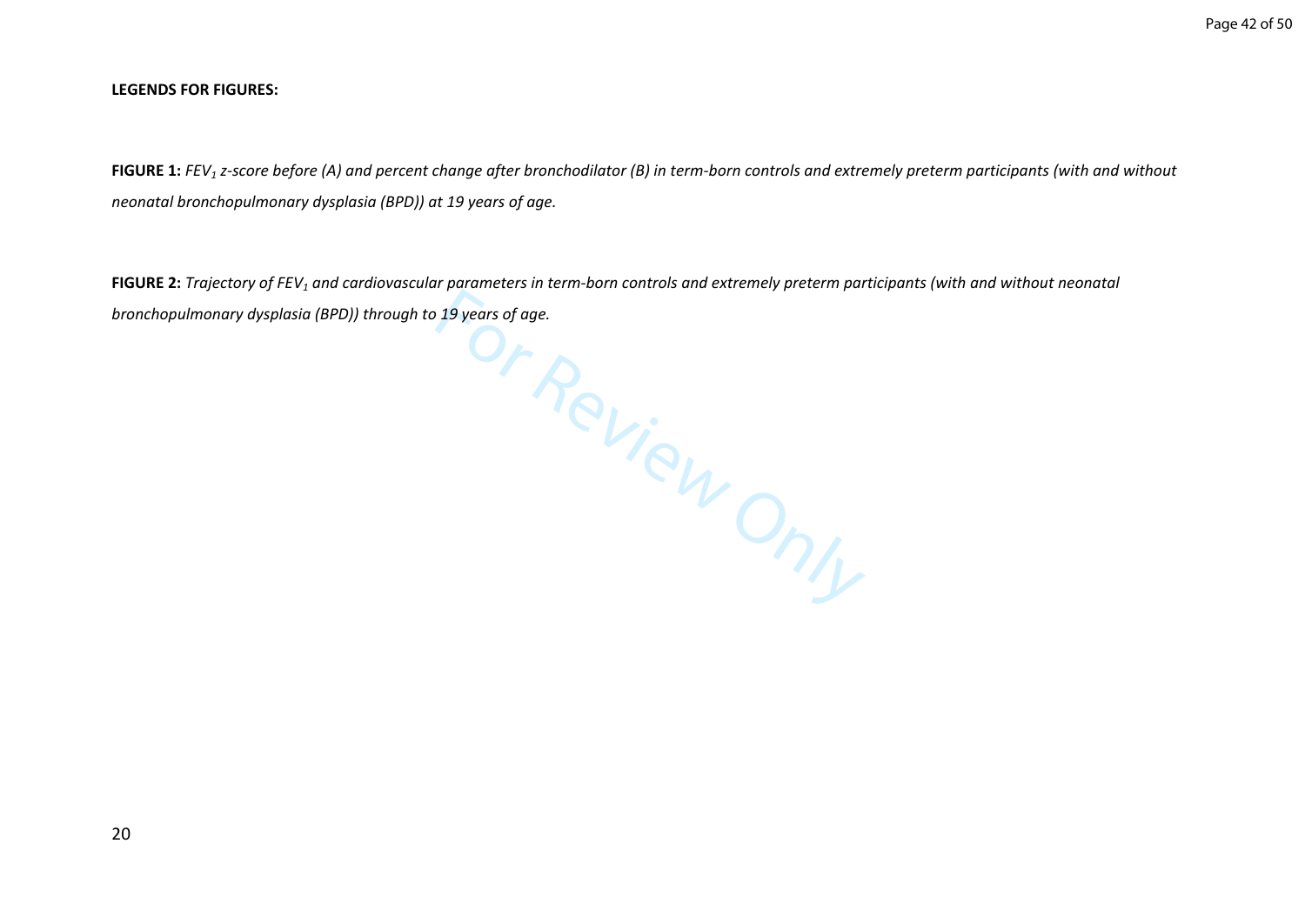Page 43 of 50

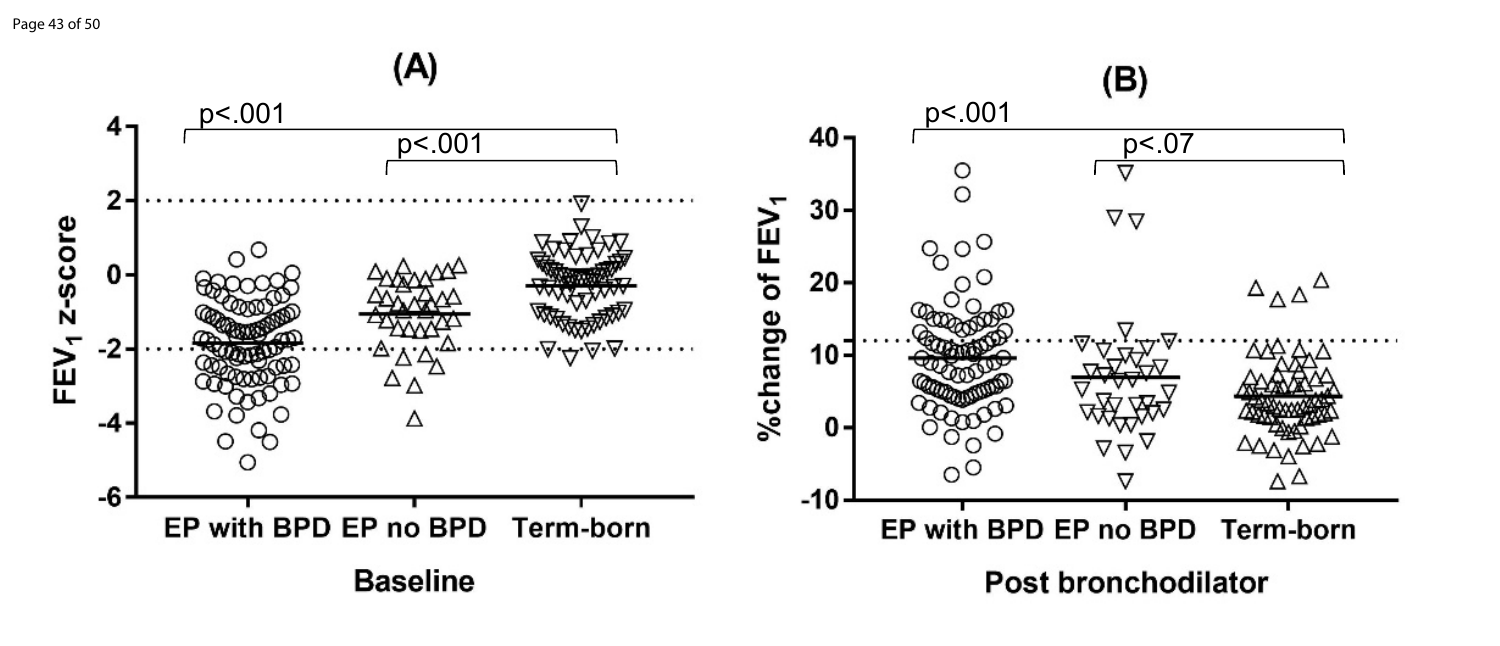

# A. Postbronchodilator FEV<sub>1</sub> z scores in extremely  **preterm (EP) and control groups by neonatal BPD status**

**B. Augmentation index in extremely preterm (EP) and control groups**

Page 44 of 50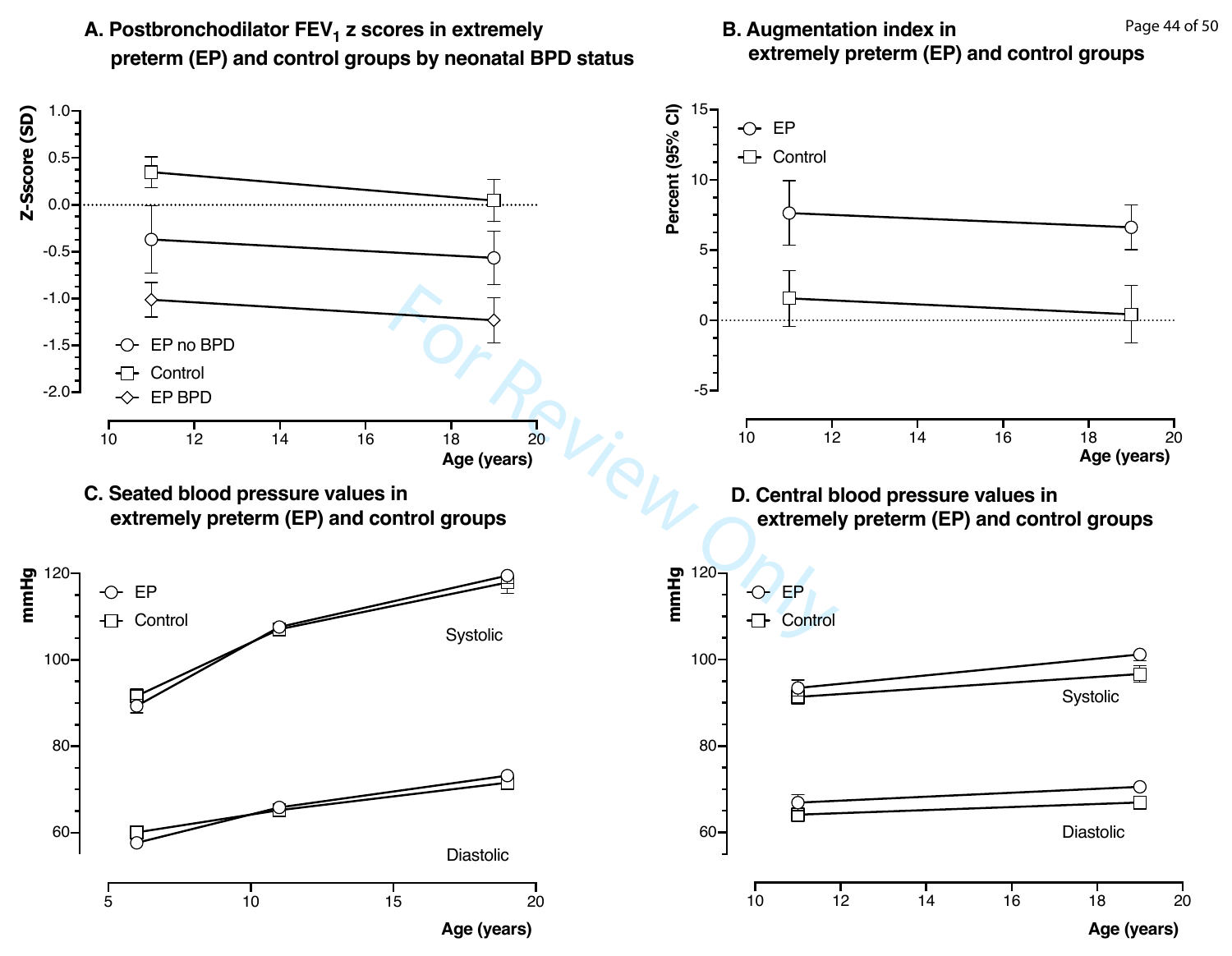### **Supplemental material for:**

# **Longitudinal Respiratory and Cardiovascular Outcomes in Survivors of Extremely Preterm Birth at 19 Years – the EPICure Study**

JR Hurst, J Beckmann, Y Ni, CE Bolton, CM McEniery, JR Cockcroft, Neil Marlow.

## **Contents:**

### **Further description of methods (Page 1)**

- **TABLE E1** Characteristics of the extremely preterm participants in the original EPICure cohort, and those assessed at 11 and 19 years of age
- **TABLE E2** Circulating biomarkers in extremely preterm (EP) participants and full-term controls at 19 years of age
- **TABLE E3** Multiple Regression with aortic AIx and PWV as the dependent variables in all participants (N=156).
- **TABLE E4** Exercise outcomes in extremely preterm (EP) participants and full-term controls at 19 years of age.

View Only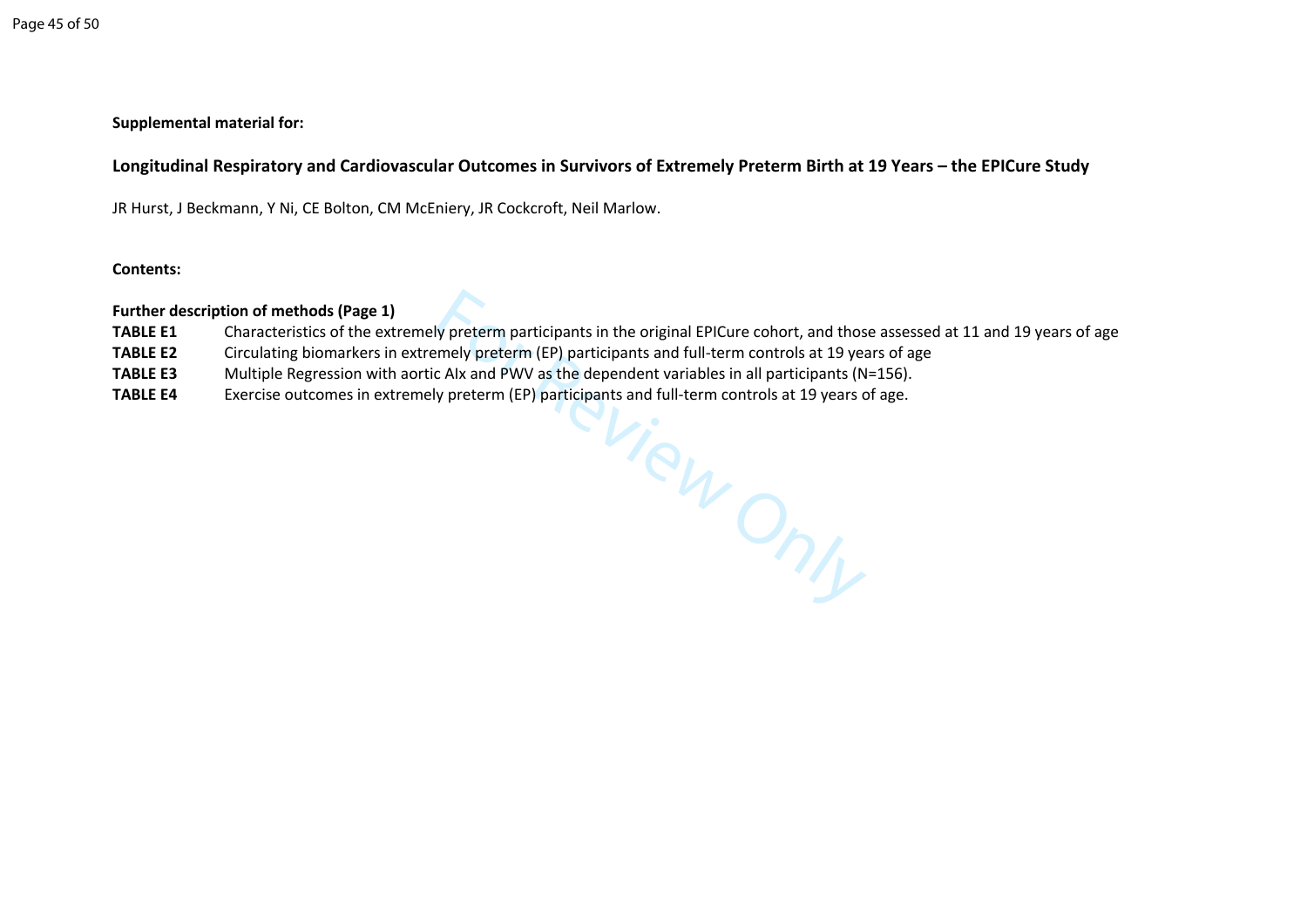#### **Further details of methods**

**Anthropometry and Physical Examination:** Height without footwear and weight were measured using standardized equipment. Means of triplicate values were converted to z-scores using the British 1990 growth reference centiles and LMS method.

**Respiratory evaluations:** Participants were asked not to take any bronchodilators or leukotriene antagonists on the day of assessment. Resting peripheral oxygen saturations were measured before spirometry using a fingertip pulse oximeter. At least three acceptable spirometry recordings with two repeatable forced expirations were obtained. Measurements were then repeated 15-20 minutes after administering a bronchodilator (400 micrograms of salbutamol via a spacer). Fractional exhaled nitric oxide (FeNO) levels were measured using a portable monitor (NObreath FeNO, Bedfont Scientific, UK) prior to baseline spirometry. Mean values for ambient and airway FeNO levels were derived from three sets of consecutive recordings.

ents were then repeated 15-20 minutes after administering a b<br>levels were measured using a portable monitor (NObreath Fe<br>vay FeNO levels were derived from three sets of consecutive re<br>P. BP were measured in triplicate usin **Cardiovascular evaluations:** Seated and supine BP were measured in triplicate using an oscillometric sphygmomanometer validated for use in children and adolescents (Omron 705 CP, Omron Corporation, Japan), using appropriately sized cuffs. Mean values for systolic and diastolic BP, AIx and aPWV were derived from three reliable recordings. Mean values for cardiac output and stroke volume were derived from five consecutive recordings taken at 30-second intervals. A mean value for resting heart rate was taken from supine hemodynamic measures.

**Biological samples:** Baseline investigations included full blood count, renal function and high-sensitivity C-reactive protein (hsCRP). The laboratory provided an estimate of Glomerular Filtration Rate (GFR) using the four variable MDRD equation. Urinary albumin:creatinine ratio was measured from an early morning spot urine sample.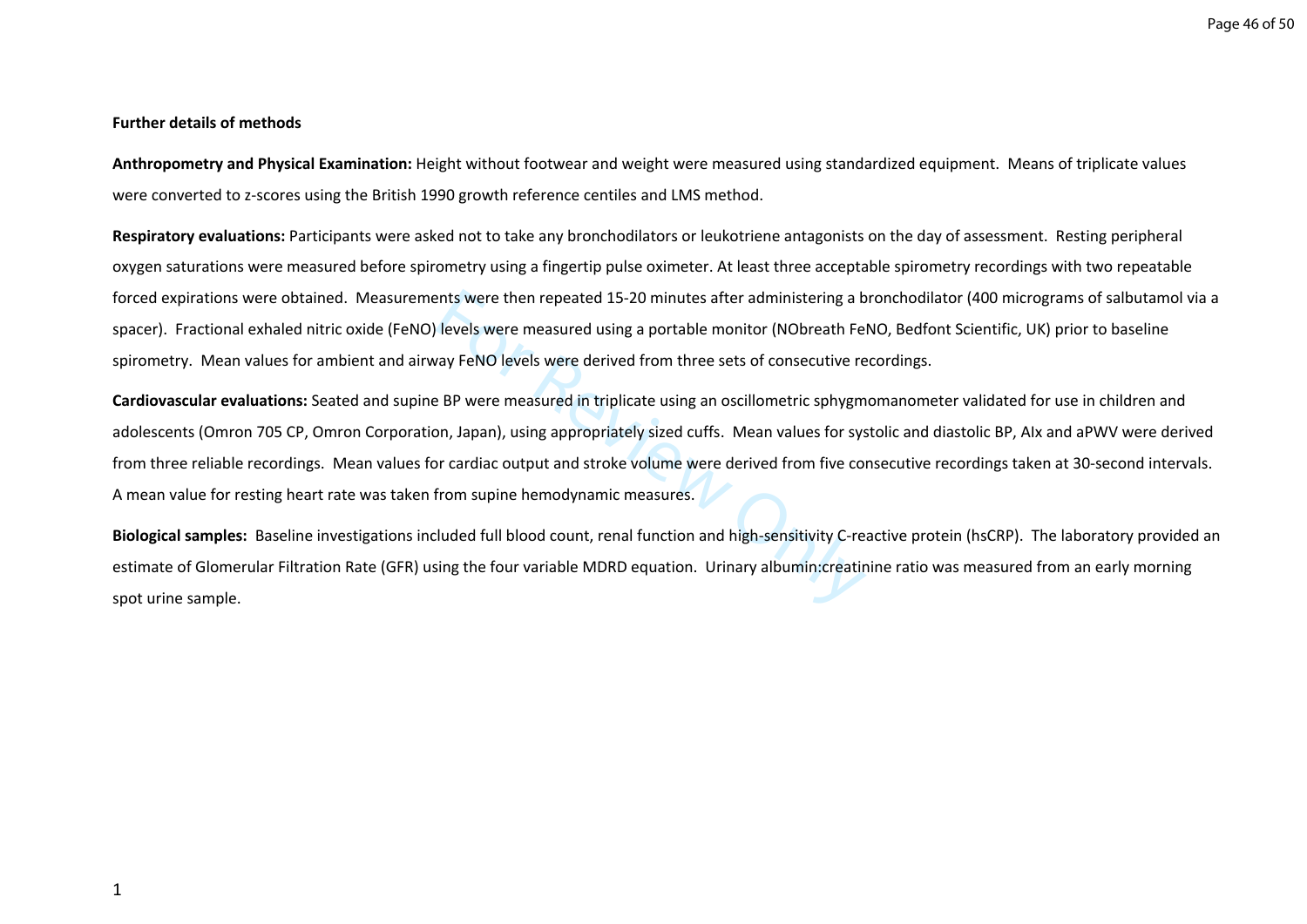|                                    |                | <b>Birth cohort</b> | <b>Evaluated at 11 years</b> | <b>Evaluated at 19 years</b> |
|------------------------------------|----------------|---------------------|------------------------------|------------------------------|
|                                    |                | $n = 315$           | $n = 219$                    | $n = 129$                    |
| <b>Birth characteristics</b>       |                |                     |                              |                              |
| Gestational age <25wk              | n (%)          | 129 (41.0%)         | 93 (42.5%)                   | 52 (40.3%)                   |
| Gestational age                    | Mean (SD)      | 24.9 (0.7)          | 24.9(0.7)                    | 24.9(0.7)                    |
| Males                              | n (%)          | 155 (49.2%)         | 101 (46.1%)                  | 61 (47.3%)                   |
| Birthweight (g)                    | Mean (SD)      | 747.3 (114.4)       | 744.8 (116.0)                | 740.8 (121.9)                |
| Birthweight z-score                | Mean (SD)      | $-0.18(0.76)$       | $-0.15(0.79)$                | $-0.21(0.76)$                |
| BPD at 36w                         | n(%)           | 233 (74.0%)         | 160 (73.1%)                  | 93 (72.1%)                   |
| <b>Postnatal Steroids</b>          | $n(\%)$        | 228 (72.6%)         | 158 (72.5%)                  | 98 (76.0%)                   |
| Duration of O <sub>2</sub> therapy | Median (range) | 39.9 (26.1-162.3)   | 39.8 (26.1-154.3)            | 40.6 (26.1-162.3)            |
| 11 Year data                       |                |                     |                              |                              |
| Asthma at 11 years                 | $n(\%)$        |                     | 42 (24.9%)                   | 30 (29.1%)                   |
| Baseline FEV <sub>1</sub> z-score  | Mean (SD)      |                     | $-1.44(1.21)$                | $-1.49(1.20)$                |
| Post-bronchodilator FEV1 z-score   | Mean (SD)      |                     | $-0.83(1.10)$                | $-0.85(1.07)$                |
| Seated brachial SBP                | Mean (SD)      |                     | 107.6 (9.7)                  | 106.4(9.7)                   |
| Seated brachial DBP                | Mean (SD)      |                     | 65.8(9.0)                    | 65.6(9.5)                    |
| Central SBP (mmHg)                 | Mean (SD)      |                     | 93.5(7.6)                    | 93.4 (7.4)                   |
| Alx (%)                            | Mean (SD)      |                     | 7.6(9.5)                     | 10.5(8.6)                    |

**TABLE E1 Characteristics of the extremely preterm participants in the original EPICure cohort, and those assessed at 11 and 19 years of age:**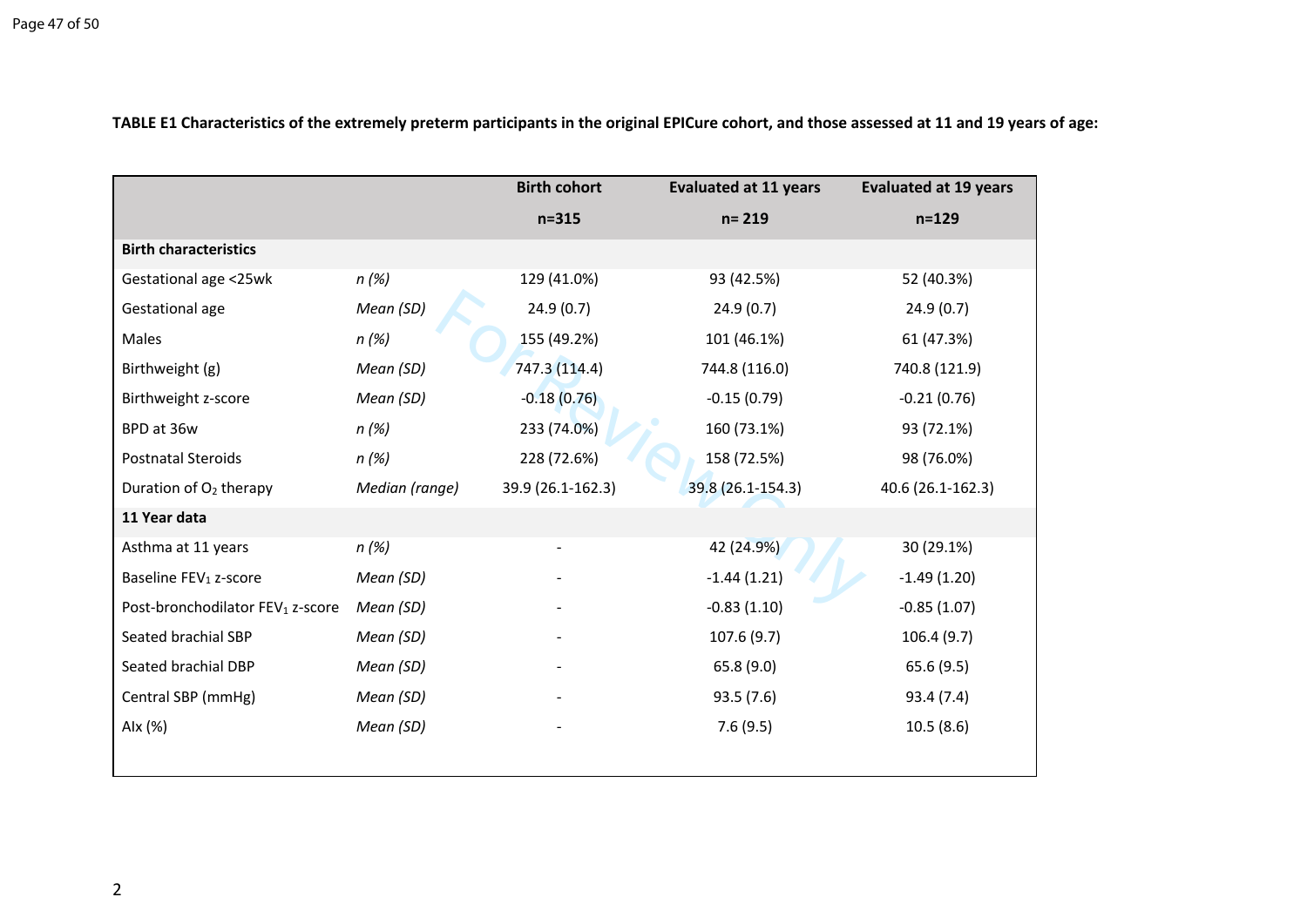|                                    | <b>All EP</b><br>$(N=111)$<br>Mean ±SD [range]             | <b>Controls</b><br>$(N=61)$<br>Mean ±SD [range]          | <b>EP with BPD</b><br>$(N=79)$<br>Mean ±SD [range]        | EP no BPD<br>$(N=32)$<br>Mean ±SD [range]                | <b>EP v Controls</b><br>$\Delta$ (95% CI) | <b>BPD v no BPD</b><br>$\Delta$ (95% CI) |  |
|------------------------------------|------------------------------------------------------------|----------------------------------------------------------|-----------------------------------------------------------|----------------------------------------------------------|-------------------------------------------|------------------------------------------|--|
| nanog/l<br>Desmosine               | $0.29 \pm 0.08$<br>[0.14 to 0.57]<br>$(n=110)$             | $0.25 \pm 0.09$<br>$[0.11 \text{ to } 0.66]$<br>$(n=60)$ | $0.29 \pm 0.08$<br>$[0.17 \text{ to } 0.57]$<br>$(n=79)$  | $0.27 \pm 0.10$<br>$[0.14 \text{ to } 0.52]$<br>$(n=31)$ | 0.03<br>$(0.01, 0.06)^*$                  | 0.02<br>$(-0.01, 0.06)$                  |  |
| micromol/l<br>Serum creatinine     | 78.20±14.12<br>[51.00 to 122.00]<br>$(n=110)$              | 72.74±12.55<br>[47.00 to 108.00]<br>$(n=61)$             | 78.26±14.65<br>[51.00 to 122.00]<br>$(n=78)$              | 78.06±12.97<br>[58.00 to 103.00]<br>$(n=32)$             | 5.46<br>$(1.18, 9.74)^*$                  | 0.19<br>$(-5.45, 5.84)$                  |  |
| mls/min/1.73m <sup>2</sup><br>eGFR | 106.65±18.69<br>[70.54 to 159.73]<br>$(n=110)$             | 110.47±17.14<br>[80.89 to 157.65]<br>$(n=61)$            | 107.52±17.47<br>[70.54 to 159.73]<br>$(n=78)$             | 104.53±21.54<br>[70.70 to 159.31]<br>$(n=32)$            | $-3.82$<br>$(-9.54, 1.90)$                | 2.99<br>$(-4.54, 10.53)$                 |  |
| Albumin: creatinine ratio          | $0.97 \pm 1.50$<br>$[0.14 \text{ to } 12.98]$<br>$(n=115)$ | $2.03 + 9.53$<br>$[0.11 \text{ to } 76.11]$<br>$(n=61)$  | $0.99 \pm 1.60$<br>$[0.14 \text{ to } 12.98]$<br>$(n=83)$ | $0.90 \pm 1.24$<br>$[0.15 \text{ to } 5.76]$<br>$(n=32)$ | $-1.06$<br>$(-2.85, 0.73)$                | 0.10<br>$(-2.28, 2.48)$                  |  |
| mg/l<br>C-reactive protein         | $1.28 \pm 1.68$<br>$[0.20 \text{ to } 8.30]$<br>$(n=110)$  | $1.97 + 3.11$<br>$[0.20 \text{ to } 16.50]$<br>$(n=61)$  | $1.28 \pm 1.57$<br>[0.20 to 7.70]<br>$(n=78)$             | $1.27 \pm 1.93$<br>$[0.20 \text{ to } 8.30]$<br>$(n=32)$ | $-0.69$<br>$(-1.42, 0.03)$                | 0.01<br>$(-0.94, 0.97)$                  |  |
| ** $p<0.01$ ; * $p<0.05$ .<br>//   |                                                            |                                                          |                                                           |                                                          |                                           |                                          |  |

**TABLE E2** Circulating biomarkers in extremely preterm (EP) participants and full-term controls at 19 years of age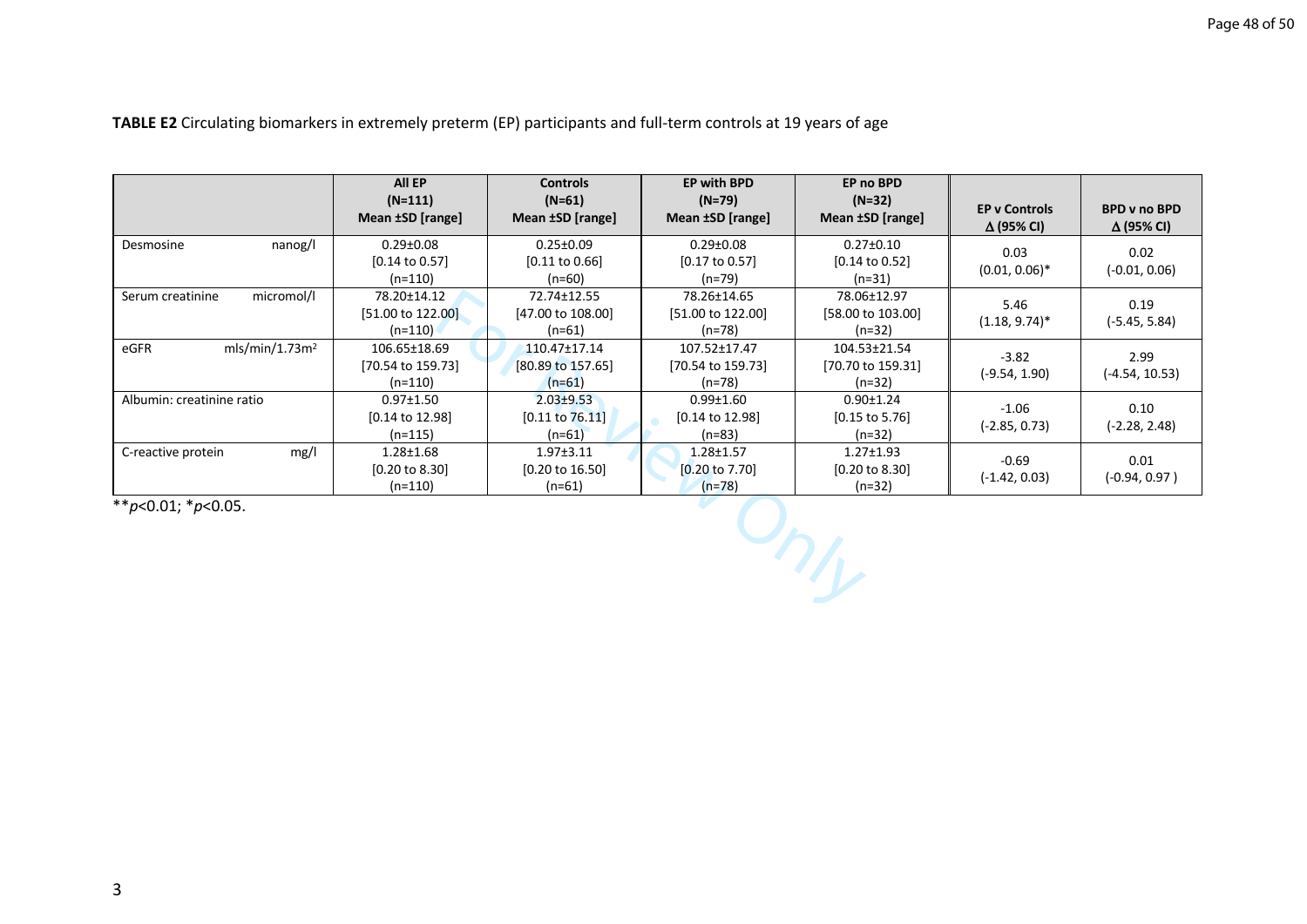| <b>Variables</b>                    | <b>Aortic Alx</b>       |         | <b>PWV</b>               |         |  |
|-------------------------------------|-------------------------|---------|--------------------------|---------|--|
|                                     | <b>B</b> (95%CI)<br>p   |         | <b>B</b> (95%CI)         | p       |  |
| eGFR                                | $-0.10$ $(-0.18,-0.03)$ | 0.007   | 0.01(0.00, 0.01)         | 0.007   |  |
| EP without BPD (reference=controls) | 5.41(1.69, 9.13)        | 0.005   | $-0.10$ $(-0.33, 0.13)$  | 0.386   |  |
| EP with BPD (reference=controls)    | 7.25 (4.12,10.38)       | < 0.001 | $0.07 (-0.12, 0.26)$     | 0.483   |  |
| Ethnicity                           | $1.66$ ( $-0.20,3.52$ ) | 0.081   | $0.02$ ( $-0.09, 0.14$ ) | 0.680   |  |
| НR                                  | $-0.31(-0.44,-0.18)$    | < 0.001 |                          |         |  |
| <b>MAP</b>                          |                         |         | 0.04(0.03,0.05)          | < 0.001 |  |

**TABLE E3** Multiple Regression with aortic AIx and PWV as the dependent variables in all participants (N=156).

For Review Only Other variables entered in the models: age at testing (years), height (cm), sex, regular exposure to smoking, and maternal smoking during pregnancy.